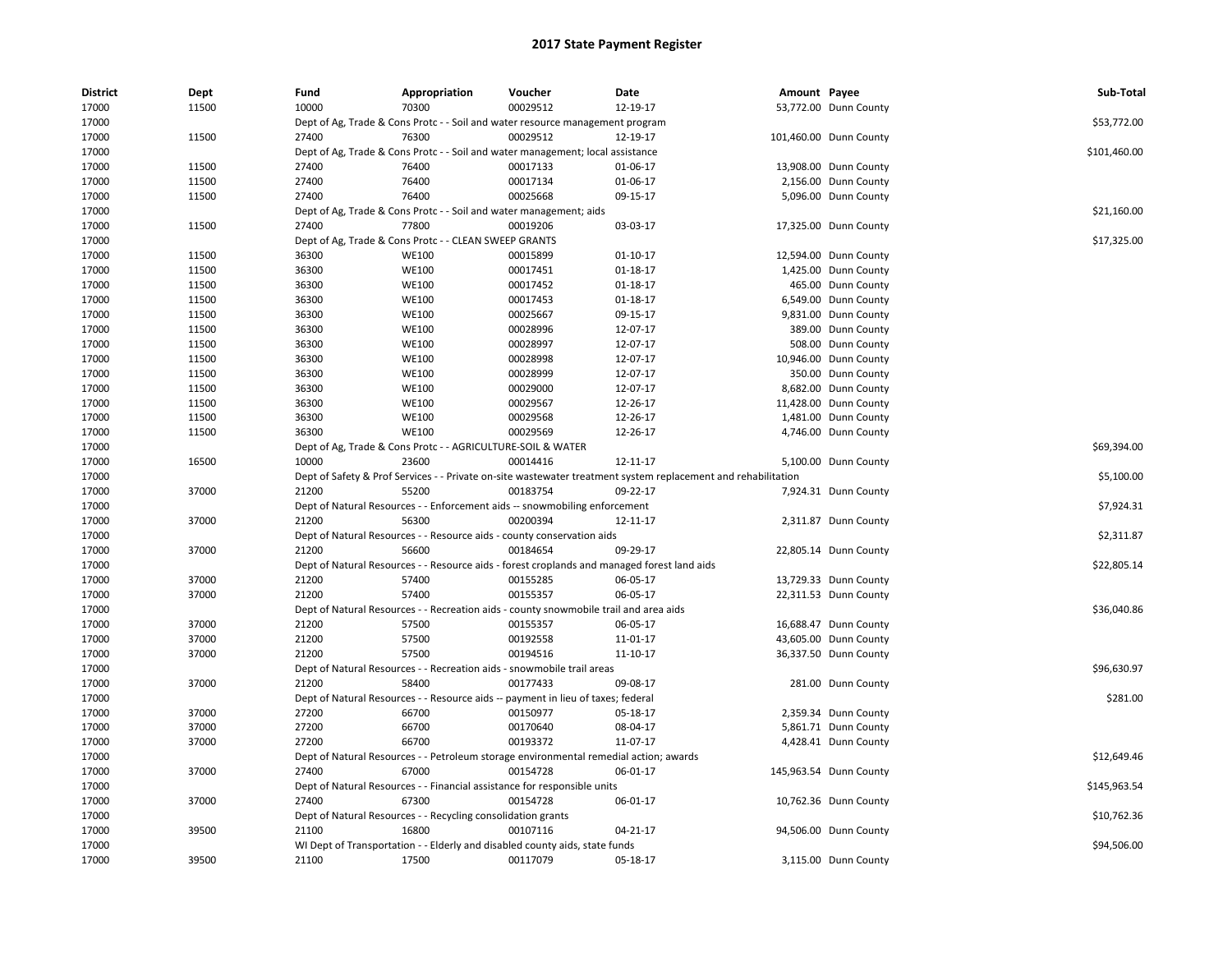| <b>District</b><br>17000 | Dept  | Fund  | Appropriation                                                                              | Voucher  | <b>Date</b>    | Amount Payee |                        | Sub-Total<br>\$3,115.00 |
|--------------------------|-------|-------|--------------------------------------------------------------------------------------------|----------|----------------|--------------|------------------------|-------------------------|
|                          |       |       | WI Dept of Transportation - - Paratransit aids                                             |          |                |              |                        |                         |
| 17000                    | 39500 | 21100 | 17700                                                                                      | 00125682 | 06-13-17       |              | 16,841.00 Dunn County  |                         |
| 17000                    | 39500 | 21100 | 17700                                                                                      | 00154688 | 08-17-17       |              | 45,748.00 Dunn County  |                         |
| 17000                    |       |       | WI Dept of Transportation - - Tier C transit operating aids, state funds                   |          |                |              |                        | \$62,589.00             |
| 17000                    | 39500 | 21100 | 18200                                                                                      | 00085956 | 02-16-17       |              | 103,648.00 Dunn County |                         |
| 17000                    | 39500 | 21100 | 18200                                                                                      | 00174660 | 10-12-17       |              | 46,403.90 Dunn County  |                         |
| 17000                    | 39500 | 21100 | 18200                                                                                      | 00174694 | 10-12-17       |              | 63,374.39 Dunn County  |                         |
| 17000                    | 39500 | 21100 | 18200                                                                                      | 00195277 | 11-27-17       |              | 48,690.51 Dunn County  |                         |
| 17000                    |       |       | WI Dept of Transportation - - Transit and other transportation-related aids, federal funds |          |                |              |                        | \$262.116.80            |
| 17000                    | 39500 | 21100 | 18500                                                                                      | 00136100 | 06-29-17       |              | 1,961.97 Dunn County   |                         |
| 17000                    | 39500 | 21100 | 18500                                                                                      | 00188934 | 11-08-17       |              | 485.47 Dunn County     |                         |
| 17000                    |       |       | WI Dept of Transportation - - Highway safety, local assistance, federal funds              |          |                |              |                        | \$2,447.44              |
| 17000                    | 39500 | 21100 | 19000                                                                                      | 00065413 | 01-03-17       |              | 348,096.74 Dunn County |                         |
| 17000                    | 39500 | 21100 | 19000                                                                                      | 00133962 | 07-03-17       |              | 696,193.48 Dunn County |                         |
| 17000                    | 39500 | 21100 | 19000                                                                                      | 00169228 | $10-02-17$     |              | 348,096.77 Dunn County |                         |
| 17000                    |       |       | WI Dept of Transportation - - Transportation aids to counties, state funds                 |          |                |              |                        | \$1,392,386.99          |
| 17000                    | 39500 | 21100 | 27800                                                                                      | 00091731 | 03-06-17       |              | 181,048.97 Dunn County |                         |
| 17000                    | 39500 | 21100 | 27800                                                                                      | 00098670 | 03-21-17       |              | 184,483.58 Dunn County |                         |
| 17000                    | 39500 | 21100 | 27800                                                                                      | 00167876 | 09-22-17       |              | 182,872.14 Dunn County |                         |
| 17000                    | 39500 | 21100 | 27800                                                                                      | 00200744 | 12-13-17       |              | 5,623.32 Dunn County   |                         |
| 17000                    |       |       | WI Dept of Transportation - - Local roads improvement program, state funds                 |          |                |              |                        | \$554,028.01            |
| 17000                    | 39500 | 21100 | 36300                                                                                      | 00113521 | 05-04-17       | 25.00        | Dunn County            |                         |
| 17000                    | 39500 | 21100 | 36300                                                                                      | 00150253 | 08-02-17       |              | 143.62 Dunn County     |                         |
| 17000                    | 39500 | 21100 | 36300                                                                                      | 00159093 | 08-28-17       |              | 6.00 Dunn County       |                         |
| 17000                    |       |       | WI Dept of Transportation - - State highway rehabilitation, state funds                    |          |                |              |                        | \$174.62                |
| 17000                    | 39500 | 21100 | 36500                                                                                      | 00091269 | 03-02-17       |              | 70.00 Dunn County      |                         |
| 17000                    | 39500 | 21100 | 36500                                                                                      | 00100327 | 03-27-17       |              | 70.00 Dunn County      |                         |
|                          |       |       |                                                                                            |          | 06-26-17       |              |                        |                         |
| 17000                    | 39500 | 21100 | 36500                                                                                      | 00133326 |                | 54.00        | Dunn County            |                         |
| 17000                    | 39500 | 21100 | 36500                                                                                      | 00053733 | $01 - 01 - 17$ | 70.00        | Dunn County            |                         |
| 17000                    | 39500 | 21100 | 36500                                                                                      | 00077112 | 01-20-17       |              | 175.73 Dunn County     |                         |
| 17000                    | 39500 | 21100 | 36500                                                                                      | 00112565 | 05-03-17       |              | 54.00 Dunn County      |                         |
| 17000                    | 39500 | 21100 | 36500                                                                                      | 00112567 | 05-03-17       |              | 3.43 Dunn County       |                         |
| 17000                    | 39500 | 21100 | 36500                                                                                      | 00120535 | 05-24-17       | 54.00        | Dunn County            |                         |
| 17000                    | 39500 | 21100 | 36500                                                                                      | 00131324 | 06-22-17       | 73.71        | Dunn County            |                         |
| 17000                    | 39500 | 21100 | 36500                                                                                      | 00145499 | 07-25-17       | 54.00        | Dunn County            |                         |
| 17000                    | 39500 | 21100 | 36500                                                                                      | 00150253 | 08-02-17       |              | 580.06 Dunn County     |                         |
| 17000                    | 39500 | 21100 | 36500                                                                                      | 00159629 | 09-01-17       |              | 76.17 Dunn County      |                         |
| 17000                    | 39500 | 21100 | 36500                                                                                      | 00160118 | 10-01-17       | 54.00        | Dunn County            |                         |
| 17000                    | 39500 | 21100 | 36500                                                                                      | 00166824 | 09-19-17       | 54.00        | Dunn County            |                         |
| 17000                    | 39500 | 21100 | 36500                                                                                      | 00196518 | 11-28-17       |              | 54.00 Dunn County      |                         |
| 17000                    | 39500 | 21100 | 36500                                                                                      | 00201770 | 12-14-17       |              | 54.00 Dunn County      |                         |
| 17000                    |       |       | WI Dept of Transportation - - Highway system management and operations, state funds        |          |                |              |                        | \$1,551.10              |
| 17000                    | 39500 | 21100 | 36800                                                                                      | 00071347 | 01-05-17       |              | 190,627.46 Dunn County |                         |
| 17000                    | 39500 | 21100 | 36800                                                                                      | 00071350 | 01-05-17       | 586.20       | Dunn County            |                         |
| 17000                    | 39500 | 21100 | 36800                                                                                      | 00082289 | 02-03-17       |              | 356,051.98 Dunn County |                         |
| 17000                    | 39500 | 21100 | 36800                                                                                      | 00100327 | 03-27-17       |              | 326,194.63 Dunn County |                         |
| 17000                    | 39500 | 21100 | 36800                                                                                      | 00157228 | 08-22-17       |              | 456.00 Dunn County     |                         |
| 17000                    | 39500 | 21100 | 36800                                                                                      | 00157236 | 08-22-17       |              | 1,993.25 Dunn County   |                         |
| 17000                    | 39500 | 21100 | 36800                                                                                      | 00094784 | 03-15-17       |              | 18,786.13 Dunn County  |                         |
| 17000                    | 39500 | 21100 | 36800                                                                                      | 00103038 | 04-05-17       |              | 205,655.36 Dunn County |                         |
| 17000                    | 39500 | 21100 | 36800                                                                                      | 00112567 | 05-03-17       |              | 182,099.56 Dunn County |                         |
| 17000                    | 39500 | 21100 | 36800                                                                                      | 00129054 | 06-15-17       |              | 35,989.00 Dunn County  |                         |
|                          |       |       |                                                                                            |          |                |              |                        |                         |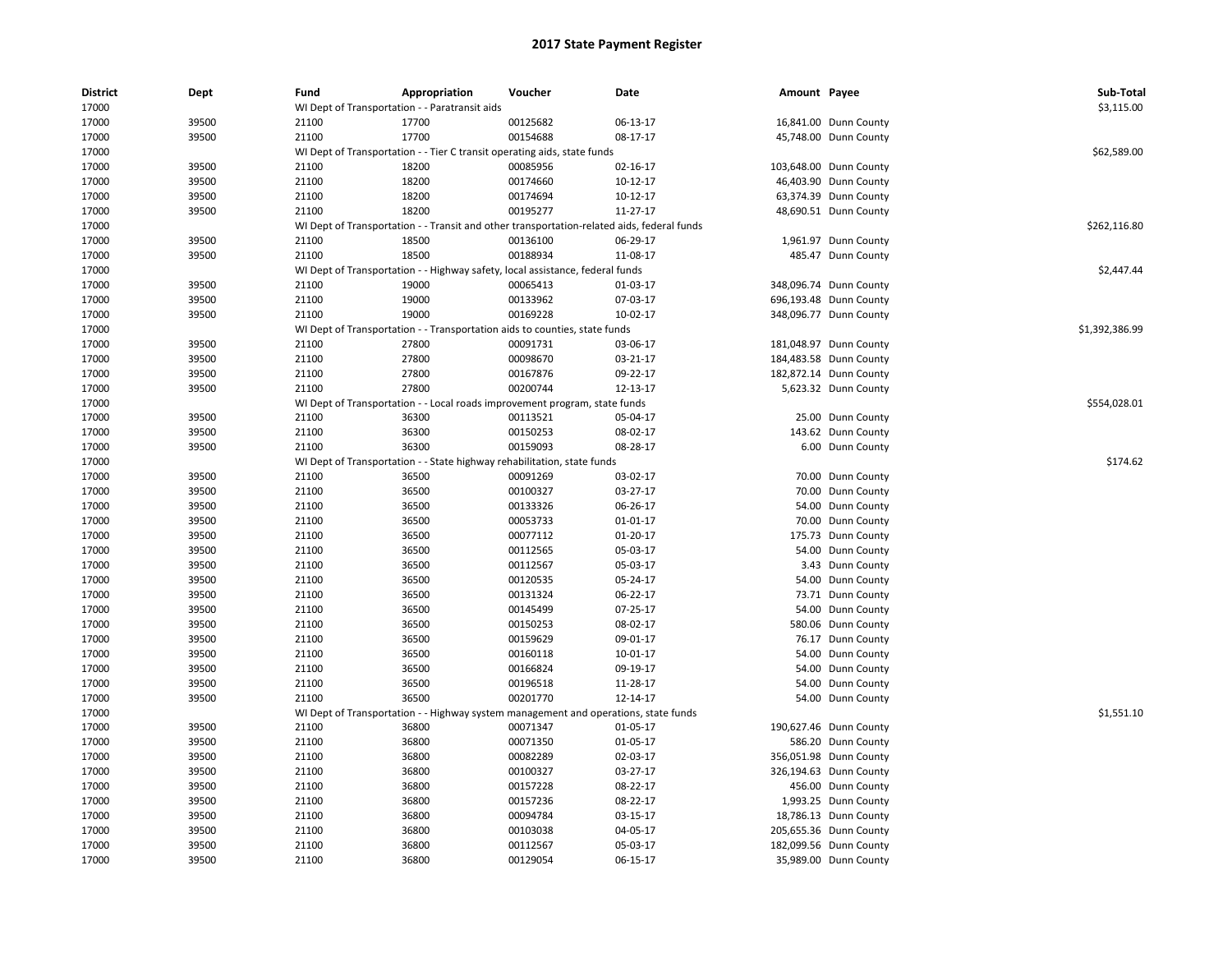| <b>District</b> | Dept  | Fund  | Appropriation                                                                | Voucher  | Date                                                                                                    | Amount Payee |                        | Sub-Total      |
|-----------------|-------|-------|------------------------------------------------------------------------------|----------|---------------------------------------------------------------------------------------------------------|--------------|------------------------|----------------|
| 17000           | 39500 | 21100 | 36800                                                                        | 00131324 | 06-22-17                                                                                                |              | 296,122.20 Dunn County |                |
| 17000           | 39500 | 21100 | 36800                                                                        | 00136156 | 06-28-17                                                                                                |              | 51,868.60 Dunn County  |                |
| 17000           | 39500 | 21100 | 36800                                                                        | 00139900 | 06-30-17                                                                                                |              | 11,140.08 Dunn County  |                |
| 17000           | 39500 | 21100 | 36800                                                                        | 00147948 | 08-01-17                                                                                                |              | 135,212.42 Dunn County |                |
| 17000           | 39500 | 21100 | 36800                                                                        | 00150253 | 08-02-17                                                                                                |              | 90,134.99 Dunn County  |                |
| 17000           | 39500 | 21100 | 36800                                                                        | 00159629 | 09-01-17                                                                                                |              | 109,107.87 Dunn County |                |
| 17000           | 39500 | 21100 | 36800                                                                        | 00166824 | 09-19-17                                                                                                |              | 132,302.80 Dunn County |                |
| 17000           | 39500 | 21100 | 36800                                                                        | 00173979 | 10-04-17                                                                                                |              | 1,040.61 Dunn County   |                |
| 17000           | 39500 | 21100 | 36800                                                                        | 00174712 | 10-05-17                                                                                                |              | 20,115.99 Dunn County  |                |
| 17000           | 39500 | 21100 | 36800                                                                        | 00193539 | 11-16-17                                                                                                |              | 63,572.56 Dunn County  |                |
| 17000           | 39500 | 21100 | 36800                                                                        | 00196182 | 11-28-17                                                                                                |              | 179,059.23 Dunn County |                |
| 17000           |       |       | WI Dept of Transportation - - Routine maintenance activities, state funds    |          |                                                                                                         |              |                        | \$2,408,116.92 |
| 17000           | 39500 | 21100 | 38000                                                                        | 00166824 | 09-19-17                                                                                                |              | 520.60 Dunn County     |                |
| 17000           | 39500 | 21100 | 38000                                                                        | 00193539 | 11-16-17                                                                                                |              | 1,103.79 Dunn County   |                |
| 17000           | 39500 | 21100 | 38000                                                                        | 00196182 | 11-28-17                                                                                                |              | 497.75 Dunn County     |                |
| 17000           |       |       | WI Dept of Transportation - - Routine maintenance activities, federal funds  |          |                                                                                                         |              |                        | \$2,122.14     |
| 17000           | 39500 | 21100 | 38300                                                                        | 00150253 | 08-02-17                                                                                                |              | 1,292.55 Dunn County   |                |
| 17000           |       |       | WI Dept of Transportation - - State highway rehabilitation, federal funds    |          |                                                                                                         |              |                        | \$1,292.55     |
| 17000           | 39500 | 21100 | 27000                                                                        | 00099469 | 03-23-17                                                                                                |              | 106,715.00 Dunn County |                |
| 17000           |       |       |                                                                              |          | WI Dept of Transportation - - Local roads improvement program. discretionary grants, state funds        |              |                        | \$106,715.00   |
| 17000           | 41000 | 10000 | 11600                                                                        | 00167980 | 11-08-17                                                                                                |              | 37,793.16 Dunn County  |                |
| 17000           |       |       |                                                                              |          | Department of Corrections - - Reimbursing counties for probation, extended supervision and parole holds |              |                        | \$37,793.16    |
| 17000           | 43500 | 10000 | 10700                                                                        | 00146728 | 08-23-17                                                                                                |              | 815.59 Dunn County     |                |
| 17000           | 43500 | 10000 | 10700                                                                        | 00159796 | 10-13-17                                                                                                |              | 28.20 Dunn County      |                |
| 17000           | 43500 | 10000 | 10700                                                                        | 00159798 | 10-13-17                                                                                                |              | 47.00 Dunn County      |                |
| 17000           | 43500 | 10000 | 10700                                                                        | 00159800 | 10-13-17                                                                                                |              | 47.00 Dunn County      |                |
| 17000           | 43500 | 10000 | 10700                                                                        | 00159805 | 10-13-17                                                                                                |              | 122.20 Dunn County     |                |
| 17000           | 43500 | 10000 | 10700                                                                        | 00167239 | 11-15-17                                                                                                |              | 104.06 Dunn County     |                |
| 17000           |       |       | Department of Health Services - - Public health dispensaries and drugs       |          |                                                                                                         |              |                        | \$1,164.05     |
| 17000           | 43500 | 10000 | 00000                                                                        | 90708    | 01-02-17                                                                                                |              | 16,614.00 Dunn County  |                |
| 17000           | 43500 | 10000 | 00000                                                                        | 90710    | 02-01-17                                                                                                |              | 22,516.00 Dunn County  |                |
| 17000           | 43500 | 10000 | 00000                                                                        | 90711    | 03-01-17                                                                                                |              | 378.00 Dunn County     |                |
| 17000           | 43500 | 10000 | 00000                                                                        | 90715    | 05-01-17                                                                                                |              | 107,903.00 Dunn County |                |
| 17000           | 43500 | 10000 | 00000                                                                        | 90716    | 06-01-17                                                                                                |              | 389,452.00 Dunn County |                |
| 17000           | 43500 | 10000 | 00000                                                                        | 90717    | 06-15-17                                                                                                |              | 113,546.00 Dunn County |                |
| 17000           | 43500 | 10000 | 00000                                                                        | 90800    | 07-01-17                                                                                                |              | 155,238.00 Dunn County |                |
| 17000           | 43500 | 10000 | 00000                                                                        | 90801    | 08-01-17                                                                                                |              | 441,732.00 Dunn County |                |
| 17000           | 43500 | 10000 | 00000                                                                        | 90802    | 09-01-17                                                                                                |              | 766,480.00 Dunn County |                |
| 17000           | 43500 | 10000 | 00000                                                                        | 90805    | 10-02-17                                                                                                |              | 183,279.00 Dunn County |                |
| 17000           | 43500 | 10000 | 00000                                                                        | 90806    | 11-01-17                                                                                                |              | 82,554.00 Dunn County  |                |
| 17000           | 43500 | 10000 | 00000                                                                        | 90807    | 12-01-17                                                                                                |              | 118,901.00 Dunn County |                |
| 17000           | 43500 | 10000 | 00000                                                                        | 90713    | 04-01-17                                                                                                |              | 721.00 Dunn County     |                |
| 17000           | 43500 | 10000 | 00000                                                                        | 90714    | 04-03-17                                                                                                |              | 11,018.00 Dunn County  |                |
| 17000           |       |       | Department of Health Services - - State/Federal Aids                         |          |                                                                                                         |              |                        | \$2,410,332.00 |
| 17000           | 45500 | 10000 | 22100                                                                        | 00035894 | 10-13-17                                                                                                |              | 2,360.00 Dunn County   |                |
| 17000           |       |       | Department of Justice - - Crime laboratories; deoxyribonucleic acid analysis |          |                                                                                                         |              |                        | \$2,360.00     |
| 17000           | 45500 | 10000 | 23100                                                                        | 00038541 | 12-07-17                                                                                                |              | 8,160.00 Dunn County   |                |
| 17000           |       |       | Department of Justice - - Law enforcement training fund, local assistance    |          |                                                                                                         |              |                        | \$8,160.00     |
| 17000           | 45500 | 10000 | 25100                                                                        | 00023863 | $02 - 21 - 17$                                                                                          |              | 44,117.37 Dunn County  |                |
| 17000           |       |       | Department of Justice - - Federal aid, local assistance                      |          |                                                                                                         |              |                        | \$44,117.37    |
| 17000           | 45500 | 10000 | 28500                                                                        | 00028600 | 05-18-17                                                                                                |              | 10,683.20 Dunn County  |                |
| 17000           | 45500 | 10000 | 28500                                                                        | 00032126 | 07-28-17                                                                                                |              | 19,957.19 Dunn County  |                |
|                 |       |       |                                                                              |          |                                                                                                         |              |                        |                |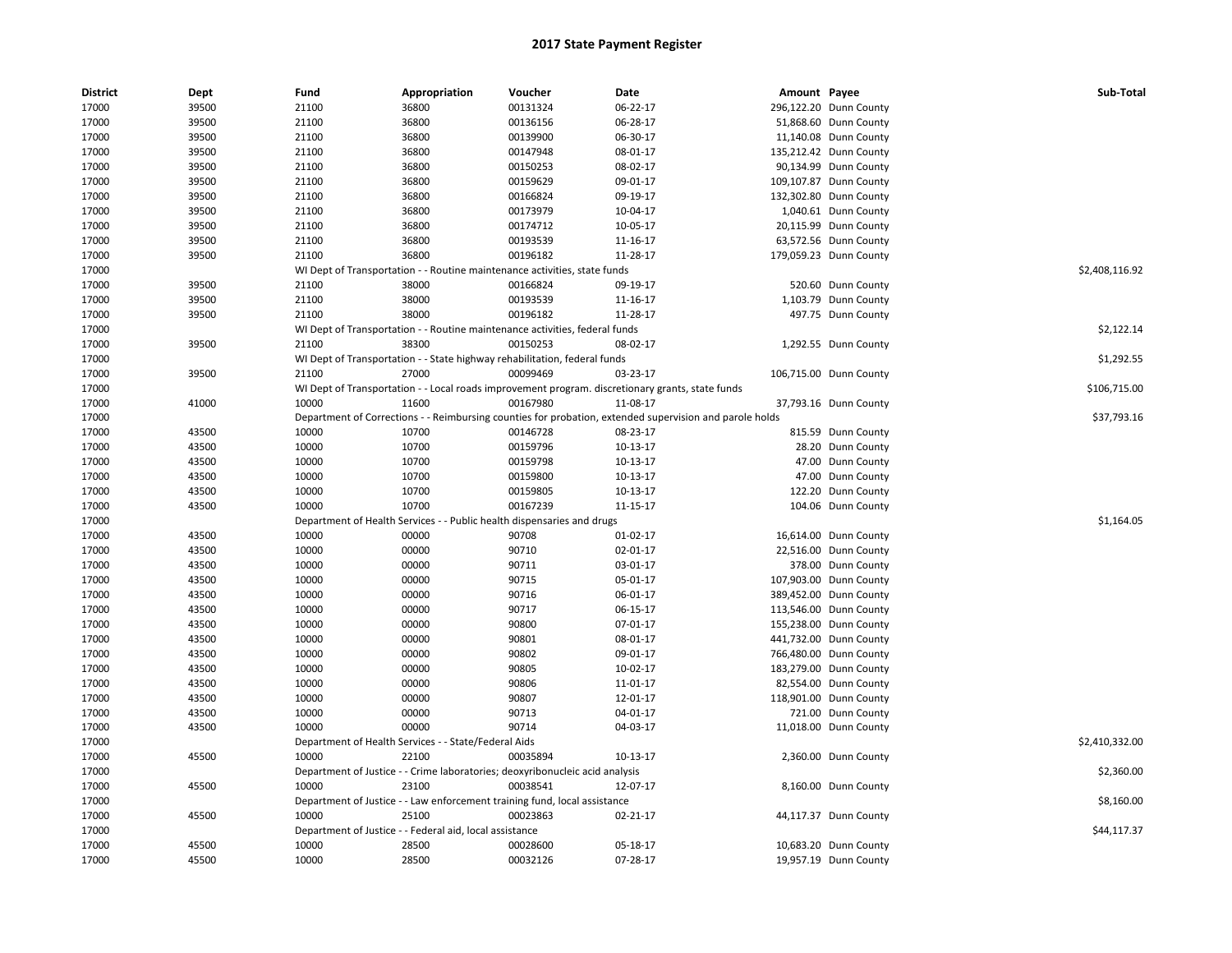| <b>District</b> | Dept  | Fund                         | Appropriation                                                    | Voucher                                                                                   | Date                                                                                           | Amount Payee |                       | Sub-Total    |
|-----------------|-------|------------------------------|------------------------------------------------------------------|-------------------------------------------------------------------------------------------|------------------------------------------------------------------------------------------------|--------------|-----------------------|--------------|
| 17000           | 45500 | 10000                        | 28500                                                            | 00037492                                                                                  | 11-16-17                                                                                       |              | 33,933.94 Dunn County |              |
| 17000           |       |                              | Department of Justice - - Alternatives to Prosecution            |                                                                                           |                                                                                                |              |                       | \$64,574.33  |
| 17000           | 45500 | 10000                        | 53200                                                            | 00024892                                                                                  | 03-03-17                                                                                       |              | 20,694.61 Dunn County |              |
| 17000           | 45500 | 10000                        | 53200                                                            | 00031695                                                                                  | 07-20-17                                                                                       |              | 30,391.72 Dunn County |              |
| 17000           |       |                              |                                                                  | Department of Justice - - Crime victim and witness assistance surcharge, general services |                                                                                                |              |                       | \$51,086.33  |
| 17000           | 45500 | 10000                        | 53900                                                            | 00024892                                                                                  | 03-03-17                                                                                       |              | 8,490.13 Dunn County  |              |
| 17000           |       |                              |                                                                  | Department of Justice - - Reimbursement to counties for victim-witness services           |                                                                                                |              |                       | \$8,490.13   |
| 17000           | 45500 | 10000                        | 54200                                                            | 00023148                                                                                  | 02-08-17                                                                                       |              | 11,523.00 Dunn County |              |
| 17000           | 45500 | 10000                        | 54200                                                            | 00028296                                                                                  | 05-19-17                                                                                       |              | 13,306.00 Dunn County |              |
| 17000           | 45500 | 10000                        | 54200                                                            | 00033184                                                                                  | 08-23-17                                                                                       |              | 21,510.00 Dunn County |              |
| 17000           | 45500 | 10000                        | 54200                                                            | 00037830                                                                                  | 11-21-17                                                                                       |              | 63,736.00 Dunn County |              |
| 17000           |       |                              | Department of Justice - - Federal aid; victim assistance         |                                                                                           |                                                                                                |              |                       | \$110,075.00 |
| 17000           | 46500 | 10000                        | 34200                                                            | 00030309                                                                                  | 08-11-17                                                                                       |              | 2,118.93 Dunn County  |              |
| 17000           | 46500 | 10000                        | 34200                                                            | 00030712                                                                                  | 08-23-17                                                                                       |              | 21,765.52 Dunn County |              |
| 17000           |       |                              | Department of Military Affairs - - Federal aid, local assistance |                                                                                           |                                                                                                |              |                       | \$23,884.45  |
| 17000           | 46500 | 27200                        | 36400                                                            | 00027670                                                                                  | 06-14-17                                                                                       |              | 6,560.29 Dunn County  |              |
| 17000           |       |                              |                                                                  |                                                                                           | Department of Military Affairs - - Division of emergency management; petroleum inspection fund |              |                       | \$6,560.29   |
| 17000           | 48500 | 15200                        | 12700                                                            | 00031945                                                                                  | 06-29-17                                                                                       |              | 1,000.00 Dunn County  |              |
| 17000           |       |                              | Department of Veterans Affairs - - Grants to counties            |                                                                                           |                                                                                                |              |                       | \$1,000.00   |
| 17000           | 48500 | 58200                        | 26700                                                            | 00031945                                                                                  | 06-29-17                                                                                       |              | 4,500.00 Dunn County  |              |
| 17000           |       |                              | Department of Veterans Affairs - - County grants                 |                                                                                           |                                                                                                |              |                       | \$4,500.00   |
| 17000           | 48500 | 58200                        | 28000                                                            | 00037707                                                                                  | 10-25-17                                                                                       |              | 1,034.41 Dunn County  |              |
| 17000           |       |                              | Department of Veterans Affairs - - Transportation payment        |                                                                                           |                                                                                                |              |                       | \$1,034.41   |
| 17000           | 48500 | 58300                        | 37000                                                            | 00031945                                                                                  | 06-29-17                                                                                       |              | 4,500.00 Dunn County  |              |
| 17000           |       |                              | Department of Veterans Affairs - - County grants                 |                                                                                           |                                                                                                |              |                       | \$4,500.00   |
| 17000           | 50500 | 10000                        | 15500                                                            | 00040157                                                                                  | $01-17-17$                                                                                     |              | 3,011.78 Dunn County  |              |
| 17000           | 50500 | 10000                        | 15500                                                            | 00046115                                                                                  | 03-28-17                                                                                       |              | 4,261.87 Dunn County  |              |
| 17000           | 50500 | 10000                        | 15500                                                            | 00047636                                                                                  | 04-14-17                                                                                       |              | 3,695.09 Dunn County  |              |
| 17000           | 50500 | 10000                        | 15500                                                            | 00048869                                                                                  | 04-28-17                                                                                       |              | 5,446.38 Dunn County  |              |
| 17000           | 50500 | 10000                        | 15500                                                            | 00050370                                                                                  | 05-15-17                                                                                       |              | 5,806.75 Dunn County  |              |
| 17000           | 50500 | 10000                        | 15500                                                            | 00051807                                                                                  | 05-30-17                                                                                       |              | 1,969.68 Dunn County  |              |
| 17000           | 50500 | 10000                        | 15500                                                            | 00054231                                                                                  | 06-28-17                                                                                       |              | 2,778.43 Dunn County  |              |
| 17000           | 50500 | 10000                        | 15500                                                            | 00056681                                                                                  | 07-28-17                                                                                       |              | 3,866.51 Dunn County  |              |
| 17000           | 50500 | 10000                        | 15500                                                            | 00060292                                                                                  | 09-14-17                                                                                       |              | 2,754.43 Dunn County  |              |
| 17000           | 50500 | 10000                        | 15500                                                            | 00061459                                                                                  | 09-28-17                                                                                       |              | 2,042.86 Dunn County  |              |
| 17000           | 50500 | 10000                        | 15500                                                            | 00066440                                                                                  | 11-28-17                                                                                       |              | 1,573.23 Dunn County  |              |
| 17000           | 50500 | 10000                        | 15500                                                            | 00066463                                                                                  | 11-28-17                                                                                       |              | 3,911.93 Dunn County  |              |
| 17000           | 50500 | 10000                        | 15500                                                            | 00068734                                                                                  | 12-28-17                                                                                       |              | 4,337.01 Dunn County  |              |
| 17000           |       | Department of Administration |                                                                  | Federal aid; local assistance                                                             |                                                                                                |              |                       | \$45,455.95  |
| 17000           | 50500 | 10000                        | 74300                                                            | 00044460                                                                                  | 03-13-17                                                                                       |              | 6,588.56 Dunn County  |              |
| 17000           | 50500 | 10000                        | 74300                                                            | 00044938                                                                                  | 03-22-17                                                                                       |              | 5,911.00 Dunn County  |              |
| 17000           | 50500 | 10000                        | 74300                                                            | 00044939                                                                                  | 03-22-17                                                                                       |              | 6,917.00 Dunn County  |              |
| 17000           | 50500 | 10000                        | 74300                                                            | 00047162                                                                                  | 04-19-17                                                                                       |              | 399.86 Dunn County    |              |
| 17000           | 50500 | 10000                        | 74300                                                            | 00047166                                                                                  | 04-19-17                                                                                       |              | 5,159.04 Dunn County  |              |
| 17000           | 50500 | 10000                        | 74300                                                            | 00047184                                                                                  | 04-19-17                                                                                       |              | 5,290.39 Dunn County  |              |
| 17000           | 50500 | 10000                        | 74300                                                            | 00049925                                                                                  | 05-19-17                                                                                       |              | 7,218.45 Dunn County  |              |
| 17000           | 50500 | 10000                        | 74300                                                            | 00053626                                                                                  | 06-22-17                                                                                       |              | 5,979.32 Dunn County  |              |
| 17000           | 50500 | 10000                        | 74300                                                            | 00054443                                                                                  | 07-03-17                                                                                       |              | 4,686.26 Dunn County  |              |
| 17000           | 50500 | 10000                        | 74300                                                            | 00057350                                                                                  | 08-14-17                                                                                       |              | 7,838.97 Dunn County  |              |
| 17000           | 50500 | 10000                        | 74300                                                            | 00058939                                                                                  | 09-05-17                                                                                       |              | 3,131.32 Dunn County  |              |
| 17000           | 50500 | 10000                        | 74300                                                            | 00062608                                                                                  | 10-23-17                                                                                       |              | 5,732.60 Dunn County  |              |
| 17000           | 50500 | 10000                        | 74300                                                            | 00066486                                                                                  | 12-04-17                                                                                       |              | 4,718.66 Dunn County  |              |
|                 |       |                              |                                                                  |                                                                                           |                                                                                                |              |                       |              |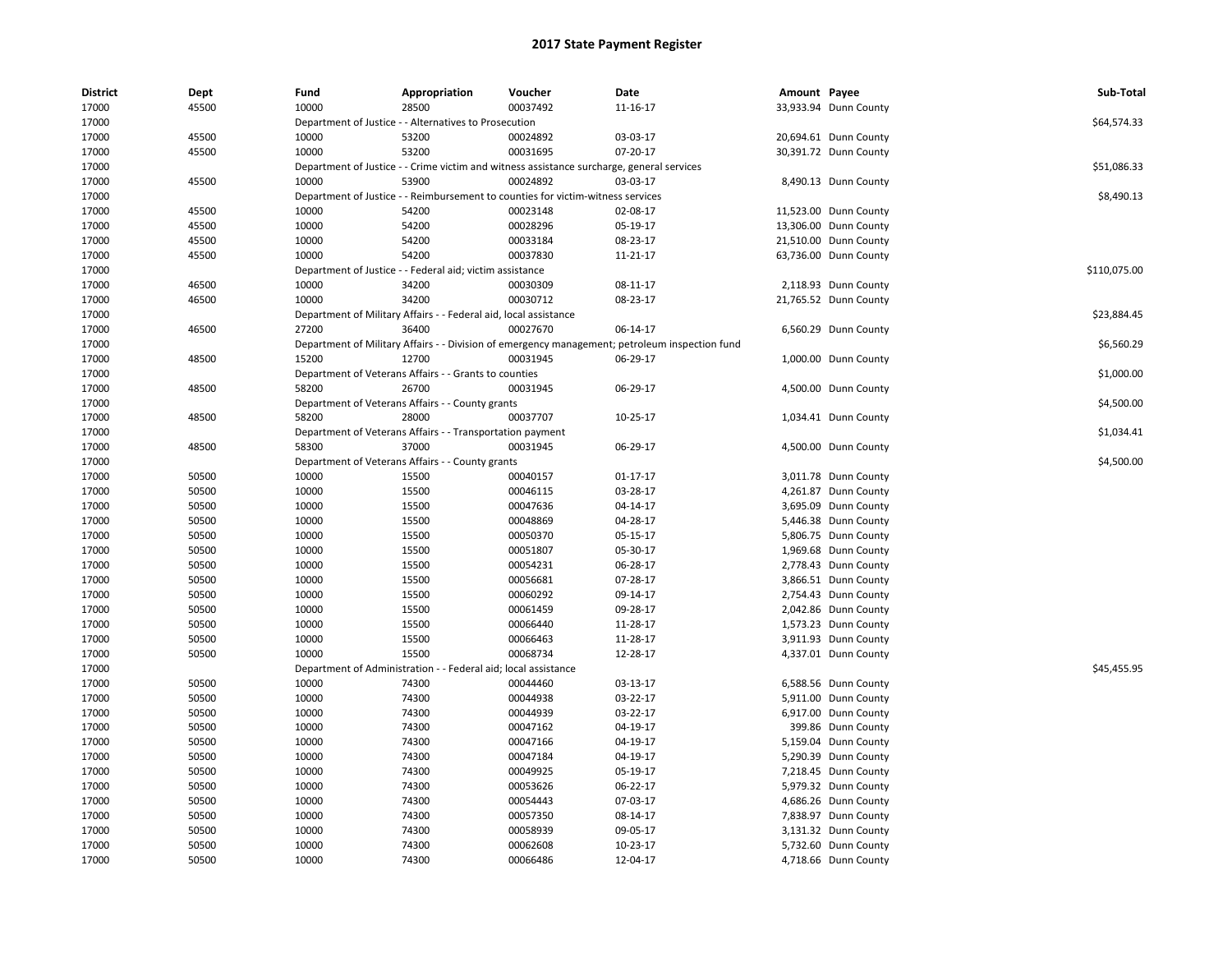| <b>District</b> | Dept  | Fund                                  | Appropriation                                                         | Voucher                                                                          | Date           | Amount Payee |                          | Sub-Total       |
|-----------------|-------|---------------------------------------|-----------------------------------------------------------------------|----------------------------------------------------------------------------------|----------------|--------------|--------------------------|-----------------|
| 17000           |       |                                       | Department of Administration - - Federal aid; local assistance        |                                                                                  |                |              |                          | \$69,571.43     |
| 17000           | 50500 | 23500                                 | 37100                                                                 | 00040157                                                                         | $01 - 17 - 17$ |              | 6,555.19 Dunn County     |                 |
| 17000           | 50500 | 23500                                 | 37100                                                                 | 00046115                                                                         | 03-28-17       |              | 8,287.17 Dunn County     |                 |
| 17000           | 50500 | 23500                                 | 37100                                                                 | 00047636                                                                         | 04-14-17       |              | 4,533.96 Dunn County     |                 |
| 17000           | 50500 | 23500                                 | 37100                                                                 | 00048869                                                                         | 04-28-17       |              | 3,622.27 Dunn County     |                 |
| 17000           | 50500 | 23500                                 | 37100                                                                 | 00050370                                                                         | 05-15-17       |              | 3,718.56 Dunn County     |                 |
| 17000           | 50500 | 23500                                 | 37100                                                                 | 00051807                                                                         | 05-30-17       |              | 1,097.48 Dunn County     |                 |
| 17000           | 50500 | 23500                                 | 37100                                                                 | 00060292                                                                         | 09-14-17       |              | 1,732.12 Dunn County     |                 |
| 17000           | 50500 | 23500                                 | 37100                                                                 | 00061459                                                                         | 09-28-17       |              | 3,376.91 Dunn County     |                 |
| 17000           | 50500 | 23500                                 | 37100                                                                 | 00066440                                                                         | 11-28-17       |              | 1,613.97 Dunn County     |                 |
| 17000           | 50500 | 23500                                 | 37100                                                                 | 00066463                                                                         | 11-28-17       |              | 3,154.92 Dunn County     |                 |
| 17000           | 50500 | 23500                                 | 37100                                                                 | 00068734                                                                         | 12-28-17       |              | 8,396.17 Dunn County     |                 |
| 17000           |       |                                       | Department of Administration - - Low-income assistance grants         |                                                                                  |                |              |                          | \$46,088.72     |
| 17000           | 50500 | 26900                                 | 16600                                                                 | 00041068                                                                         | 02-07-17       |              | 1,000.00 Dunn County     |                 |
| 17000           | 50500 | 26900                                 | 16600                                                                 | 00042981                                                                         | $02 - 21 - 17$ |              | 47,064.00 Dunn County    |                 |
| 17000           | 50500 | 26900                                 | 16600                                                                 | 00049579                                                                         | 05-12-17       |              | 25,000.00 Dunn County    |                 |
| 17000           | 50500 | 26900                                 | 16600                                                                 | 00061035                                                                         | 09-26-17       |              | 25,000.00 Dunn County    |                 |
| 17000           |       | Department of Administration - - Land |                                                                       |                                                                                  |                |              |                          | \$98,064.00     |
| 17000           | 51000 | 10000                                 | 12000                                                                 | 00000295                                                                         | 02-03-17       |              | 15,836.85 Dunn County    |                 |
| 17000           |       | Elections Commission - - Recount fees |                                                                       |                                                                                  |                |              |                          | \$15,836.85     |
| 17000           | 83500 | 10000                                 | 10500                                                                 | 00020702                                                                         | 07-24-17       |              | 331,875.90 Dunn County   |                 |
| 17000           | 83500 | 10000                                 | 10500                                                                 | 00023720                                                                         | 11-20-17       |              | 1,880,630.11 Dunn County |                 |
| 17000           |       |                                       | Shared Revenue and Tax Relief - - County and municipal aid account    |                                                                                  |                |              |                          | \$2,212,506.01  |
| 17000           | 83500 | 10000                                 | 10900                                                                 | 00017331                                                                         | 07-24-17       |              | 49,675.00 Dunn County    |                 |
| 17000           |       |                                       | Shared Revenue and Tax Relief - - State aid; tax exempt property      |                                                                                  |                |              |                          | \$49,675.00     |
| 17000           | 83500 | 10000                                 | 11000                                                                 | 00020702                                                                         | 07-24-17       |              | 18,284.82 Dunn County    |                 |
| 17000           | 83500 | 10000                                 | 11000                                                                 | 00023720                                                                         | 11-20-17       |              | 109,616.88 Dunn County   |                 |
| 17000           |       |                                       | Shared Revenue and Tax Relief - - Public utility distribution account |                                                                                  |                |              |                          | \$127,901.70    |
| 17000           | 83500 | 10000                                 | 30200                                                                 | 00020087                                                                         | 07-24-17       |              | 1,047,460.65 Dunn County |                 |
| 17000           | 83500 | 10000                                 | 30200                                                                 | 00022132                                                                         | 07-24-17       |              | 4,911,458.99 Dunn County |                 |
| 17000           |       |                                       |                                                                       | Shared Revenue and Tax Relief - - School levy tax credit and first dollar credit |                |              |                          | \$5,958,919.64  |
| 17000           | 83500 | 52100                                 | 36300                                                                 | 00016137                                                                         | 03-27-17       |              | 1,178,673.48 Dunn County |                 |
| 17000           |       |                                       | Shared Revenue and Tax Relief - - Lottery and gaming credit           |                                                                                  |                |              |                          | \$1,178,673.48  |
| 17000 Total     |       |                                       |                                                                       |                                                                                  |                |              |                          | \$18,077,066.38 |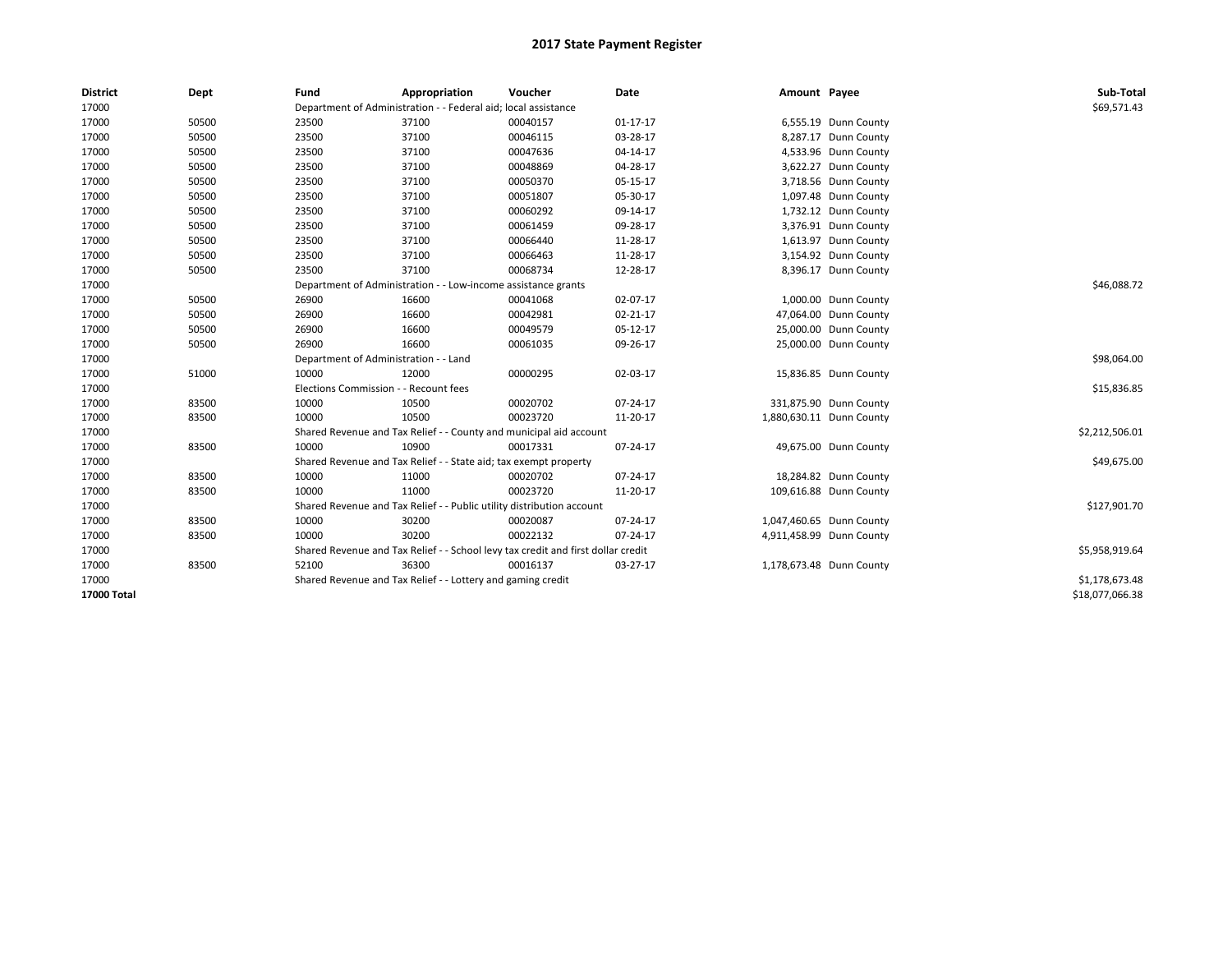| <b>District</b> | Dept  | Fund                                                                               | Appropriation                                                                    | Voucher    | Date                                                                                                         | Amount Payee |                          | Sub-Total    |
|-----------------|-------|------------------------------------------------------------------------------------|----------------------------------------------------------------------------------|------------|--------------------------------------------------------------------------------------------------------------|--------------|--------------------------|--------------|
| 17002           | 16500 | 10000                                                                              | 22500                                                                            | 00010909   | 06-26-17                                                                                                     |              | 3,401.32 Town Of Colfax  |              |
| 17002           |       |                                                                                    | Dept of Safety & Prof Services - - Fire dues distribution                        |            |                                                                                                              |              |                          | \$3,401.32   |
| 17002           | 37000 | 10000                                                                              | 50300                                                                            | 00143984   | 04-21-17                                                                                                     |              | 23.90 Town Of Colfax     |              |
| 17002           | 37000 | 10000                                                                              | 50300                                                                            | 00143985   | 04-21-17                                                                                                     |              | 68.13 Town Of Colfax     |              |
| 17002           | 37000 | 10000                                                                              | 50300                                                                            | 00143986   | $04 - 21 - 17$                                                                                               |              | 4.80 Town Of Colfax      |              |
| 17002           |       |                                                                                    | Dept of Natural Resources - - Aids in lieu of taxes - general fund               |            |                                                                                                              |              |                          | \$96.83      |
| 17002           | 37000 | 21200                                                                              | 16600                                                                            | 00157293   | 06-19-17                                                                                                     |              | 568.95 Town Of Colfax    |              |
| 17002           |       |                                                                                    | Dept of Natural Resources - - General program operations - state funds; forestry |            |                                                                                                              |              |                          | \$568.95     |
| 17002           | 37000 | 21200                                                                              | 57100                                                                            | 00157293   | 06-19-17                                                                                                     |              | 330.39 Town Of Colfax    |              |
| 17002           |       |                                                                                    |                                                                                  |            | Dept of Natural Resources - - Resource aids -- county forests, forest croplands and managed forest land aids |              |                          | \$330.39     |
| 17002           | 37000 | 21200                                                                              | 57900                                                                            | 00143983   | 04-21-17                                                                                                     |              | 0.48 Town Of Colfax      |              |
| 17002           |       |                                                                                    | Dept of Natural Resources - - Aids in lieu of taxes - sum sufficient             |            |                                                                                                              |              |                          | \$0.48       |
| 17002           | 37000 | 21200                                                                              | 58900                                                                            | 00157293   | 06-19-17                                                                                                     |              | 2,617.17 Town Of Colfax  |              |
| 17002           |       | Dept of Natural Resources - - Resource aids - distribution of closed acreage fees. |                                                                                  | \$2,617.17 |                                                                                                              |              |                          |              |
| 17002           | 39500 | 21100                                                                              | 19100                                                                            | 00065926   | 01-03-17                                                                                                     |              | 20,473.09 Town Of Colfax |              |
| 17002           | 39500 | 21100                                                                              | 19100                                                                            | 00097049   | 04-03-17                                                                                                     |              | 20,473.09 Town Of Colfax |              |
| 17002           | 39500 | 21100                                                                              | 19100                                                                            | 00134475   | 07-03-17                                                                                                     |              | 20,473.09 Town Of Colfax |              |
| 17002           | 39500 | 21100                                                                              | 19100                                                                            | 00169741   | 10-02-17                                                                                                     |              | 20,473.11 Town Of Colfax |              |
| 17002           |       |                                                                                    | WI Dept of Transportation - - Transportation aids to municipalities, state funds |            |                                                                                                              |              |                          | \$81,892.38  |
| 17002           | 39500 | 21100                                                                              | 27800                                                                            | 00190595   | 11-09-17                                                                                                     |              | 12,856.53 Town Of Colfax |              |
| 17002           |       |                                                                                    | WI Dept of Transportation - - Local roads improvement program, state funds       |            |                                                                                                              |              |                          | \$12,856.53  |
| 17002           | 83500 | 10000                                                                              | 10500                                                                            | 00020672   | 07-24-17                                                                                                     |              | 2,576.35 Town Of Colfax  |              |
| 17002           | 83500 | 10000                                                                              | 10500                                                                            | 00023690   | 11-20-17                                                                                                     |              | 14,599.29 Town Of Colfax |              |
| 17002           |       |                                                                                    | Shared Revenue and Tax Relief - - County and municipal aid account               |            |                                                                                                              |              |                          | \$17,175.64  |
| 17002           | 83500 | 10000                                                                              | 10900                                                                            | 00017825   | 07-24-17                                                                                                     |              | 6.00 Town Of Colfax      |              |
| 17002           |       |                                                                                    | Shared Revenue and Tax Relief - - State aid; tax exempt property                 |            |                                                                                                              |              |                          | \$6.00       |
| 17002           | 83500 | 10000                                                                              | 11000                                                                            | 00020672   | $07 - 24 - 17$                                                                                               |              | 58.33 Town Of Colfax     |              |
| 17002           | 83500 | 10000                                                                              | 11000                                                                            | 00023690   | 11-20-17                                                                                                     |              | 321.93 Town Of Colfax    |              |
| 17002           |       | Shared Revenue and Tax Relief - - Public utility distribution account              |                                                                                  | \$380.26   |                                                                                                              |              |                          |              |
| 17002 Total     |       |                                                                                    |                                                                                  |            |                                                                                                              |              |                          | \$119,325.95 |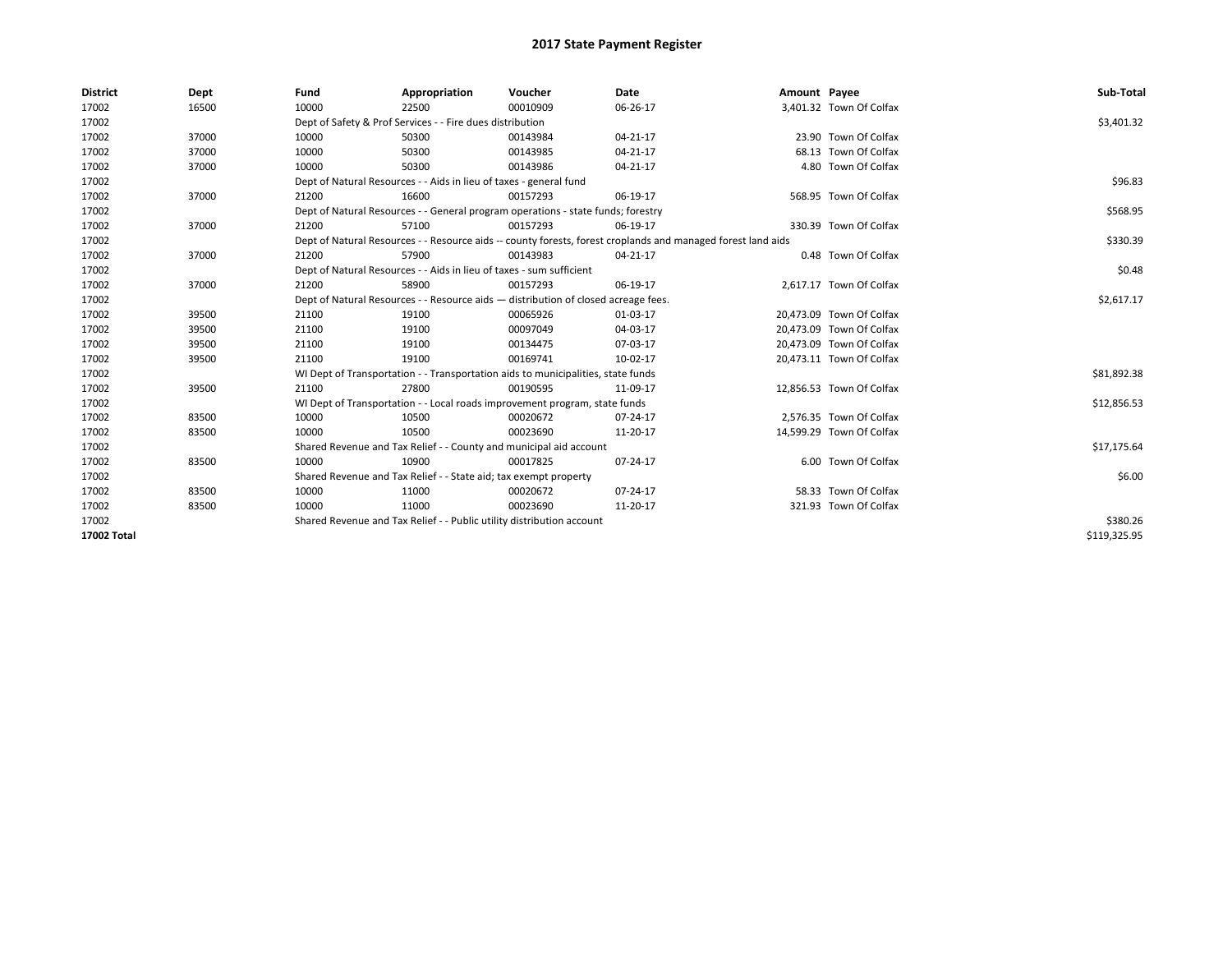| <b>District</b> | Dept  | Fund                                                               | Appropriation                                                                       | Voucher     | Date                                                                                                         | Amount Payee |                        | Sub-Total    |
|-----------------|-------|--------------------------------------------------------------------|-------------------------------------------------------------------------------------|-------------|--------------------------------------------------------------------------------------------------------------|--------------|------------------------|--------------|
| 17004           | 16500 | 10000                                                              | 22500                                                                               | 00010910    | 06-26-17                                                                                                     |              | 3,793.49 Town Of Dunn  |              |
| 17004           |       |                                                                    | Dept of Safety & Prof Services - - Fire dues distribution                           |             |                                                                                                              |              |                        | \$3,793.49   |
| 17004           | 37000 | 10000                                                              | 50300                                                                               | 00124313    | 02-03-17                                                                                                     |              | 6,935.36 Town Of Dunn  |              |
| 17004           | 37000 | 10000                                                              | 50300                                                                               | 00124314    | 02-03-17                                                                                                     |              | 22,835.01 Town Of Dunn |              |
| 17004           | 37000 | 10000                                                              | 50300                                                                               | 00142564    | $04 - 21 - 17$                                                                                               |              | 306.88 Town Of Dunn    |              |
| 17004           | 37000 | 10000                                                              | 50300                                                                               | 00142565    | $04 - 21 - 17$                                                                                               |              | 1,836.19 Town Of Dunn  |              |
| 17004           |       | Dept of Natural Resources - - Aids in lieu of taxes - general fund |                                                                                     | \$31,913.44 |                                                                                                              |              |                        |              |
| 17004           | 37000 | 21200                                                              | 16600                                                                               | 00157294    | 06-19-17                                                                                                     |              | 981.51 Town Of Dunn    |              |
| 17004           |       |                                                                    | Dept of Natural Resources - - General program operations - state funds; forestry    |             |                                                                                                              |              |                        | \$981.51     |
| 17004           | 37000 | 21200                                                              | 57100                                                                               | 00157294    | 06-19-17                                                                                                     |              | 464.08 Town Of Dunn    |              |
| 17004           |       |                                                                    |                                                                                     |             | Dept of Natural Resources - - Resource aids -- county forests, forest croplands and managed forest land aids |              |                        | \$464.08     |
| 17004           | 37000 | 21200                                                              | 57900                                                                               | 00142566    | $04 - 21 - 17$                                                                                               |              | 192.44 Town Of Dunn    |              |
| 17004           |       |                                                                    | Dept of Natural Resources - - Aids in lieu of taxes - sum sufficient                |             |                                                                                                              |              |                        | \$192.44     |
| 17004           | 37000 | 21200                                                              | 58900                                                                               | 00157294    | 06-19-17                                                                                                     |              | 4,514.93 Town Of Dunn  |              |
| 17004           |       |                                                                    | Dept of Natural Resources - - Resource aids - distribution of closed acreage fees.  |             |                                                                                                              |              |                        | \$4,514.93   |
| 17004           | 39500 | 21100                                                              | 19100                                                                               | 00065927    | 01-03-17                                                                                                     |              | 33,921.81 Town Of Dunn |              |
| 17004           | 39500 | 21100                                                              | 19100                                                                               | 00097050    | 04-03-17                                                                                                     |              | 33,921.81 Town Of Dunn |              |
| 17004           | 39500 | 21100                                                              | 19100                                                                               | 00134476    | 07-03-17                                                                                                     |              | 33,921.81 Town Of Dunn |              |
| 17004           | 39500 | 21100                                                              | 19100                                                                               | 00169742    | 10-02-17                                                                                                     |              | 33,921.81 Town Of Dunn |              |
| 17004           |       |                                                                    | WI Dept of Transportation - - Transportation aids to municipalities, state funds    |             |                                                                                                              |              |                        | \$135,687.24 |
| 17004           | 39500 | 21100                                                              | 36500                                                                               | 00126362    | 06-08-17                                                                                                     |              | 400.00 Town Of Dunn    |              |
| 17004           |       |                                                                    | WI Dept of Transportation - - Highway system management and operations, state funds |             |                                                                                                              |              |                        | \$400.00     |
| 17004           | 83500 | 10000                                                              | 10500                                                                               | 00020673    | $07 - 24 - 17$                                                                                               |              | 12,852.93 Town Of Dunn |              |
| 17004           | 83500 | 10000                                                              | 10500                                                                               | 00023691    | 11-20-17                                                                                                     |              | 72,833.24 Town Of Dunn |              |
| 17004           |       |                                                                    | Shared Revenue and Tax Relief - - County and municipal aid account                  |             |                                                                                                              |              |                        | \$85,686.17  |
| 17004           | 83500 | 10000                                                              | 10900                                                                               | 00017826    | 07-24-17                                                                                                     |              | 27.00 Town Of Dunn     |              |
| 17004           |       |                                                                    | Shared Revenue and Tax Relief - - State aid; tax exempt property                    |             |                                                                                                              |              |                        | \$27.00      |
| 17004           | 83500 | 52100                                                              | 36300                                                                               | 00015761    | 03-27-17                                                                                                     |              | 1,840.60 Town Of Dunn  |              |
| 17004           |       |                                                                    | Shared Revenue and Tax Relief - - Lottery and gaming credit                         |             |                                                                                                              |              |                        | \$1,840.60   |
| 17004 Total     |       |                                                                    |                                                                                     |             |                                                                                                              |              |                        | \$265,500.90 |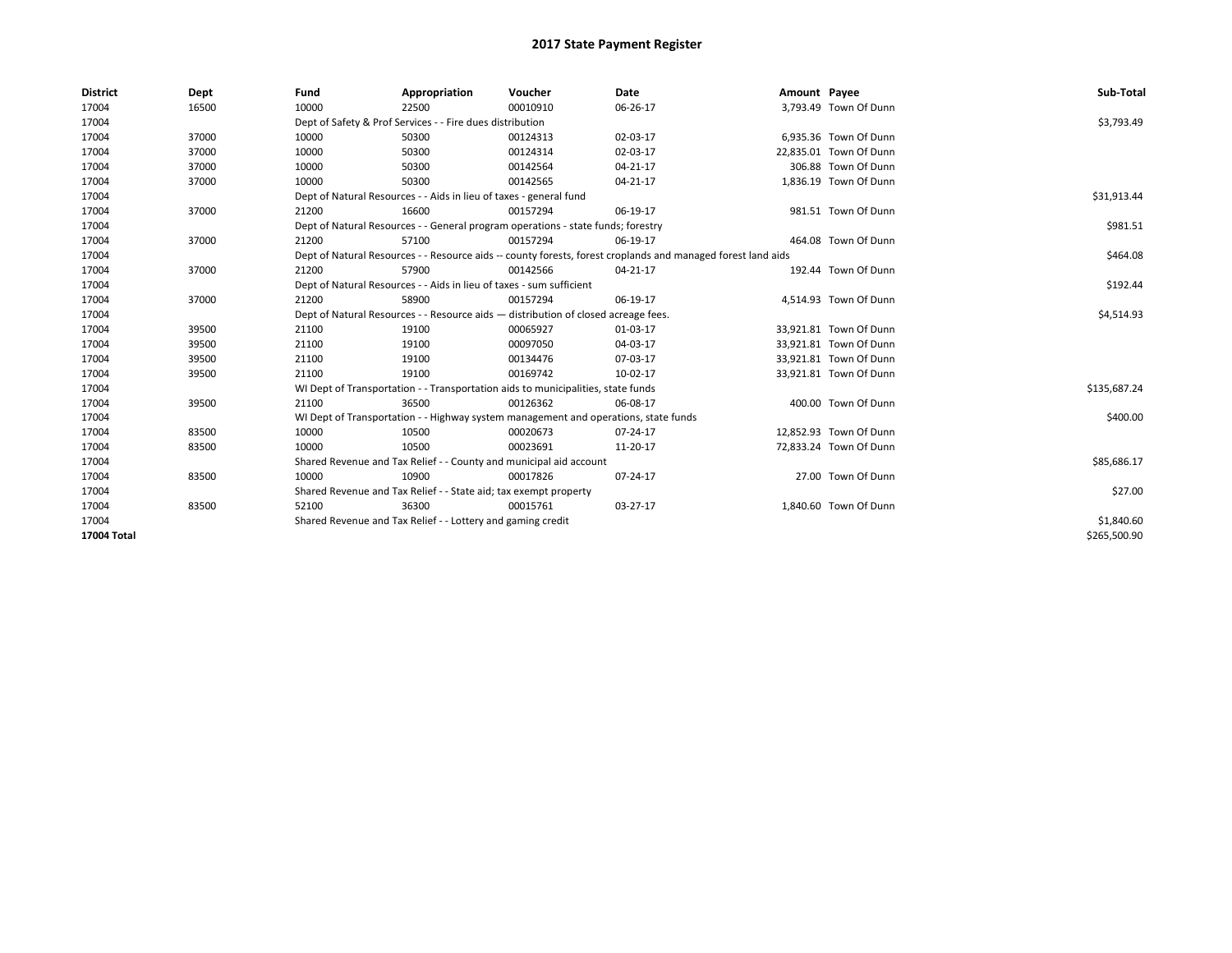| <b>District</b> | Dept  | Fund                                                                                                         | Appropriation                                                                    | Voucher    | Date     | Amount Payee |                             | Sub-Total    |
|-----------------|-------|--------------------------------------------------------------------------------------------------------------|----------------------------------------------------------------------------------|------------|----------|--------------|-----------------------------|--------------|
| 17006           | 16500 | 10000                                                                                                        | 22500                                                                            | 00010911   | 06-26-17 |              | 2.951.07 Town Of Eau Galle  |              |
| 17006           |       |                                                                                                              | Dept of Safety & Prof Services - - Fire dues distribution                        |            |          |              |                             | \$2,951.07   |
| 17006           | 37000 | 10000                                                                                                        | 50300                                                                            | 00124370   | 02-06-17 |              | 35.06 Town Of Eau Galle     |              |
| 17006           | 37000 | 10000                                                                                                        | 50300                                                                            | 00143482   | 04-21-17 |              | 83.20 Town Of Eau Galle     |              |
| 17006           |       | Dept of Natural Resources - - Aids in lieu of taxes - general fund                                           |                                                                                  | \$118.26   |          |              |                             |              |
| 17006           | 37000 | 21200                                                                                                        | 16600                                                                            | 00157295   | 06-19-17 |              | 1.192.28 Town Of Eau Galle  |              |
| 17006           |       | Dept of Natural Resources - - General program operations - state funds; forestry                             |                                                                                  | \$1,192.28 |          |              |                             |              |
| 17006           | 37000 | 21200                                                                                                        | 57100                                                                            | 00157295   | 06-19-17 |              | 545.69 Town Of Eau Galle    |              |
| 17006           |       | Dept of Natural Resources - - Resource aids -- county forests, forest croplands and managed forest land aids |                                                                                  | \$545.69   |          |              |                             |              |
| 17006           | 37000 | 21200                                                                                                        | 57900                                                                            | 00143483   | 04-21-17 |              | 109.06 Town Of Eau Galle    |              |
| 17006           |       | Dept of Natural Resources - - Aids in lieu of taxes - sum sufficient                                         |                                                                                  | \$109.06   |          |              |                             |              |
| 17006           | 37000 | 21200                                                                                                        | 58900                                                                            | 00157295   | 06-19-17 |              | 5,484.50 Town Of Eau Galle  |              |
| 17006           |       | Dept of Natural Resources - - Resource aids - distribution of closed acreage fees.                           |                                                                                  | \$5,484.50 |          |              |                             |              |
| 17006           | 39500 | 21100                                                                                                        | 19100                                                                            | 00065928   | 01-03-17 |              | 24.811.03 Town Of Eau Galle |              |
| 17006           | 39500 | 21100                                                                                                        | 19100                                                                            | 00097051   | 04-03-17 |              | 24,811.03 Town Of Eau Galle |              |
| 17006           | 39500 | 21100                                                                                                        | 19100                                                                            | 00134477   | 07-03-17 |              | 24.811.03 Town Of Eau Galle |              |
| 17006           | 39500 | 21100                                                                                                        | 19100                                                                            | 00169743   | 10-02-17 |              | 24,811.05 Town Of Eau Galle |              |
| 17006           |       |                                                                                                              | WI Dept of Transportation - - Transportation aids to municipalities, state funds |            |          |              |                             | \$99,244.14  |
| 17006           | 83500 | 10000                                                                                                        | 10500                                                                            | 00020674   | 07-24-17 |              | 5.247.18 Town Of Eau Galle  |              |
| 17006           | 83500 | 10000                                                                                                        | 10500                                                                            | 00023692   | 11-20-17 |              | 29,734.40 Town Of Eau Galle |              |
| 17006           |       |                                                                                                              | Shared Revenue and Tax Relief - - County and municipal aid account               |            |          |              |                             | \$34,981.58  |
| 17006           | 83500 | 10000                                                                                                        | 10900                                                                            | 00017827   | 07-24-17 |              | 16.00 Town Of Eau Galle     |              |
| 17006           |       |                                                                                                              | Shared Revenue and Tax Relief - - State aid; tax exempt property                 |            |          |              |                             | \$16.00      |
| 17006           | 83500 | 10000                                                                                                        | 11000                                                                            | 00020674   | 07-24-17 |              | 191.54 Town Of Eau Galle    |              |
| 17006           | 83500 | 10000                                                                                                        | 11000                                                                            | 00023692   | 11-20-17 |              | 1,206.19 Town Of Eau Galle  |              |
| 17006           |       | Shared Revenue and Tax Relief - - Public utility distribution account                                        |                                                                                  | \$1,397.73 |          |              |                             |              |
| 17006 Total     |       |                                                                                                              |                                                                                  |            |          |              |                             | \$146,040.31 |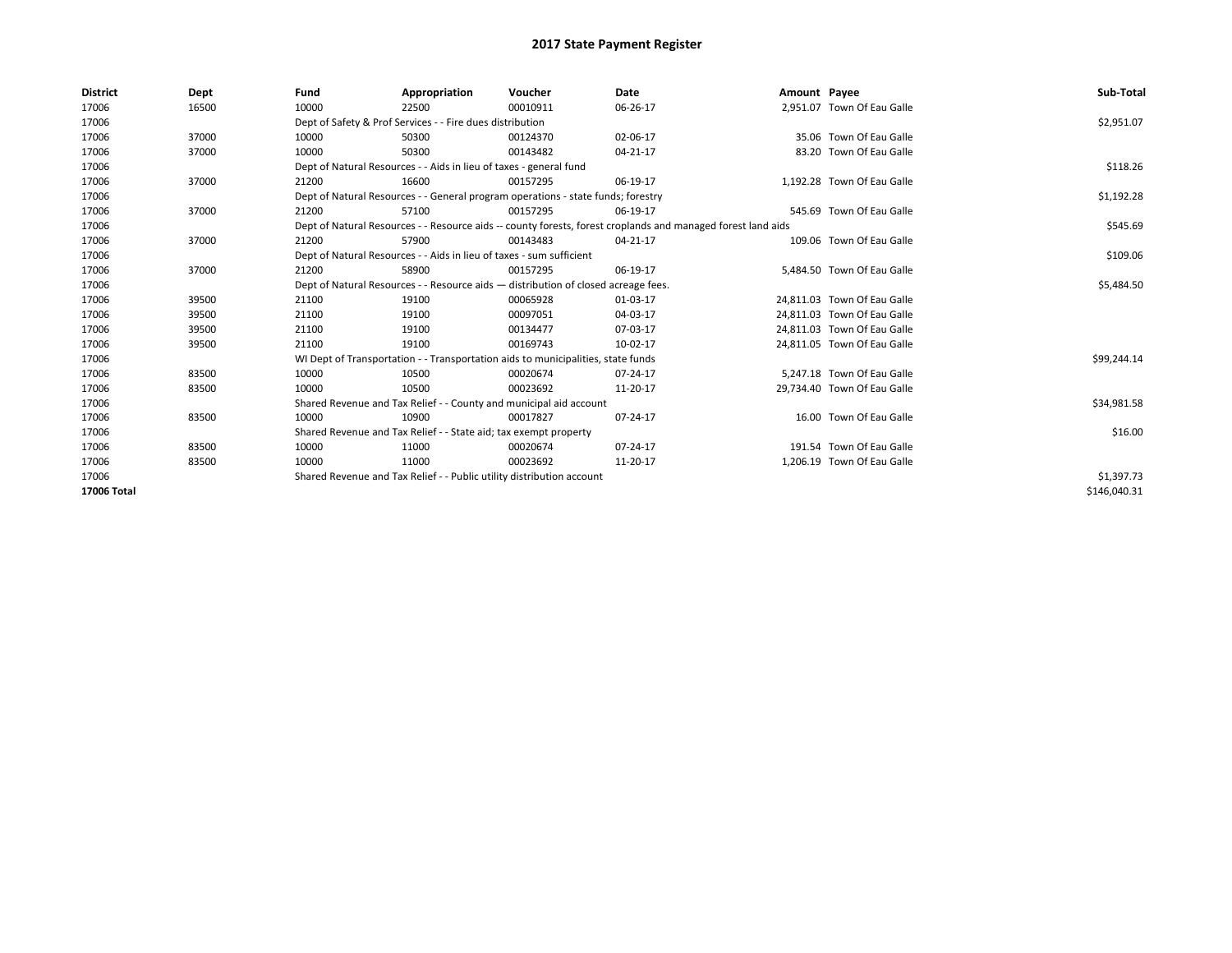| <b>District</b>    | Dept  | Fund  | Appropriation                                                                                                | Voucher  | Date     | Amount Payee |                              | Sub-Total    |  |  |
|--------------------|-------|-------|--------------------------------------------------------------------------------------------------------------|----------|----------|--------------|------------------------------|--------------|--|--|
| 17008              | 16500 | 10000 | 22500                                                                                                        | 00010912 | 06-26-17 |              | 4,891.74 Elk Mound, Town of  |              |  |  |
| 17008              |       |       | Dept of Safety & Prof Services - - Fire dues distribution                                                    |          |          |              |                              | \$4,891.74   |  |  |
| 17008              | 37000 | 10000 | 50300                                                                                                        | 00124348 | 02-06-17 |              | 305.13 Elk Mound, Town of    |              |  |  |
| 17008              | 37000 | 10000 | 50300                                                                                                        | 00124349 | 02-06-17 |              | 6,677.55 Elk Mound, Town of  |              |  |  |
| 17008              | 37000 | 10000 | 50300                                                                                                        | 00143252 | 04-21-17 |              | 4.09 Elk Mound, Town of      |              |  |  |
| 17008              | 37000 | 10000 | 50300                                                                                                        | 00143254 | 04-21-17 |              | 35.87 Elk Mound, Town of     |              |  |  |
| 17008              | 37000 | 10000 | 50300                                                                                                        | 00143255 | 04-21-17 |              | 1,403.38 Elk Mound, Town of  |              |  |  |
| 17008              |       |       | Dept of Natural Resources - - Aids in lieu of taxes - general fund                                           |          |          |              |                              |              |  |  |
| 17008              | 37000 | 21200 | 16600                                                                                                        | 00157296 | 06-19-17 |              | 595.61 Elk Mound, Town of    |              |  |  |
| 17008              |       |       | Dept of Natural Resources - - General program operations - state funds; forestry                             |          |          |              |                              | \$595.61     |  |  |
| 17008              | 37000 | 21200 | 57100                                                                                                        | 00157296 | 06-19-17 |              | 281.00 Elk Mound, Town of    |              |  |  |
| 17008              |       |       | Dept of Natural Resources - - Resource aids -- county forests, forest croplands and managed forest land aids |          |          |              |                              | \$281.00     |  |  |
| 17008              | 37000 | 21200 | 57900                                                                                                        | 00143253 | 04-21-17 |              | 379.60 Elk Mound, Town of    |              |  |  |
| 17008              |       |       | Dept of Natural Resources - - Aids in lieu of taxes - sum sufficient                                         |          |          |              |                              |              |  |  |
| 17008              | 37000 | 21200 | 58900                                                                                                        | 00157296 | 06-19-17 |              | 2,739.83 Elk Mound, Town of  |              |  |  |
| 17008              |       |       | Dept of Natural Resources - - Resource aids - distribution of closed acreage fees.                           |          |          |              |                              | \$2,739.83   |  |  |
| 17008              | 39500 | 21100 | 19100                                                                                                        | 00065929 | 01-03-17 |              | 22,240.20 Elk Mound, Town of |              |  |  |
| 17008              | 39500 | 21100 | 19100                                                                                                        | 00097052 | 04-03-17 |              | 22,240.20 Elk Mound, Town of |              |  |  |
| 17008              | 39500 | 21100 | 19100                                                                                                        | 00134478 | 07-03-17 |              | 22,240.20 Elk Mound, Town of |              |  |  |
| 17008              | 39500 | 21100 | 19100                                                                                                        | 00169744 | 10-02-17 |              | 22,240.20 Elk Mound, Town of |              |  |  |
| 17008              |       |       | WI Dept of Transportation - - Transportation aids to municipalities, state funds                             |          |          |              |                              | \$88,960.80  |  |  |
| 17008              | 83500 | 10000 | 10500                                                                                                        | 00020675 | 07-24-17 |              | 3,796.31 Elk Mound, Town of  |              |  |  |
| 17008              | 83500 | 10000 | 10500                                                                                                        | 00023693 | 11-20-17 |              | 21,512.42 Elk Mound, Town of |              |  |  |
| 17008              |       |       | Shared Revenue and Tax Relief - - County and municipal aid account                                           |          |          |              |                              | \$25,308.73  |  |  |
| 17008              | 83500 | 10000 | 10900                                                                                                        | 00017828 | 07-24-17 |              | 287.00 Elk Mound, Town of    |              |  |  |
| 17008              |       |       | Shared Revenue and Tax Relief - - State aid; tax exempt property                                             |          |          |              |                              | \$287.00     |  |  |
| 17008              | 83500 | 10000 | 11000                                                                                                        | 00020675 | 07-24-17 |              | 183.30 Elk Mound, Town of    |              |  |  |
| 17008              | 83500 | 10000 | 11000                                                                                                        | 00023693 | 11-20-17 |              | 748.29 Elk Mound, Town of    |              |  |  |
| 17008              |       |       | Shared Revenue and Tax Relief - - Public utility distribution account                                        |          |          |              |                              | \$931.59     |  |  |
| 17008              | 83500 | 52100 | 36300                                                                                                        | 00015762 | 03-27-17 |              | 2,386.21 Elk Mound, Town of  |              |  |  |
| 17008              |       |       | Shared Revenue and Tax Relief - - Lottery and gaming credit                                                  |          |          |              |                              | \$2,386.21   |  |  |
| <b>17008 Total</b> |       |       |                                                                                                              |          |          |              |                              | \$135,188.13 |  |  |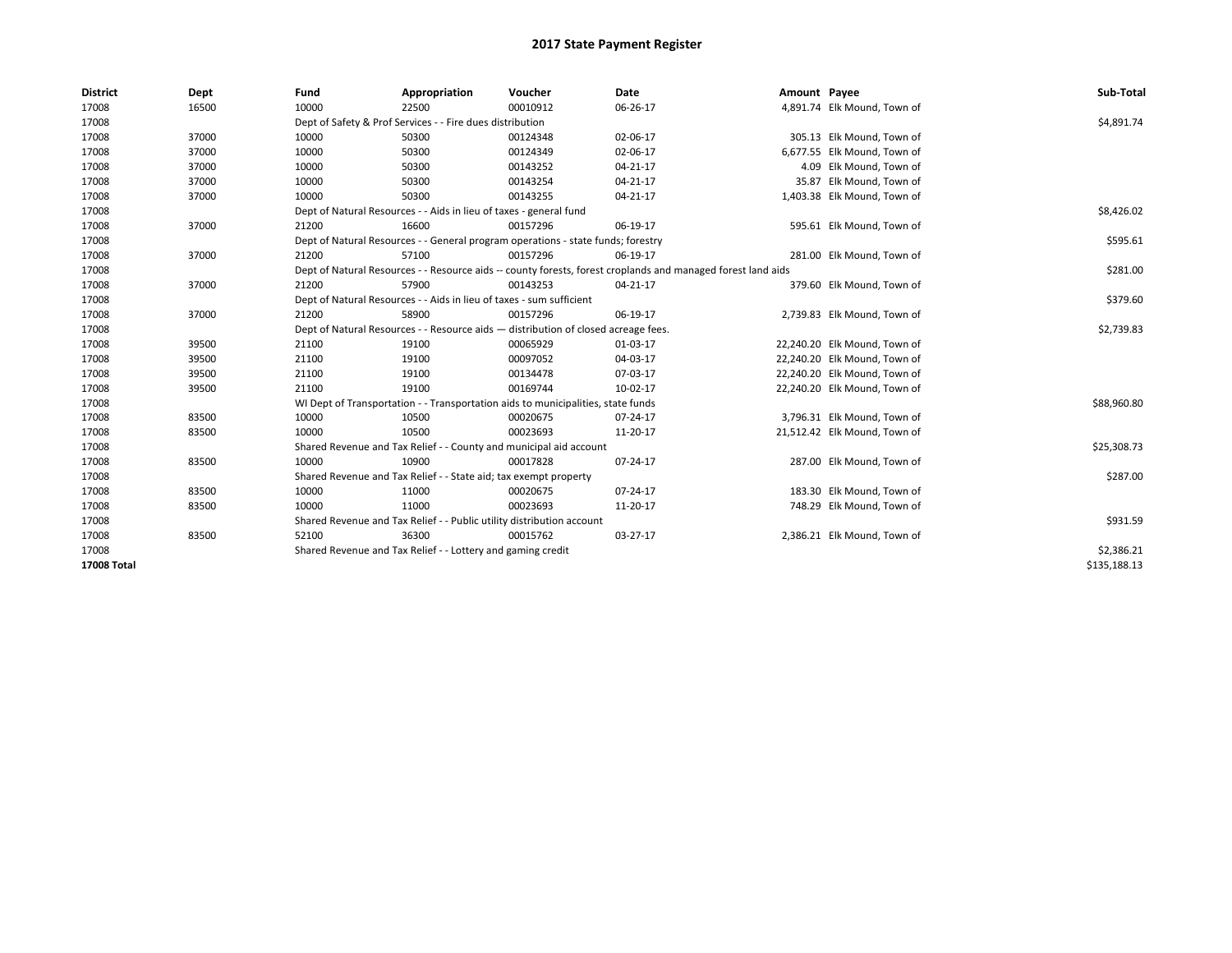| District    | Dept  | Fund  | Appropriation                                                                      | Voucher  | Date                                                                                                         | Amount Payee |                         | Sub-Total    |
|-------------|-------|-------|------------------------------------------------------------------------------------|----------|--------------------------------------------------------------------------------------------------------------|--------------|-------------------------|--------------|
| 17010       | 16500 | 10000 | 22500                                                                              | 00010913 | 06-26-17                                                                                                     |              | 1,312.80 Town Of Grant  |              |
| 17010       |       |       | Dept of Safety & Prof Services - - Fire dues distribution                          |          |                                                                                                              |              |                         | \$1,312.80   |
| 17010       | 37000 | 21200 | 16600                                                                              | 00157297 | 06-19-17                                                                                                     |              | 727.98 Town Of Grant    |              |
| 17010       |       |       | Dept of Natural Resources - - General program operations - state funds; forestry   |          |                                                                                                              |              |                         | \$727.98     |
| 17010       | 37000 | 21200 | 57100                                                                              | 00157297 | 06-19-17                                                                                                     |              | 425.58 Town Of Grant    |              |
| 17010       |       |       |                                                                                    |          | Dept of Natural Resources - - Resource aids -- county forests, forest croplands and managed forest land aids |              |                         | \$425.58     |
| 17010       | 37000 | 21200 | 58900                                                                              | 00157297 | 06-19-17                                                                                                     |              | 3,348.71 Town Of Grant  |              |
| 17010       |       |       | Dept of Natural Resources - - Resource aids - distribution of closed acreage fees. |          | \$3,348.71                                                                                                   |              |                         |              |
| 17010       | 39500 | 21100 | 19100                                                                              | 00065930 | 01-03-17                                                                                                     |              | 21,221.77 Town Of Grant |              |
| 17010       | 39500 | 21100 | 19100                                                                              | 00097053 | 04-03-17                                                                                                     |              | 21,221.77 Town Of Grant |              |
| 17010       | 39500 | 21100 | 19100                                                                              | 00134479 | 07-03-17                                                                                                     |              | 21,221.77 Town Of Grant |              |
| 17010       | 39500 | 21100 | 19100                                                                              | 00169745 | 10-02-17                                                                                                     |              | 21,221.79 Town Of Grant |              |
| 17010       |       |       | WI Dept of Transportation - - Transportation aids to municipalities, state funds   |          |                                                                                                              |              |                         | \$84,887.10  |
| 17010       | 83500 | 10000 | 10500                                                                              | 00020676 | 07-24-17                                                                                                     |              | 3,695.49 Town Of Grant  |              |
| 17010       | 83500 | 10000 | 10500                                                                              | 00023694 | 11-20-17                                                                                                     |              | 20,941.10 Town Of Grant |              |
| 17010       |       |       | Shared Revenue and Tax Relief - - County and municipal aid account                 |          |                                                                                                              |              |                         | \$24,636.59  |
| 17010       | 83500 | 10000 | 10900                                                                              | 00017829 | 07-24-17                                                                                                     |              | 2.00 Town Of Grant      |              |
| 17010       |       |       | Shared Revenue and Tax Relief - - State aid; tax exempt property                   |          |                                                                                                              |              |                         | \$2.00       |
| 17010       | 83500 | 10000 | 11000                                                                              | 00020676 | 07-24-17                                                                                                     |              | 72.40 Town Of Grant     |              |
| 17010       | 83500 | 10000 | 11000                                                                              | 00023694 | 11-20-17                                                                                                     |              | 420.62 Town Of Grant    |              |
| 17010       |       |       | Shared Revenue and Tax Relief - - Public utility distribution account              |          |                                                                                                              |              |                         | \$493.02     |
| 17010 Total |       |       |                                                                                    |          |                                                                                                              |              |                         | \$115,833.78 |
|             |       |       |                                                                                    |          |                                                                                                              |              |                         |              |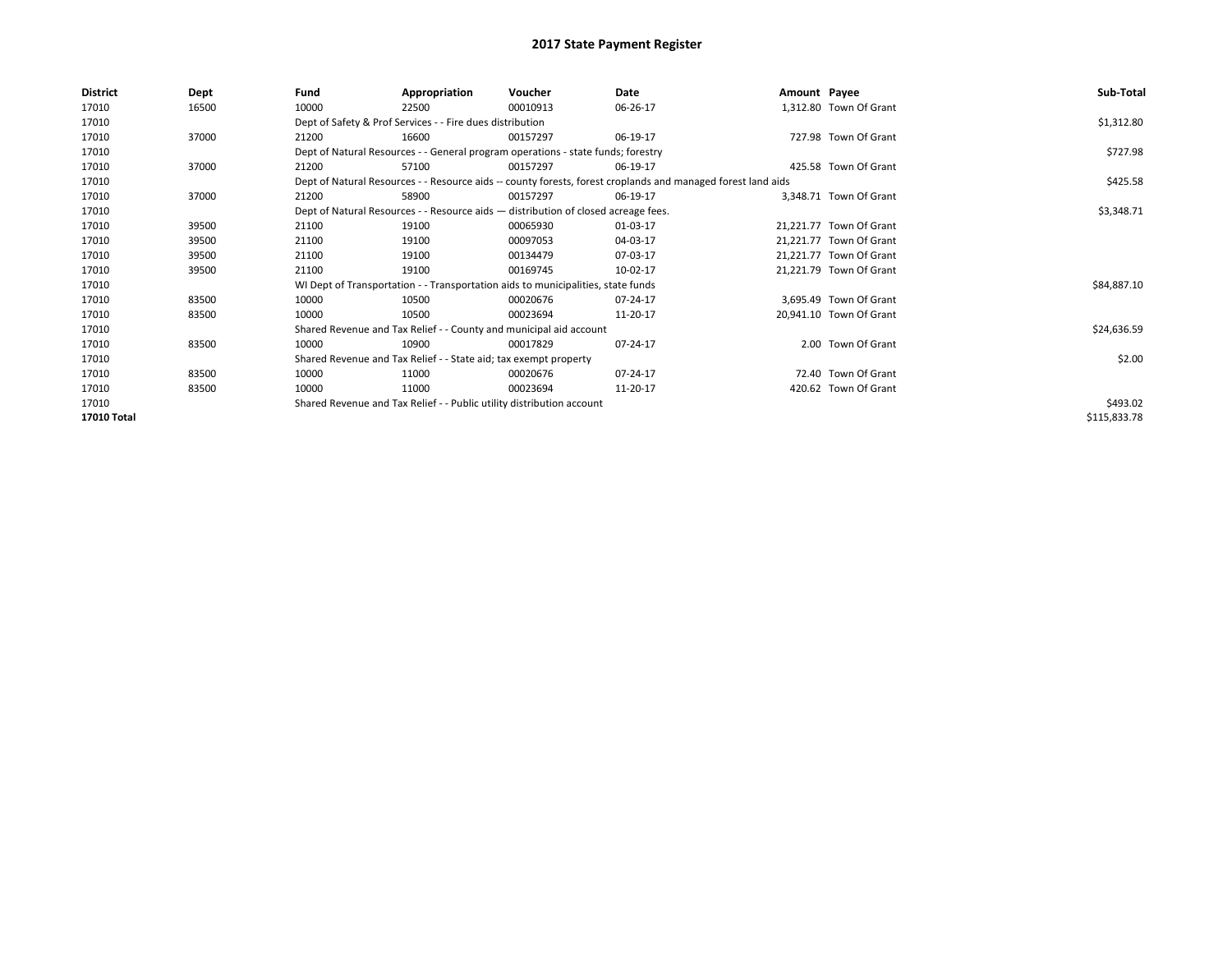| <b>District</b>    | Dept  | Fund  | Appropriation                                                                                                | Voucher  | Date     | Amount Payee |                             | Sub-Total    |  |  |  |
|--------------------|-------|-------|--------------------------------------------------------------------------------------------------------------|----------|----------|--------------|-----------------------------|--------------|--|--|--|
| 17012              | 16500 | 10000 | 22500                                                                                                        | 00010914 | 06-26-17 |              | 2,082.50 Town Of Hay River  |              |  |  |  |
| 17012              |       |       | Dept of Safety & Prof Services - - Fire dues distribution                                                    |          |          |              |                             | \$2,082.50   |  |  |  |
| 17012              | 37000 | 10000 | 50300                                                                                                        | 00143920 | 04-21-17 |              | 160.00 Town Of Hay River    |              |  |  |  |
| 17012              |       |       | Dept of Natural Resources - - Aids in lieu of taxes - general fund                                           |          |          |              |                             | \$160.00     |  |  |  |
| 17012              | 37000 | 21200 | 16600                                                                                                        | 00157298 | 06-19-17 |              | 879.25 Town Of Hay River    |              |  |  |  |
| 17012              |       |       | Dept of Natural Resources - - General program operations - state funds; forestry                             |          |          |              |                             | \$879.25     |  |  |  |
| 17012              | 37000 | 21200 | 57100                                                                                                        | 00157298 | 06-19-17 |              | 556.79 Town Of Hay River    |              |  |  |  |
| 17012              |       |       | Dept of Natural Resources - - Resource aids -- county forests, forest croplands and managed forest land aids |          |          |              |                             |              |  |  |  |
| 17012              | 37000 | 21200 | 57900                                                                                                        | 00143921 | 04-21-17 |              | 289.74 Town Of Hay River    |              |  |  |  |
| 17012              |       |       | Dept of Natural Resources - - Aids in lieu of taxes - sum sufficient                                         |          |          |              |                             | \$289.74     |  |  |  |
| 17012              | 37000 | 21200 | 58900                                                                                                        | 00157298 | 06-19-17 |              | 4,044.54 Town Of Hay River  |              |  |  |  |
| 17012              |       |       | Dept of Natural Resources - - Resource aids - distribution of closed acreage fees.                           |          |          |              |                             | \$4,044.54   |  |  |  |
| 17012              | 37000 | 27400 | 67000                                                                                                        | 00154429 | 06-01-17 |              | 1,314.56 Town Of Hay River  |              |  |  |  |
| 17012              |       |       | Dept of Natural Resources - - Financial assistance for responsible units                                     |          |          |              |                             | \$1,314.56   |  |  |  |
| 17012              | 39500 | 21100 | 19100                                                                                                        | 00065931 | 01-03-17 |              | 23,599.93 Town Of Hay River |              |  |  |  |
| 17012              | 39500 | 21100 | 19100                                                                                                        | 00097054 | 04-03-17 |              | 23,599.93 Town Of Hay River |              |  |  |  |
| 17012              | 39500 | 21100 | 19100                                                                                                        | 00134480 | 07-03-17 |              | 23,599.93 Town Of Hay River |              |  |  |  |
| 17012              | 39500 | 21100 | 19100                                                                                                        | 00169746 | 10-02-17 |              | 23,599.95 Town Of Hay River |              |  |  |  |
| 17012              |       |       | WI Dept of Transportation - - Transportation aids to municipalities, state funds                             |          |          |              |                             | \$94,399.74  |  |  |  |
| 17012              | 83500 | 10000 | 10500                                                                                                        | 00020677 | 07-24-17 |              | 4,242.71 Town Of Hay River  |              |  |  |  |
| 17012              | 83500 | 10000 | 10500                                                                                                        | 00023695 | 11-20-17 |              | 24,041.99 Town Of Hay River |              |  |  |  |
| 17012              |       |       | Shared Revenue and Tax Relief - - County and municipal aid account                                           |          |          |              |                             | \$28,284.70  |  |  |  |
| 17012              | 83500 | 10000 | 10900                                                                                                        | 00017830 | 07-24-17 |              | 28.00 Town Of Hay River     |              |  |  |  |
| 17012              |       |       | Shared Revenue and Tax Relief - - State aid; tax exempt property                                             |          |          |              |                             | \$28.00      |  |  |  |
| 17012              | 83500 | 10000 | 11000                                                                                                        | 00020677 | 07-24-17 |              | 351.17 Town Of Hay River    |              |  |  |  |
| 17012              | 83500 | 10000 | 11000                                                                                                        | 00023695 | 11-20-17 |              | 2,004.46 Town Of Hay River  |              |  |  |  |
| 17012              |       |       | Shared Revenue and Tax Relief - - Public utility distribution account                                        |          |          |              |                             |              |  |  |  |
| <b>17012 Total</b> |       |       |                                                                                                              |          |          |              |                             | \$134.395.45 |  |  |  |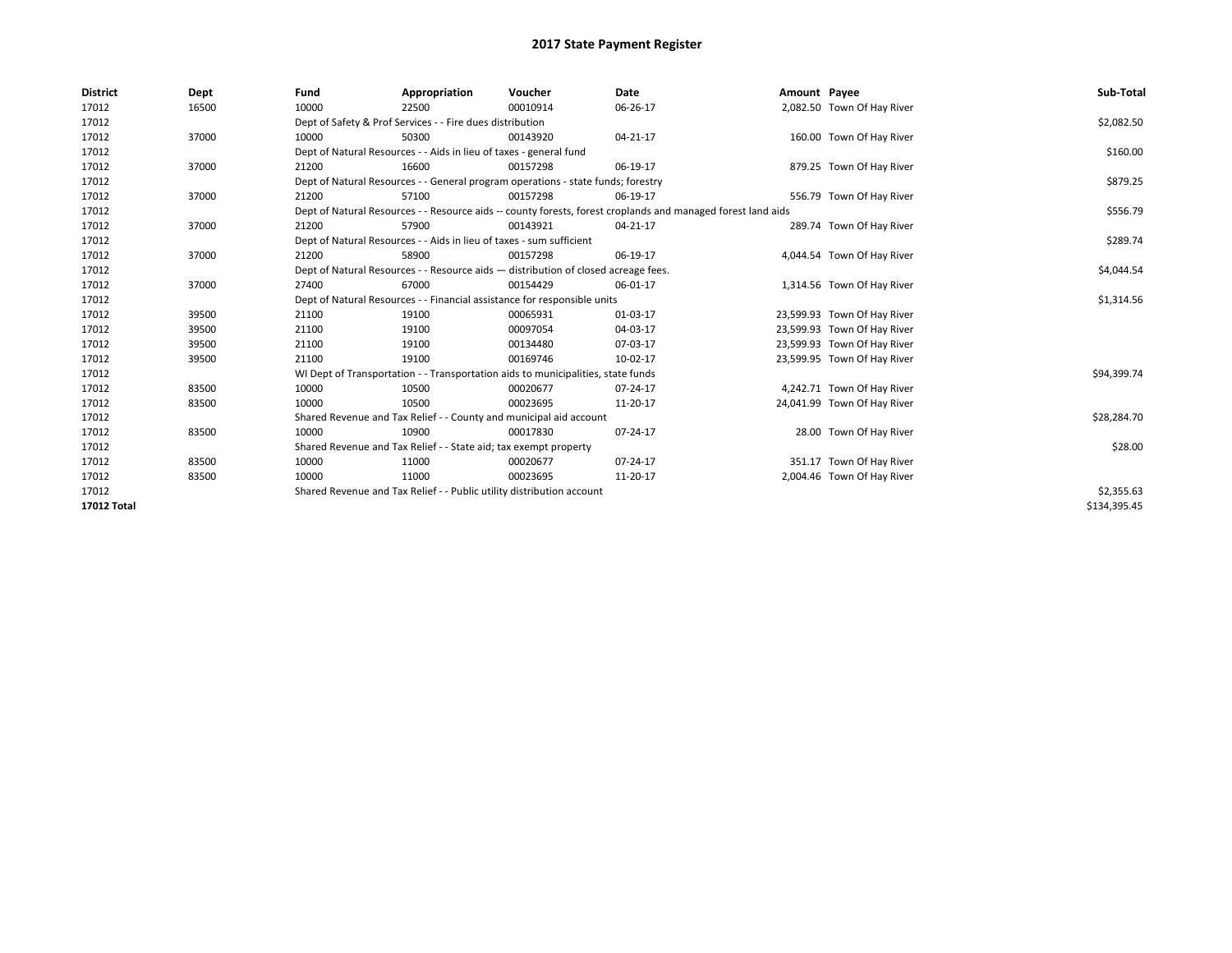| <b>District</b>    | Dept  | Fund                                                                             | Appropriation                                                                                                | Voucher    | Date     | Amount Payee |                         | Sub-Total    |
|--------------------|-------|----------------------------------------------------------------------------------|--------------------------------------------------------------------------------------------------------------|------------|----------|--------------|-------------------------|--------------|
| 17014              | 16500 | 10000                                                                            | 22500                                                                                                        | 00010915   | 06-26-17 |              | 2,107.54 Town Of Lucas  |              |
| 17014              |       |                                                                                  | Dept of Safety & Prof Services - - Fire dues distribution                                                    |            |          |              |                         | \$2,107.54   |
| 17014              | 37000 | 10000                                                                            | 50300                                                                                                        | 00124391   | 02-06-17 |              | 4,297.45 Town Of Lucas  |              |
| 17014              | 37000 | 10000                                                                            | 50300                                                                                                        | 00143591   | 04-21-17 |              | 60.04 Town Of Lucas     |              |
| 17014              | 37000 | 10000                                                                            | 50300                                                                                                        | 00143593   | 04-21-17 |              | 3.14 Town Of Lucas      |              |
| 17014              |       | Dept of Natural Resources - - Aids in lieu of taxes - general fund               |                                                                                                              | \$4,360.63 |          |              |                         |              |
| 17014              | 37000 | 21200                                                                            | 16600                                                                                                        | 00157299   | 06-19-17 |              | 921.96 Town Of Lucas    |              |
| 17014              |       | Dept of Natural Resources - - General program operations - state funds; forestry |                                                                                                              | \$921.96   |          |              |                         |              |
| 17014              | 37000 | 21200                                                                            | 57100                                                                                                        | 00157299   | 06-19-17 |              | 497.98 Town Of Lucas    |              |
| 17014              |       |                                                                                  | Dept of Natural Resources - - Resource aids -- county forests, forest croplands and managed forest land aids |            | \$497.98 |              |                         |              |
| 17014              | 37000 | 21200                                                                            | 57900                                                                                                        | 00143590   | 04-21-17 |              | 33.84 Town Of Lucas     |              |
| 17014              | 37000 | 21200                                                                            | 57900                                                                                                        | 00143592   | 04-21-17 |              | 3.85 Town Of Lucas      |              |
| 17014              |       | Dept of Natural Resources - - Aids in lieu of taxes - sum sufficient             |                                                                                                              | \$37.69    |          |              |                         |              |
| 17014              | 37000 | 21200                                                                            | 58900                                                                                                        | 00157299   | 06-19-17 |              | 4,241.03 Town Of Lucas  |              |
| 17014              |       |                                                                                  | Dept of Natural Resources - - Resource aids - distribution of closed acreage fees.                           |            |          |              |                         | \$4,241.03   |
| 17014              | 39500 | 21100                                                                            | 19100                                                                                                        | 00065932   | 01-03-17 |              | 23,583.42 Town Of Lucas |              |
| 17014              | 39500 | 21100                                                                            | 19100                                                                                                        | 00097055   | 04-03-17 |              | 23,583.42 Town Of Lucas |              |
| 17014              | 39500 | 21100                                                                            | 19100                                                                                                        | 00134481   | 07-03-17 |              | 23,583.42 Town Of Lucas |              |
| 17014              | 39500 | 21100                                                                            | 19100                                                                                                        | 00169747   | 10-02-17 |              | 23,583.42 Town Of Lucas |              |
| 17014              |       |                                                                                  | WI Dept of Transportation - - Transportation aids to municipalities, state funds                             |            |          |              |                         | \$94,333.68  |
| 17014              | 83500 | 10000                                                                            | 10500                                                                                                        | 00020678   | 07-24-17 |              | 5,583.29 Town Of Lucas  |              |
| 17014              | 83500 | 10000                                                                            | 10500                                                                                                        | 00023696   | 11-20-17 |              | 31,638.67 Town Of Lucas |              |
| 17014              |       |                                                                                  | Shared Revenue and Tax Relief - - County and municipal aid account                                           |            |          |              |                         | \$37,221.96  |
| 17014              | 83500 | 10000                                                                            | 10900                                                                                                        | 00017831   | 07-24-17 |              | 9.00 Town Of Lucas      |              |
| 17014              |       |                                                                                  | Shared Revenue and Tax Relief - - State aid; tax exempt property                                             |            |          |              |                         | \$9.00       |
| 17014              | 83500 | 10000                                                                            | 11000                                                                                                        | 00020678   | 07-24-17 |              | 111.95 Town Of Lucas    |              |
| 17014              | 83500 | 10000                                                                            | 11000                                                                                                        | 00023696   | 11-20-17 |              | 650.36 Town Of Lucas    |              |
| 17014              |       | Shared Revenue and Tax Relief - - Public utility distribution account            |                                                                                                              | \$762.31   |          |              |                         |              |
| <b>17014 Total</b> |       |                                                                                  |                                                                                                              |            |          |              |                         | \$144.493.78 |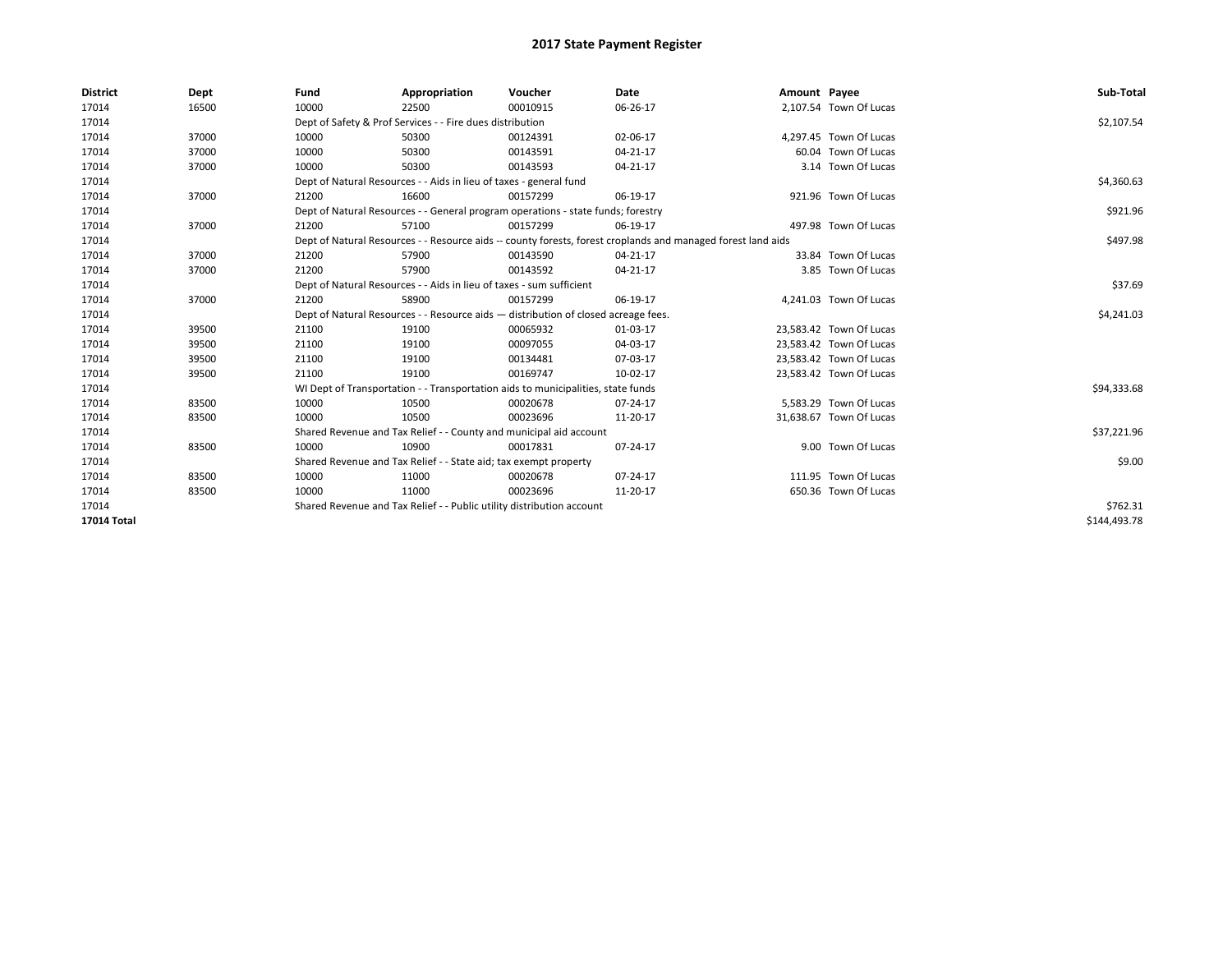| <b>District</b>    | Dept  | Fund                                                                                                         | Appropriation                                                                      | Voucher     | <b>Date</b>                                                                                      | Amount Payee |                              | Sub-Total    |
|--------------------|-------|--------------------------------------------------------------------------------------------------------------|------------------------------------------------------------------------------------|-------------|--------------------------------------------------------------------------------------------------|--------------|------------------------------|--------------|
| 17016              | 16500 | 10000                                                                                                        | 22500                                                                              | 00010916    | 06-26-17                                                                                         |              | 9,883.11 Town Of Menomonie   |              |
| 17016              |       |                                                                                                              | Dept of Safety & Prof Services - - Fire dues distribution                          |             |                                                                                                  |              |                              | \$9,883.11   |
| 17016              | 37000 | 10000                                                                                                        | 50300                                                                              | 00124394    | 02-06-17                                                                                         |              | 179.57 Town Of Menomonie     |              |
| 17016              | 37000 | 10000                                                                                                        | 50300                                                                              | 00124395    | 02-06-17                                                                                         |              | 4.835.80 Town Of Menomonie   |              |
| 17016              | 37000 | 10000                                                                                                        | 50300                                                                              | 00143608    | 04-21-17                                                                                         |              | 54.70 Town Of Menomonie      |              |
| 17016              |       | Dept of Natural Resources - - Aids in lieu of taxes - general fund                                           |                                                                                    | \$5,070.07  |                                                                                                  |              |                              |              |
| 17016              | 37000 | 21200                                                                                                        | 16600                                                                              | 00157300    | 06-19-17                                                                                         |              | 344.89 Town Of Menomonie     |              |
| 17016              |       |                                                                                                              | Dept of Natural Resources - - General program operations - state funds; forestry   |             |                                                                                                  |              |                              | \$344.89     |
| 17016              | 37000 | 21200                                                                                                        | 57100                                                                              | 00157300    | 06-19-17                                                                                         |              | 225.36 Town Of Menomonie     |              |
| 17016              |       | Dept of Natural Resources - - Resource aids -- county forests, forest croplands and managed forest land aids |                                                                                    | \$225.36    |                                                                                                  |              |                              |              |
| 17016              | 37000 | 21200                                                                                                        | 58900                                                                              | 00157300    | 06-19-17                                                                                         |              | 1.586.51 Town Of Menomonie   |              |
| 17016              |       |                                                                                                              | Dept of Natural Resources - - Resource aids - distribution of closed acreage fees. |             |                                                                                                  |              |                              | \$1,586.51   |
| 17016              | 39500 | 21100                                                                                                        | 19100                                                                              | 00065933    | 01-03-17                                                                                         |              | 37.004.61 Town Of Menomonie  |              |
| 17016              | 39500 | 21100                                                                                                        | 19100                                                                              | 00097056    | 04-03-17                                                                                         |              | 37.004.61 Town Of Menomonie  |              |
| 17016              | 39500 | 21100                                                                                                        | 19100                                                                              | 00134482    | 07-03-17                                                                                         |              | 37,004.61 Town Of Menomonie  |              |
| 17016              | 39500 | 21100                                                                                                        | 19100                                                                              | 00169748    | 10-02-17                                                                                         |              | 37,004.61 Town Of Menomonie  |              |
| 17016              |       |                                                                                                              | WI Dept of Transportation - - Transportation aids to municipalities, state funds   |             |                                                                                                  |              |                              | \$148,018.44 |
| 17016              | 39500 | 21100                                                                                                        | 27000                                                                              | 00087395    | 02-20-17                                                                                         |              | 416.077.74 Town Of Menomonie |              |
| 17016              |       |                                                                                                              |                                                                                    |             | WI Dept of Transportation - - Local roads improvement program. discretionary grants, state funds |              |                              | \$416,077.74 |
| 17016              | 83500 | 10000                                                                                                        | 10500                                                                              | 00020679    | 07-24-17                                                                                         |              | 22,187.49 Town Of Menomonie  |              |
| 17016              | 83500 | 10000                                                                                                        | 10500                                                                              | 00023697    | 11-20-17                                                                                         |              | 125,729.08 Town Of Menomonie |              |
| 17016              |       |                                                                                                              | Shared Revenue and Tax Relief - - County and municipal aid account                 |             |                                                                                                  |              |                              | \$147,916.57 |
| 17016              | 83500 | 10000                                                                                                        | 10900                                                                              | 00017832    | 07-24-17                                                                                         |              | 107.00 Town Of Menomonie     |              |
| 17016              |       |                                                                                                              | Shared Revenue and Tax Relief - - State aid; tax exempt property                   |             |                                                                                                  |              |                              | \$107.00     |
| 17016              | 83500 | 10000                                                                                                        | 11000                                                                              | 00020679    | 07-24-17                                                                                         |              | 1.183.24 Town Of Menomonie   |              |
| 17016              | 83500 | 10000                                                                                                        | 11000                                                                              | 00023697    | 11-20-17                                                                                         |              | 6.803.16 Town Of Menomonie   |              |
| 17016              |       |                                                                                                              | Shared Revenue and Tax Relief - - Public utility distribution account              |             |                                                                                                  |              |                              | \$7,986.40   |
| 17016              | 83500 | 52100                                                                                                        | 36300                                                                              | 00015763    | 03-27-17                                                                                         |              | 14,453.93 Town Of Menomonie  |              |
| 17016              |       | Shared Revenue and Tax Relief - - Lottery and gaming credit                                                  |                                                                                    | \$14,453.93 |                                                                                                  |              |                              |              |
| <b>17016 Total</b> |       |                                                                                                              |                                                                                    |             |                                                                                                  |              |                              | \$751,670.02 |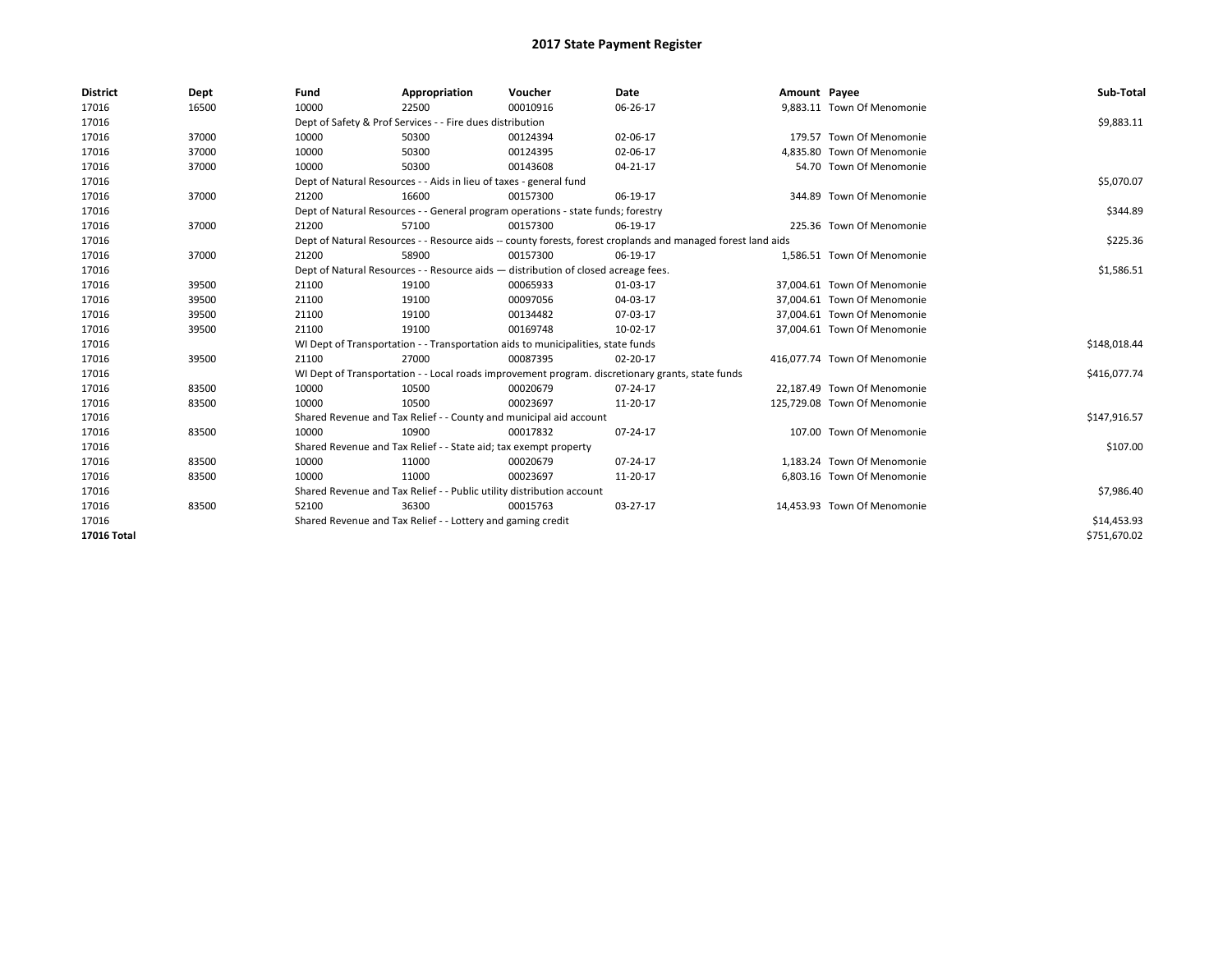| <b>District</b>    | Dept  | Fund                                                                               | Appropriation                                                        | Voucher                                                                          | Date                                                                                                         | Amount Payee |                             | Sub-Total    |
|--------------------|-------|------------------------------------------------------------------------------------|----------------------------------------------------------------------|----------------------------------------------------------------------------------|--------------------------------------------------------------------------------------------------------------|--------------|-----------------------------|--------------|
| 17018              | 16500 | 10000                                                                              | 22500                                                                | 00010917                                                                         | 06-26-17                                                                                                     |              | 1,520.09 Town Of New Haven  |              |
| 17018              |       |                                                                                    | Dept of Safety & Prof Services - - Fire dues distribution            |                                                                                  |                                                                                                              |              |                             | \$1,520.09   |
| 17018              | 37000 | 10000                                                                              | 50300                                                                | 00143638                                                                         | 04-21-17                                                                                                     |              | 83.00 Town Of New Haven     |              |
| 17018              |       | Dept of Natural Resources - - Aids in lieu of taxes - general fund                 |                                                                      | \$83.00                                                                          |                                                                                                              |              |                             |              |
| 17018              | 37000 | 21200                                                                              | 16600                                                                | 00157301                                                                         | 06-19-17                                                                                                     |              | 787.40 Town Of New Haven    |              |
| 17018              |       |                                                                                    |                                                                      | Dept of Natural Resources - - General program operations - state funds; forestry |                                                                                                              |              |                             | \$787.40     |
| 17018              | 37000 | 21200                                                                              | 57100                                                                | 00157301                                                                         | 06-19-17                                                                                                     |              | 384.78 Town Of New Haven    |              |
| 17018              |       |                                                                                    |                                                                      |                                                                                  | Dept of Natural Resources - - Resource aids -- county forests, forest croplands and managed forest land aids |              |                             | \$384.78     |
| 17018              | 37000 | 21200                                                                              | 57900                                                                | 00143639                                                                         | 04-21-17                                                                                                     |              | 9.46 Town Of New Haven      |              |
| 17018              | 37000 | 21200                                                                              | 57900                                                                | 00143640                                                                         | 04-21-17                                                                                                     |              | 8.30 Town Of New Haven      |              |
| 17018              |       |                                                                                    | Dept of Natural Resources - - Aids in lieu of taxes - sum sufficient |                                                                                  |                                                                                                              |              |                             | \$17.76      |
| 17018              | 37000 | 21200                                                                              | 58900                                                                | 00157301                                                                         | 06-19-17                                                                                                     |              | 3,622.03 Town Of New Haven  |              |
| 17018              |       | Dept of Natural Resources - - Resource aids - distribution of closed acreage fees. |                                                                      | \$3,622.03                                                                       |                                                                                                              |              |                             |              |
| 17018              | 39500 | 21100                                                                              | 19100                                                                | 00065934                                                                         | 01-03-17                                                                                                     |              | 25.317.49 Town Of New Haven |              |
| 17018              | 39500 | 21100                                                                              | 19100                                                                | 00097057                                                                         | 04-03-17                                                                                                     |              | 25,317.49 Town Of New Haven |              |
| 17018              | 39500 | 21100                                                                              | 19100                                                                | 00134483                                                                         | 07-03-17                                                                                                     |              | 25,317.49 Town Of New Haven |              |
| 17018              | 39500 | 21100                                                                              | 19100                                                                | 00169749                                                                         | 10-02-17                                                                                                     |              | 25,317.51 Town Of New Haven |              |
| 17018              |       |                                                                                    |                                                                      | WI Dept of Transportation - - Transportation aids to municipalities, state funds |                                                                                                              |              |                             | \$101,269.98 |
| 17018              | 83500 | 10000                                                                              | 10100                                                                | 00020680                                                                         | 07-24-17                                                                                                     |              | 4,301.70 Town Of New Haven  |              |
| 17018              |       |                                                                                    |                                                                      | Shared Revenue and Tax Relief - - Expenditure restraint program account          |                                                                                                              |              |                             | \$4,301.70   |
| 17018              | 83500 | 10000                                                                              | 10500                                                                | 00020680                                                                         | 07-24-17                                                                                                     |              | 8,823.01 Town Of New Haven  |              |
| 17018              | 83500 | 10000                                                                              | 10500                                                                | 00023698                                                                         | 11-20-17                                                                                                     |              | 49.997.06 Town Of New Haven |              |
| 17018              |       |                                                                                    |                                                                      | Shared Revenue and Tax Relief - - County and municipal aid account               |                                                                                                              |              |                             | \$58,820.07  |
| 17018              | 83500 | 10000                                                                              | 10900                                                                | 00017833                                                                         | 07-24-17                                                                                                     |              | 40.00 Town Of New Haven     |              |
| 17018              |       |                                                                                    | Shared Revenue and Tax Relief - - State aid; tax exempt property     |                                                                                  |                                                                                                              |              |                             | \$40.00      |
| 17018              | 83500 | 10000                                                                              | 11000                                                                | 00020680                                                                         | 07-24-17                                                                                                     |              | 38.96 Town Of New Haven     |              |
| 17018              | 83500 | 10000                                                                              | 11000                                                                | 00023698                                                                         | 11-20-17                                                                                                     |              | 367.13 Town Of New Haven    |              |
| 17018              |       | Shared Revenue and Tax Relief - - Public utility distribution account              |                                                                      | \$406.09                                                                         |                                                                                                              |              |                             |              |
| <b>17018 Total</b> |       |                                                                                    |                                                                      |                                                                                  |                                                                                                              |              |                             | \$171,252.90 |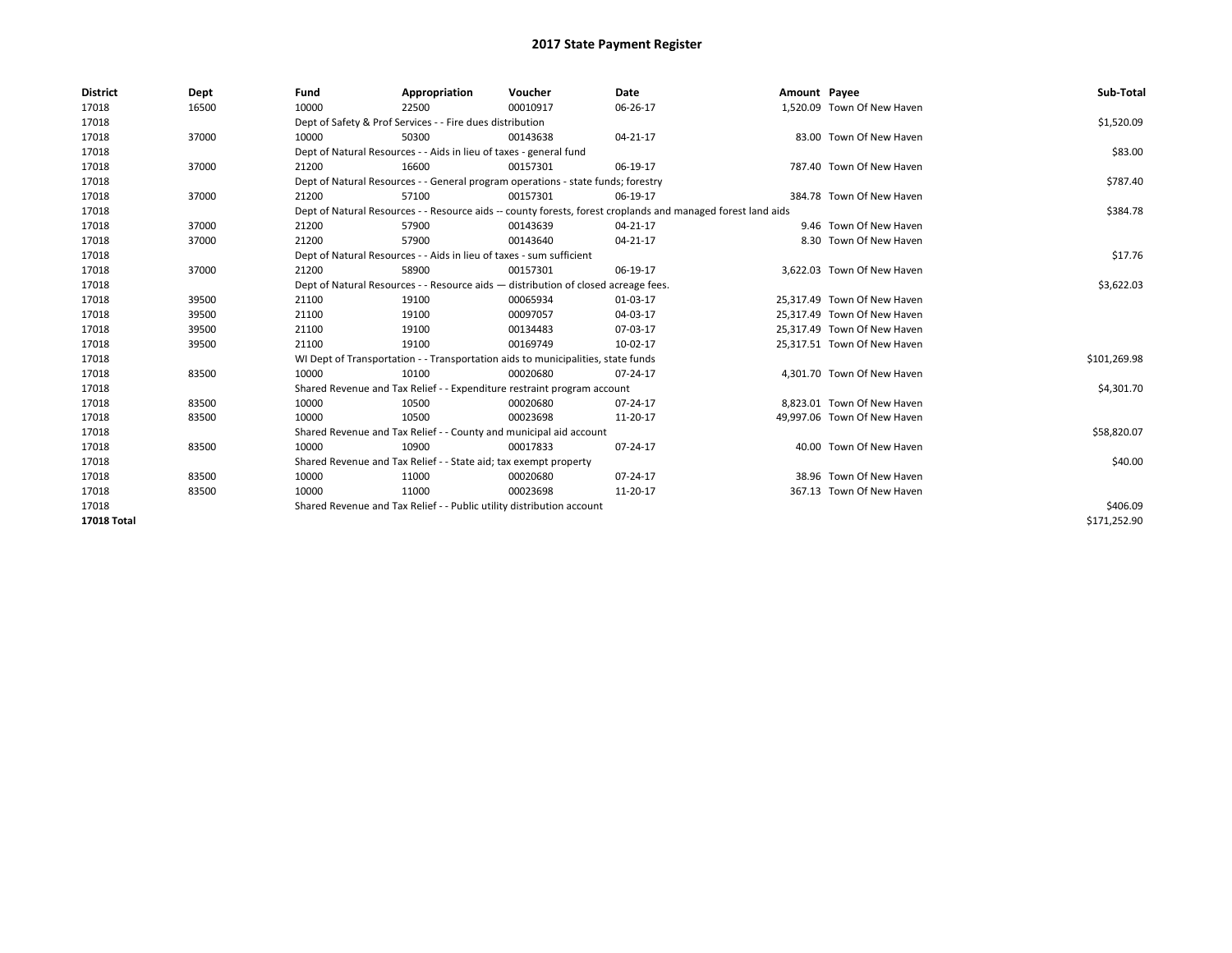| <b>District</b> | Dept  | Fund  | Appropriation                                                                                                | Voucher  | Date     | Amount Payee |                               | Sub-Total    |  |  |  |
|-----------------|-------|-------|--------------------------------------------------------------------------------------------------------------|----------|----------|--------------|-------------------------------|--------------|--|--|--|
| 17020           | 16500 | 10000 | 22500                                                                                                        | 00010918 | 06-26-17 |              | 1,260.71 Town Of Otter Creek  |              |  |  |  |
| 17020           |       |       | Dept of Safety & Prof Services - - Fire dues distribution                                                    |          |          |              |                               | \$1,260.71   |  |  |  |
| 17020           | 37000 | 10000 | 50300                                                                                                        | 00124307 | 02-06-17 |              | 8,932.56 Town Of Otter Creek  |              |  |  |  |
| 17020           | 37000 | 10000 | 50300                                                                                                        | 00142537 | 04-21-17 |              | 188.48 Town Of Otter Creek    |              |  |  |  |
| 17020           | 37000 | 10000 | 50300                                                                                                        | 00142538 | 04-21-17 |              | 94.17 Town Of Otter Creek     |              |  |  |  |
| 17020           | 37000 | 10000 | 50300                                                                                                        | 00142540 | 04-21-17 |              | 127.26 Town Of Otter Creek    |              |  |  |  |
| 17020           |       |       | Dept of Natural Resources - - Aids in lieu of taxes - general fund                                           |          |          |              |                               | \$9,342.47   |  |  |  |
| 17020           | 37000 | 21200 | 16600                                                                                                        | 00157302 | 06-19-17 |              | 2,373.80 Town Of Otter Creek  |              |  |  |  |
| 17020           |       |       | Dept of Natural Resources - - General program operations - state funds; forestry                             |          |          |              |                               | \$2,373.80   |  |  |  |
| 17020           | 37000 | 21200 | 57100                                                                                                        | 00157302 | 06-19-17 |              | 1,584.02 Town Of Otter Creek  |              |  |  |  |
| 17020           |       |       | Dept of Natural Resources - - Resource aids -- county forests, forest croplands and managed forest land aids |          |          |              |                               |              |  |  |  |
| 17020           | 37000 | 21200 | 57900                                                                                                        | 00142539 | 04-21-17 |              | 253.93 Town Of Otter Creek    |              |  |  |  |
| 17020           |       |       | Dept of Natural Resources - - Aids in lieu of taxes - sum sufficient                                         |          |          |              |                               |              |  |  |  |
| 17020           | 37000 | 21200 | 58900                                                                                                        | 00157302 | 06-19-17 |              | 10,919.50 Town Of Otter Creek |              |  |  |  |
| 17020           |       |       | Dept of Natural Resources - - Resource aids - distribution of closed acreage fees.                           |          |          |              |                               |              |  |  |  |
| 17020           | 39500 | 21100 | 19100                                                                                                        | 00065935 | 01-03-17 |              | 22.724.64 Town Of Otter Creek |              |  |  |  |
| 17020           | 39500 | 21100 | 19100                                                                                                        | 00097058 | 04-03-17 |              | 22.724.64 Town Of Otter Creek |              |  |  |  |
| 17020           | 39500 | 21100 | 19100                                                                                                        | 00134484 | 07-03-17 |              | 22,724.64 Town Of Otter Creek |              |  |  |  |
| 17020           | 39500 | 21100 | 19100                                                                                                        | 00169750 | 10-02-17 |              | 22,724.64 Town Of Otter Creek |              |  |  |  |
| 17020           |       |       | WI Dept of Transportation - - Transportation aids to municipalities, state funds                             |          |          |              |                               | \$90,898.56  |  |  |  |
| 17020           | 83500 | 10000 | 10500                                                                                                        | 00020681 | 07-24-17 |              | 3,571.24 Town Of Otter Creek  |              |  |  |  |
| 17020           | 83500 | 10000 | 10500                                                                                                        | 00023699 | 11-20-17 |              | 20,237.00 Town Of Otter Creek |              |  |  |  |
| 17020           |       |       | Shared Revenue and Tax Relief - - County and municipal aid account                                           |          |          |              |                               | \$23,808.24  |  |  |  |
| 17020           | 83500 | 10000 | 10900                                                                                                        | 00017834 | 07-24-17 |              | 1.00 Town Of Otter Creek      |              |  |  |  |
| 17020           |       |       | Shared Revenue and Tax Relief - - State aid; tax exempt property                                             |          |          |              |                               | \$1.00       |  |  |  |
| 17020           | 83500 | 10000 | 11000                                                                                                        | 00020681 | 07-24-17 |              | 66.03 Town Of Otter Creek     |              |  |  |  |
| 17020           | 83500 | 10000 | 11000                                                                                                        | 00023699 | 11-20-17 |              | 363.54 Town Of Otter Creek    |              |  |  |  |
| 17020           |       |       | Shared Revenue and Tax Relief - - Public utility distribution account                                        |          |          |              |                               | \$429.57     |  |  |  |
| 17020           | 83500 | 10000 | 50100                                                                                                        | 00015233 | 01-31-17 |              | 942.23 Town Of Otter Creek    |              |  |  |  |
| 17020           |       |       | Shared Revenue and Tax Relief - - Payments for municipal services                                            |          |          |              |                               | \$942.23     |  |  |  |
| 17020 Total     |       |       |                                                                                                              |          |          |              |                               | \$141,814.03 |  |  |  |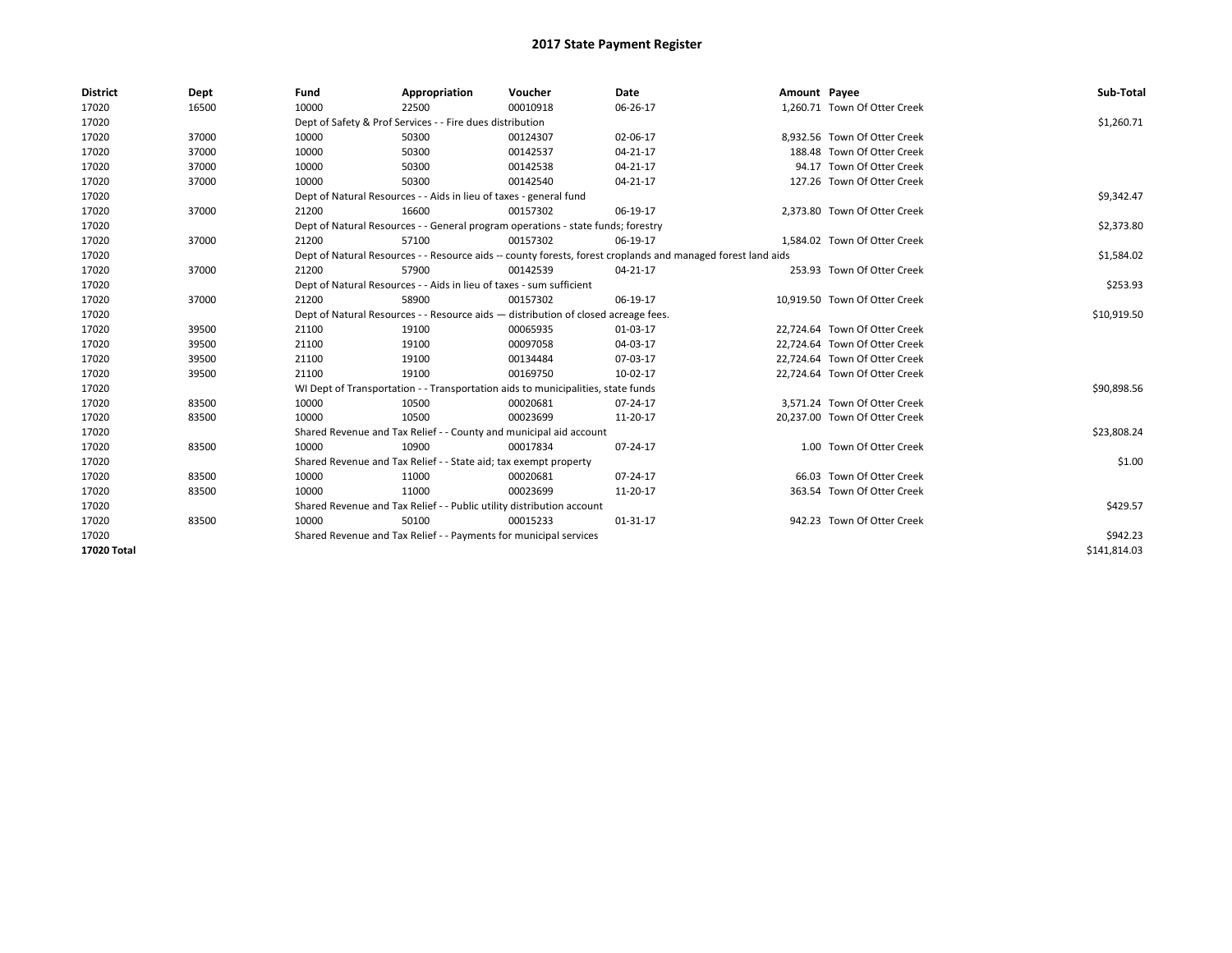| <b>District</b> | Dept  | Fund                                                                               | Appropriation                                                                    | Voucher  | Date                                                                                                         | Amount Payee |                        | Sub-Total   |
|-----------------|-------|------------------------------------------------------------------------------------|----------------------------------------------------------------------------------|----------|--------------------------------------------------------------------------------------------------------------|--------------|------------------------|-------------|
| 17022           | 16500 | 10000                                                                              | 22500                                                                            | 00010919 | 06-26-17                                                                                                     |              | 653.70 Town Of Peru    |             |
| 17022           |       |                                                                                    | Dept of Safety & Prof Services - - Fire dues distribution                        |          |                                                                                                              |              |                        | \$653.70    |
| 17022           | 37000 | 10000                                                                              | 50300                                                                            | 00144152 | 04-21-17                                                                                                     |              | 93.39 Town Of Peru     |             |
| 17022           |       |                                                                                    | Dept of Natural Resources - - Aids in lieu of taxes - general fund               |          |                                                                                                              |              |                        | \$93.39     |
| 17022           | 37000 | 21200                                                                              | 16600                                                                            | 00157303 | 06-19-17                                                                                                     |              | 200.64 Town Of Peru    |             |
| 17022           |       |                                                                                    | Dept of Natural Resources - - General program operations - state funds; forestry |          |                                                                                                              |              |                        | \$200.64    |
| 17022           | 37000 | 21200                                                                              | 57100                                                                            | 00157303 | 06-19-17                                                                                                     |              | 370.20 Town Of Peru    |             |
| 17022           |       |                                                                                    |                                                                                  |          | Dept of Natural Resources - - Resource aids -- county forests, forest croplands and managed forest land aids |              |                        | \$370.20    |
| 17022           | 37000 | 21200                                                                              | 58900                                                                            | 00157303 | 06-19-17                                                                                                     |              | 922.95 Town Of Peru    |             |
| 17022           |       | Dept of Natural Resources - - Resource aids - distribution of closed acreage fees. |                                                                                  | \$922.95 |                                                                                                              |              |                        |             |
| 17022           | 39500 | 21100                                                                              | 19100                                                                            | 00065936 | 01-03-17                                                                                                     |              | 10,696.21 Town Of Peru |             |
| 17022           | 39500 | 21100                                                                              | 19100                                                                            | 00097059 | 04-03-17                                                                                                     |              | 10,696.21 Town Of Peru |             |
| 17022           | 39500 | 21100                                                                              | 19100                                                                            | 00134485 | 07-03-17                                                                                                     |              | 10.696.21 Town Of Peru |             |
| 17022           | 39500 | 21100                                                                              | 19100                                                                            | 00169751 | 10-02-17                                                                                                     |              | 10,696.23 Town Of Peru |             |
| 17022           |       |                                                                                    | WI Dept of Transportation - - Transportation aids to municipalities, state funds |          |                                                                                                              |              |                        | \$42,784.86 |
| 17022           | 39500 | 21100                                                                              | 27800                                                                            | 00186554 | 11-01-17                                                                                                     |              | 12,856.52 Town Of Peru |             |
| 17022           |       |                                                                                    | WI Dept of Transportation - - Local roads improvement program, state funds       |          |                                                                                                              |              |                        | \$12,856.52 |
| 17022           | 83500 | 10000                                                                              | 10500                                                                            | 00020682 | 07-24-17                                                                                                     |              | 2.635.88 Town Of Peru  |             |
| 17022           | 83500 | 10000                                                                              | 10500                                                                            | 00023700 | 11-20-17                                                                                                     |              | 14,936.62 Town Of Peru |             |
| 17022           |       |                                                                                    | Shared Revenue and Tax Relief - - County and municipal aid account               |          |                                                                                                              |              |                        | \$17,572.50 |
| 17022           | 83500 | 10000                                                                              | 11000                                                                            | 00020682 | $07 - 24 - 17$                                                                                               |              | 139.63 Town Of Peru    |             |
| 17022           | 83500 | 10000                                                                              | 11000                                                                            | 00023700 | 11-20-17                                                                                                     |              | 811.25 Town Of Peru    |             |
| 17022           |       | Shared Revenue and Tax Relief - - Public utility distribution account              |                                                                                  | \$950.88 |                                                                                                              |              |                        |             |
| 17022 Total     |       |                                                                                    |                                                                                  |          |                                                                                                              |              |                        | \$76,405.64 |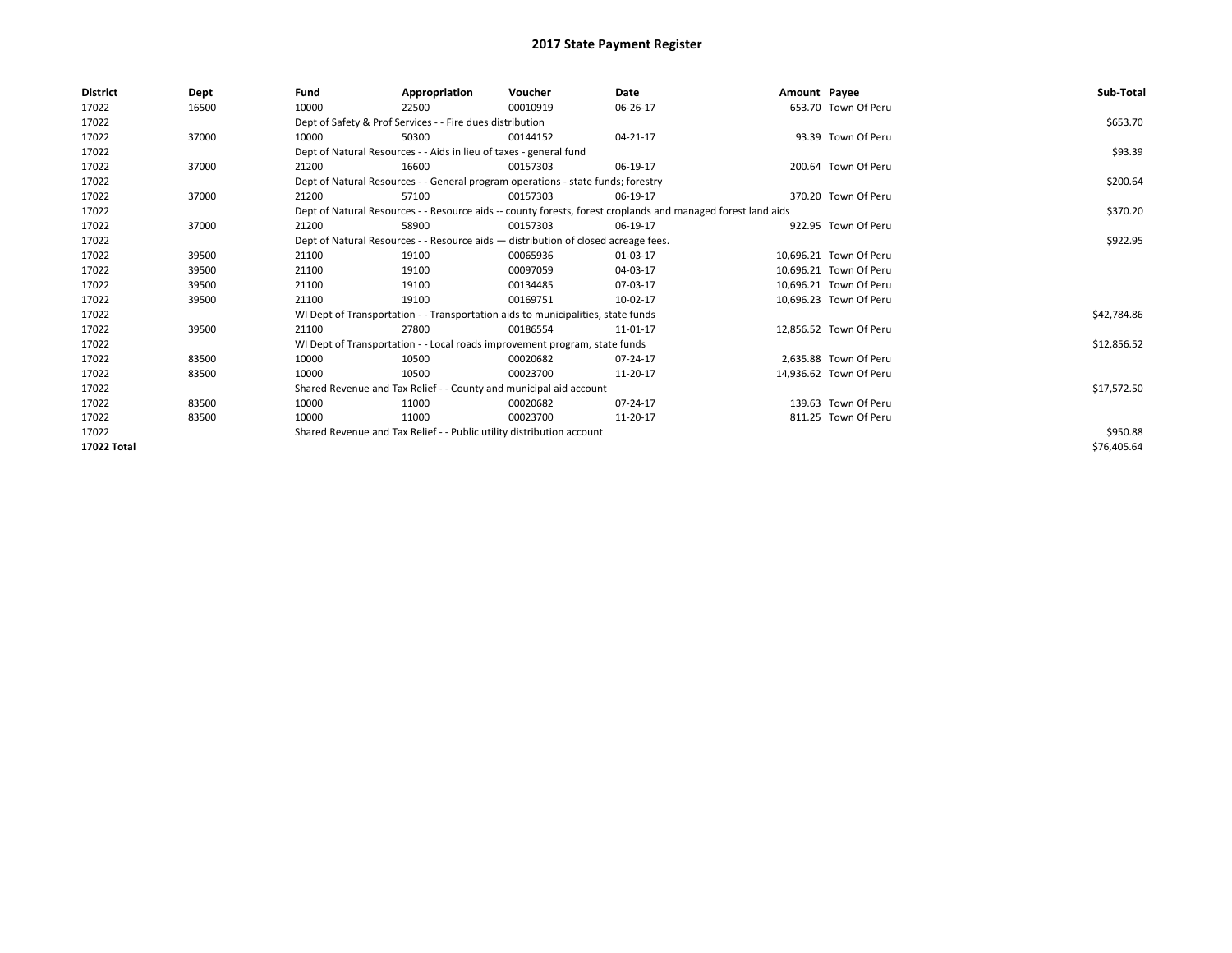| <b>District</b> | Dept  | Fund                                                                  | Appropriation                                                                      | Voucher     | Date                                                                                                         | Amount Payee |                             | Sub-Total    |
|-----------------|-------|-----------------------------------------------------------------------|------------------------------------------------------------------------------------|-------------|--------------------------------------------------------------------------------------------------------------|--------------|-----------------------------|--------------|
| 17024           | 16500 | 10000                                                                 | 22500                                                                              | 00010920    | 06-26-17                                                                                                     |              | 7,869.37 Town Of Red Cedar  |              |
| 17024           |       |                                                                       | Dept of Safety & Prof Services - - Fire dues distribution                          |             |                                                                                                              |              |                             | \$7,869.37   |
| 17024           | 37000 | 10000                                                                 | 50300                                                                              | 00124423    | 02-06-17                                                                                                     |              | 1.154.71 Town Of Red Cedar  |              |
| 17024           | 37000 | 10000                                                                 | 50300                                                                              | 00124424    | 02-06-17                                                                                                     |              | 9.900.65 Town Of Red Cedar  |              |
| 17024           | 37000 | 10000                                                                 | 50300                                                                              | 00143980    | 04-21-17                                                                                                     |              | 452.33 Town Of Red Cedar    |              |
| 17024           | 37000 | 10000                                                                 | 50300                                                                              | 00143981    | 04-21-17                                                                                                     |              | 47.63 Town Of Red Cedar     |              |
| 17024           |       | Dept of Natural Resources - - Aids in lieu of taxes - general fund    |                                                                                    | \$11,555.32 |                                                                                                              |              |                             |              |
| 17024           | 37000 | 21200                                                                 | 16600                                                                              | 00157304    | 06-19-17                                                                                                     |              | 186.93 Town Of Red Cedar    |              |
| 17024           |       |                                                                       | Dept of Natural Resources - - General program operations - state funds; forestry   |             |                                                                                                              |              |                             | \$186.93     |
| 17024           | 37000 | 21200                                                                 | 57100                                                                              | 00157304    | 06-19-17                                                                                                     |              | 85.56 Town Of Red Cedar     |              |
| 17024           |       |                                                                       |                                                                                    |             | Dept of Natural Resources - - Resource aids -- county forests, forest croplands and managed forest land aids |              |                             | \$85.56      |
| 17024           | 37000 | 21200                                                                 | 57900                                                                              | 00143979    | 04-21-17                                                                                                     |              | 23.89 Town Of Red Cedar     |              |
| 17024           | 37000 | 21200                                                                 | 57900                                                                              | 00143982    | 04-21-17                                                                                                     |              | 51.12 Town Of Red Cedar     |              |
| 17024           |       | Dept of Natural Resources - - Aids in lieu of taxes - sum sufficient  |                                                                                    | \$75.01     |                                                                                                              |              |                             |              |
| 17024           | 37000 | 21200                                                                 | 58900                                                                              | 00157304    | 06-19-17                                                                                                     |              | 859.89 Town Of Red Cedar    |              |
| 17024           |       |                                                                       | Dept of Natural Resources - - Resource aids - distribution of closed acreage fees. |             |                                                                                                              |              |                             | \$859.89     |
| 17024           | 39500 | 21100                                                                 | 19100                                                                              | 00065937    | 01-03-17                                                                                                     |              | 34,031.91 Town Of Red Cedar |              |
| 17024           | 39500 | 21100                                                                 | 19100                                                                              | 00097060    | 04-03-17                                                                                                     |              | 34,031.91 Town Of Red Cedar |              |
| 17024           | 39500 | 21100                                                                 | 19100                                                                              | 00134486    | 07-03-17                                                                                                     |              | 34,031.91 Town Of Red Cedar |              |
| 17024           | 39500 | 21100                                                                 | 19100                                                                              | 00169752    | 10-02-17                                                                                                     |              | 34,031.91 Town Of Red Cedar |              |
| 17024           |       |                                                                       | WI Dept of Transportation - - Transportation aids to municipalities, state funds   |             |                                                                                                              |              |                             | \$136,127.64 |
| 17024           | 83500 | 10000                                                                 | 10500                                                                              | 00020683    | 07-24-17                                                                                                     |              | 5,410.16 Town Of Red Cedar  |              |
| 17024           | 83500 | 10000                                                                 | 10500                                                                              | 00023701    | 11-20-17                                                                                                     |              | 30,657.56 Town Of Red Cedar |              |
| 17024           |       |                                                                       | Shared Revenue and Tax Relief - - County and municipal aid account                 |             |                                                                                                              |              |                             | \$36,067.72  |
| 17024           | 83500 | 10000                                                                 | 10900                                                                              | 00017835    | 07-24-17                                                                                                     |              | 30.00 Town Of Red Cedar     |              |
| 17024           |       | Shared Revenue and Tax Relief - - State aid; tax exempt property      |                                                                                    | \$30.00     |                                                                                                              |              |                             |              |
| 17024           | 83500 | 10000                                                                 | 11000                                                                              | 00020683    | 07-24-17                                                                                                     |              | 2,233.54 Town Of Red Cedar  |              |
| 17024           | 83500 | 10000                                                                 | 11000                                                                              | 00023701    | 11-20-17                                                                                                     |              | 14,625.57 Town Of Red Cedar |              |
| 17024           |       | Shared Revenue and Tax Relief - - Public utility distribution account |                                                                                    | \$16,859.11 |                                                                                                              |              |                             |              |
| 17024 Total     |       |                                                                       |                                                                                    |             |                                                                                                              |              |                             | \$209,716.55 |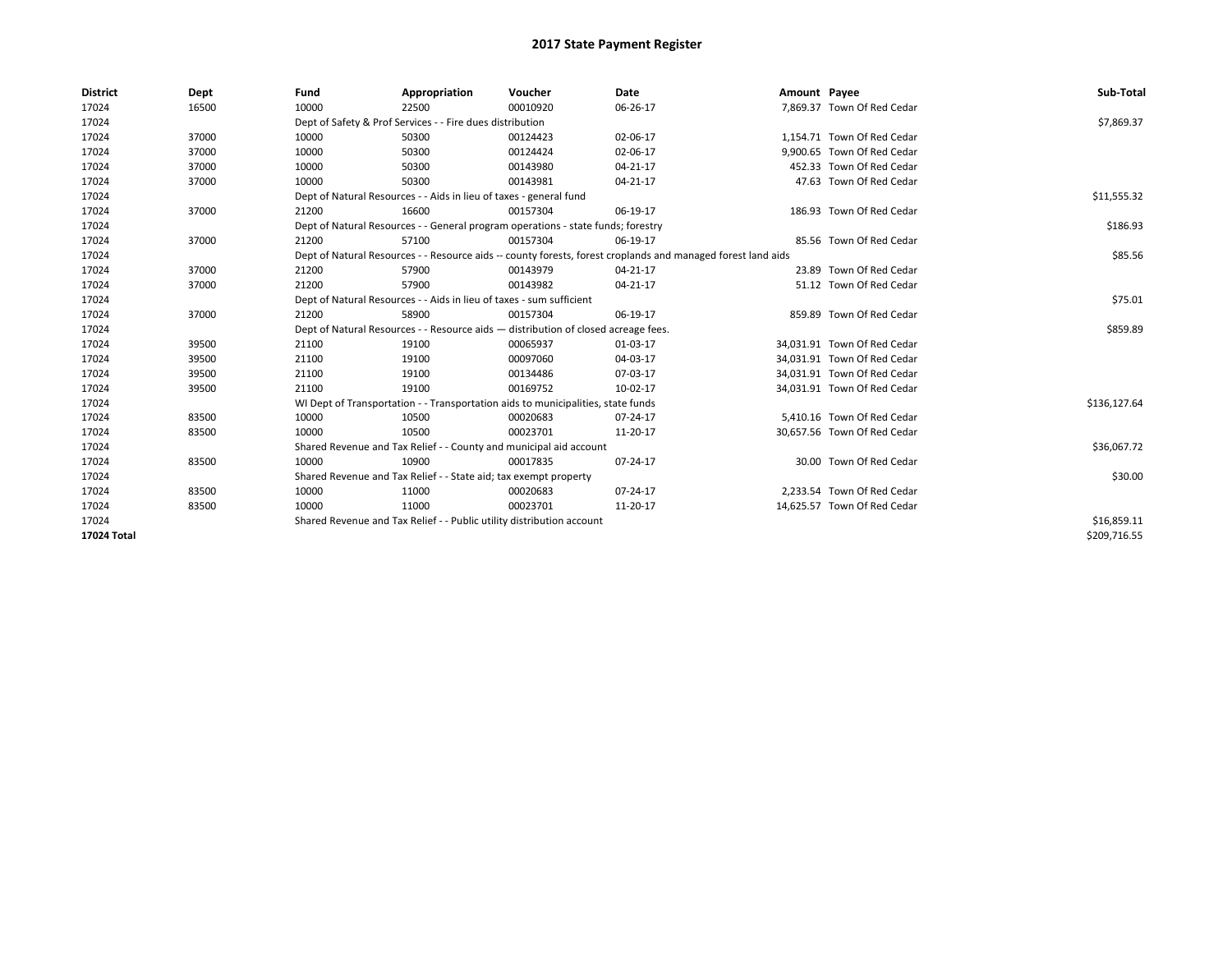| <b>District</b> | Dept  | Fund                                                               | Appropriation                                                                                                | Voucher     | Date           | Amount Payee |                              | Sub-Total    |  |  |  |
|-----------------|-------|--------------------------------------------------------------------|--------------------------------------------------------------------------------------------------------------|-------------|----------------|--------------|------------------------------|--------------|--|--|--|
| 17026           | 16500 | 10000                                                              | 22500                                                                                                        | 00010921    | 06-26-17       |              | 2,998.84 Town Of Rock Creek  |              |  |  |  |
| 17026           |       |                                                                    | Dept of Safety & Prof Services - - Fire dues distribution                                                    |             |                |              |                              | \$2,998.84   |  |  |  |
| 17026           | 37000 | 10000                                                              | 50300                                                                                                        | 00124400    | 02-06-17       |              | 17.086.89 Town Of Rock Creek |              |  |  |  |
| 17026           | 37000 | 10000                                                              | 50300                                                                                                        | 00143709    | $04 - 21 - 17$ |              | 82.32 Town Of Rock Creek     |              |  |  |  |
| 17026           | 37000 | 10000                                                              | 50300                                                                                                        | 00143710    | 04-21-17       |              | 202.14 Town Of Rock Creek    |              |  |  |  |
| 17026           |       | Dept of Natural Resources - - Aids in lieu of taxes - general fund |                                                                                                              | \$17,371.35 |                |              |                              |              |  |  |  |
| 17026           | 37000 | 21200                                                              | 16600                                                                                                        | 00157305    | 06-19-17       |              | 269.04 Town Of Rock Creek    |              |  |  |  |
| 17026           |       |                                                                    | Dept of Natural Resources - - General program operations - state funds; forestry                             |             |                |              |                              | \$269.04     |  |  |  |
| 17026           | 37000 | 21200                                                              | 57100                                                                                                        | 00157305    | 06-19-17       |              | 146.04 Town Of Rock Creek    |              |  |  |  |
| 17026           |       |                                                                    | Dept of Natural Resources - - Resource aids -- county forests, forest croplands and managed forest land aids |             | \$146.04       |              |                              |              |  |  |  |
| 17026           | 37000 | 21200                                                              | 58900                                                                                                        | 00157305    | 06-19-17       |              | 1,237.60 Town Of Rock Creek  |              |  |  |  |
| 17026           |       |                                                                    | Dept of Natural Resources - - Resource aids - distribution of closed acreage fees.                           |             |                |              |                              |              |  |  |  |
| 17026           | 39500 | 21100                                                              | 19100                                                                                                        | 00065938    | 01-03-17       |              | 24.078.87 Town Of Rock Creek |              |  |  |  |
| 17026           | 39500 | 21100                                                              | 19100                                                                                                        | 00097061    | 04-03-17       |              | 24,078.87 Town Of Rock Creek |              |  |  |  |
| 17026           | 39500 | 21100                                                              | 19100                                                                                                        | 00134487    | 07-03-17       |              | 24,078.87 Town Of Rock Creek |              |  |  |  |
| 17026           | 39500 | 21100                                                              | 19100                                                                                                        | 00169753    | 10-02-17       |              | 24,078.87 Town Of Rock Creek |              |  |  |  |
| 17026           |       |                                                                    | WI Dept of Transportation - - Transportation aids to municipalities, state funds                             |             |                |              |                              | \$96,315.48  |  |  |  |
| 17026           | 39500 | 21100                                                              | 27800                                                                                                        | 00072183    | 01-10-17       |              | 12,856.53 Town Of Rock Creek |              |  |  |  |
| 17026           |       |                                                                    | WI Dept of Transportation - - Local roads improvement program, state funds                                   |             |                |              |                              | \$12,856.53  |  |  |  |
| 17026           | 83500 | 10000                                                              | 10500                                                                                                        | 00020684    | 07-24-17       |              | 3.917.14 Town Of Rock Creek  |              |  |  |  |
| 17026           | 83500 | 10000                                                              | 10500                                                                                                        | 00023702    | 11-20-17       |              | 22,197.10 Town Of Rock Creek |              |  |  |  |
| 17026           |       |                                                                    | Shared Revenue and Tax Relief - - County and municipal aid account                                           |             |                |              |                              | \$26,114.24  |  |  |  |
| 17026           | 83500 | 10000                                                              | 10900                                                                                                        | 00017836    | 07-24-17       |              | 44.00 Town Of Rock Creek     |              |  |  |  |
| 17026           |       |                                                                    | Shared Revenue and Tax Relief - - State aid; tax exempt property                                             |             |                |              |                              | \$44.00      |  |  |  |
| 17026           | 83500 | 10000                                                              | 11000                                                                                                        | 00020684    | 07-24-17       |              | 196.41 Town Of Rock Creek    |              |  |  |  |
| 17026           | 83500 | 10000                                                              | 11000                                                                                                        | 00023702    | 11-20-17       |              | 1,141.08 Town Of Rock Creek  |              |  |  |  |
| 17026           |       |                                                                    | Shared Revenue and Tax Relief - - Public utility distribution account                                        |             |                |              |                              | \$1,337.49   |  |  |  |
| 17026           | 83500 | 52100                                                              | 36300                                                                                                        | 00015764    | 03-27-17       |              | 207.84 Town Of Rock Creek    |              |  |  |  |
| 17026           |       | Shared Revenue and Tax Relief - - Lottery and gaming credit        |                                                                                                              | \$207.84    |                |              |                              |              |  |  |  |
| 17026 Total     |       |                                                                    |                                                                                                              |             |                |              |                              | \$158,898.45 |  |  |  |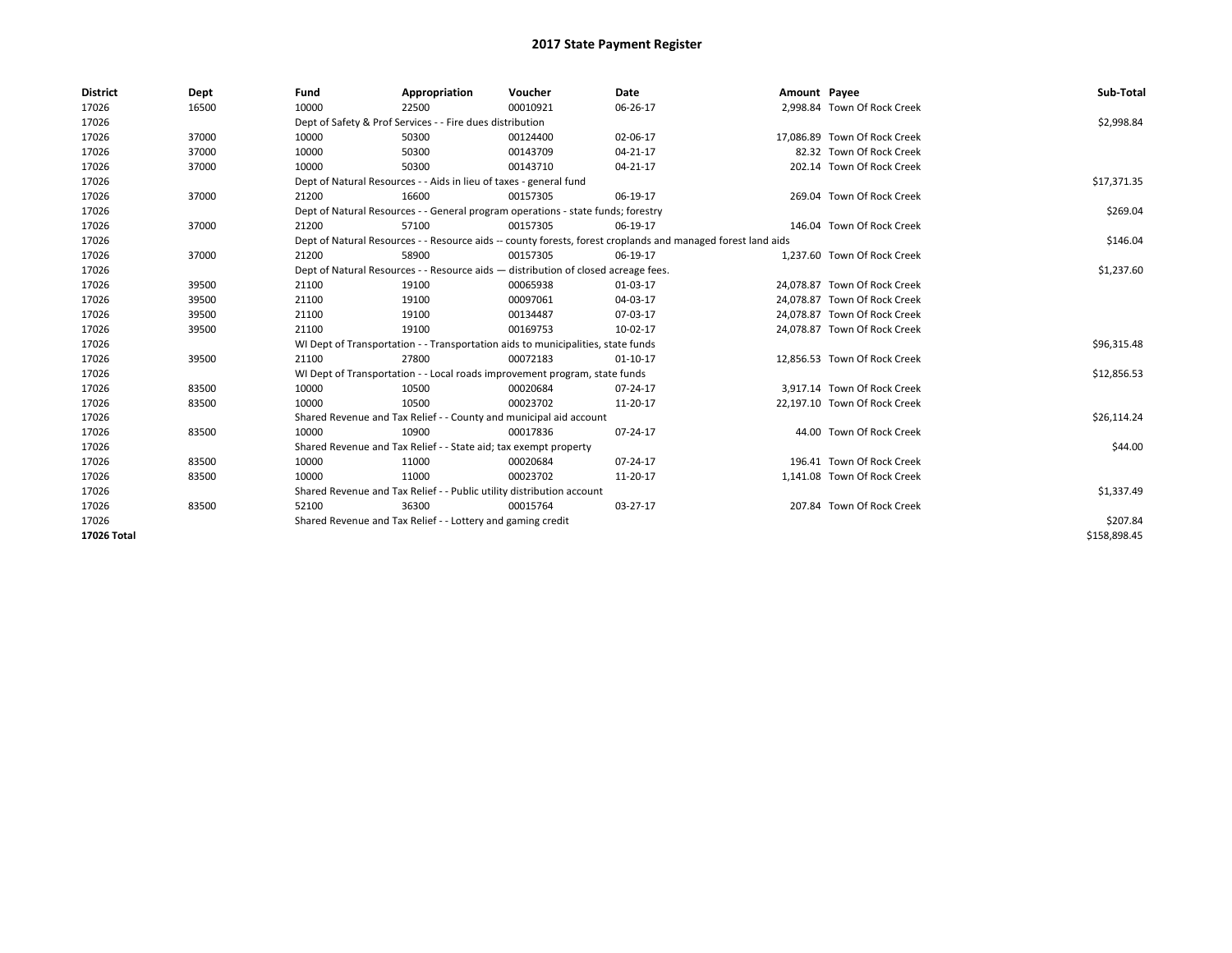| <b>District</b> | Dept  | Fund                                                                 | Appropriation                                                                                                | Voucher                                                                            | Date     | Amount Payee |                              | Sub-Total    |  |  |  |
|-----------------|-------|----------------------------------------------------------------------|--------------------------------------------------------------------------------------------------------------|------------------------------------------------------------------------------------|----------|--------------|------------------------------|--------------|--|--|--|
| 17028           | 16500 | 10000                                                                | 22500                                                                                                        | 00010922                                                                           | 06-26-17 |              | 1,537.40 Town Of Sand Creek  |              |  |  |  |
| 17028           |       |                                                                      | Dept of Safety & Prof Services - - Fire dues distribution                                                    |                                                                                    |          |              |                              | \$1,537.40   |  |  |  |
| 17028           | 37000 | 10000                                                                | 50300                                                                                                        | 00144165                                                                           | 04-21-17 |              | 57.10 Town Of Sand Creek     |              |  |  |  |
| 17028           | 37000 | 10000                                                                | 50300                                                                                                        | 00144166                                                                           | 04-21-17 |              | 7.26 Town Of Sand Creek      |              |  |  |  |
| 17028           |       |                                                                      | Dept of Natural Resources - - Aids in lieu of taxes - general fund                                           |                                                                                    |          |              |                              | \$64.36      |  |  |  |
| 17028           | 37000 | 21200                                                                | 16600                                                                                                        | 00157306                                                                           | 06-19-17 |              | 1.177.32 Town Of Sand Creek  |              |  |  |  |
| 17028           |       |                                                                      |                                                                                                              | Dept of Natural Resources - - General program operations - state funds; forestry   |          |              |                              | \$1,177.32   |  |  |  |
| 17028           | 37000 | 21200                                                                | 57100                                                                                                        | 00157306                                                                           | 06-19-17 |              | 680.46 Town Of Sand Creek    |              |  |  |  |
| 17028           |       |                                                                      | Dept of Natural Resources - - Resource aids -- county forests, forest croplands and managed forest land aids |                                                                                    |          |              |                              |              |  |  |  |
| 17028           | 37000 | 21200                                                                | 57900                                                                                                        | 00144164                                                                           | 04-21-17 |              | 251.99 Town Of Sand Creek    |              |  |  |  |
| 17028           |       | Dept of Natural Resources - - Aids in lieu of taxes - sum sufficient |                                                                                                              | \$251.99                                                                           |          |              |                              |              |  |  |  |
| 17028           | 37000 | 21200                                                                | 58900                                                                                                        | 00157306                                                                           | 06-19-17 |              | 5.415.69 Town Of Sand Creek  |              |  |  |  |
| 17028           |       |                                                                      |                                                                                                              | Dept of Natural Resources - - Resource aids - distribution of closed acreage fees. |          |              |                              | \$5,415.69   |  |  |  |
| 17028           | 39500 | 21100                                                                | 19100                                                                                                        | 00065939                                                                           | 01-03-17 |              | 18.601.39 Town Of Sand Creek |              |  |  |  |
| 17028           | 39500 | 21100                                                                | 19100                                                                                                        | 00097062                                                                           | 04-03-17 |              | 18,601.39 Town Of Sand Creek |              |  |  |  |
| 17028           | 39500 | 21100                                                                | 19100                                                                                                        | 00134488                                                                           | 07-03-17 |              | 18.601.39 Town Of Sand Creek |              |  |  |  |
| 17028           | 39500 | 21100                                                                | 19100                                                                                                        | 00169754                                                                           | 10-02-17 |              | 18,601.41 Town Of Sand Creek |              |  |  |  |
| 17028           |       |                                                                      |                                                                                                              | WI Dept of Transportation - - Transportation aids to municipalities, state funds   |          |              |                              | \$74,405.58  |  |  |  |
| 17028           | 83500 | 10000                                                                | 10500                                                                                                        | 00020685                                                                           | 07-24-17 |              | 6.820.27 Town Of Sand Creek  |              |  |  |  |
| 17028           | 83500 | 10000                                                                | 10500                                                                                                        | 00023703                                                                           | 11-20-17 |              | 38,666.58 Town Of Sand Creek |              |  |  |  |
| 17028           |       | Shared Revenue and Tax Relief - - County and municipal aid account   |                                                                                                              | \$45,486.85                                                                        |          |              |                              |              |  |  |  |
| 17028           | 83500 | 10000                                                                | 10900                                                                                                        | 00017837                                                                           | 07-24-17 |              | 2.00 Town Of Sand Creek      |              |  |  |  |
| 17028           |       | Shared Revenue and Tax Relief - - State aid; tax exempt property     |                                                                                                              | \$2.00                                                                             |          |              |                              |              |  |  |  |
| 17028 Total     |       |                                                                      |                                                                                                              |                                                                                    |          |              |                              | \$129,021.65 |  |  |  |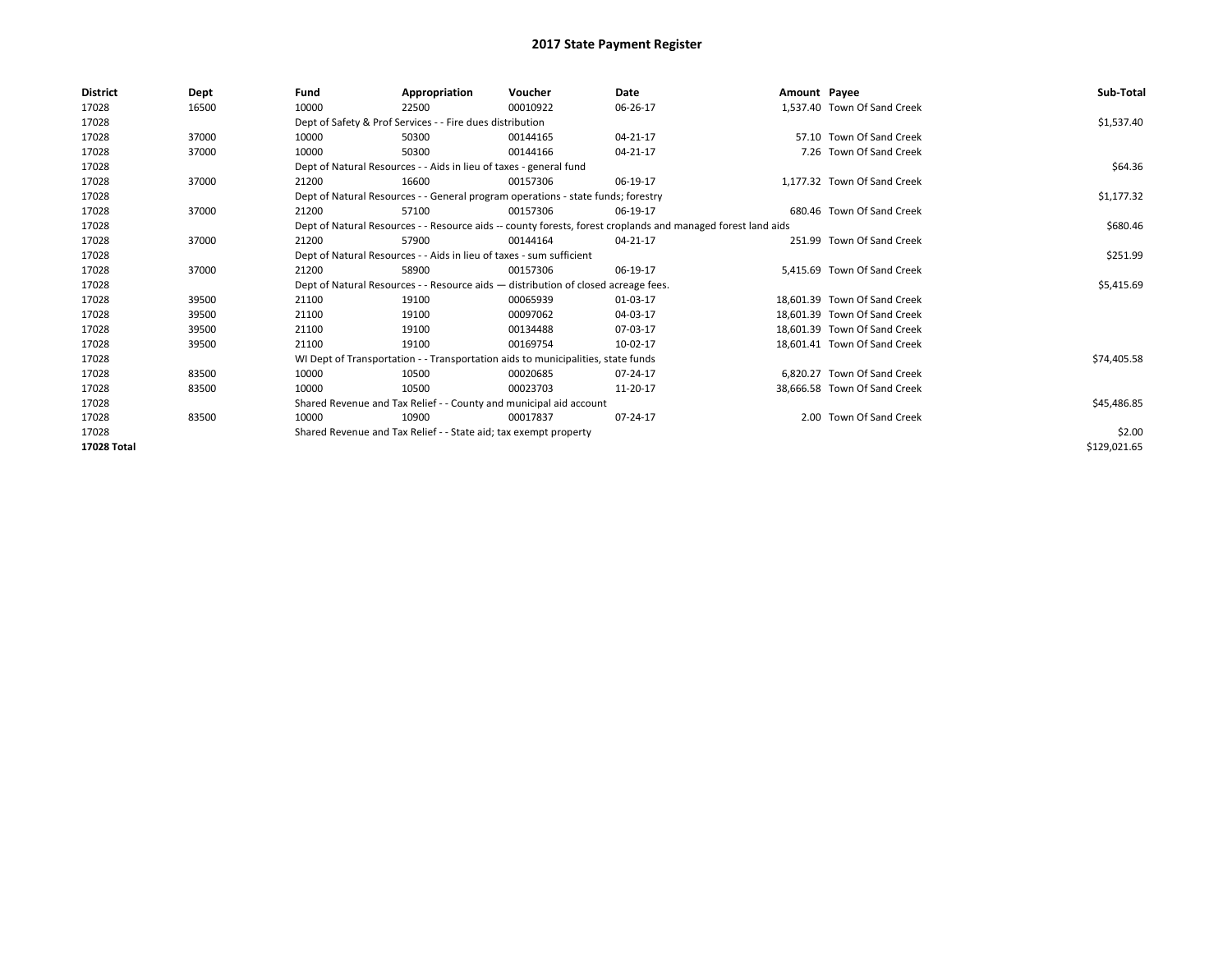| <b>District</b> | Dept  | Fund  | Appropriation                                                                      | Voucher  | Date                                                                                                         | Amount Payee |                            | Sub-Total    |
|-----------------|-------|-------|------------------------------------------------------------------------------------|----------|--------------------------------------------------------------------------------------------------------------|--------------|----------------------------|--------------|
| 17030           | 16500 | 10000 | 22500                                                                              | 00010923 | 06-26-17                                                                                                     |              | 1,357.19 Town Of Sheridan  |              |
| 17030           |       |       | Dept of Safety & Prof Services - - Fire dues distribution                          |          |                                                                                                              |              |                            | \$1,357.19   |
| 17030           | 37000 | 21200 | 16600                                                                              | 00157307 | 06-19-17                                                                                                     |              | 771.59 Town Of Sheridan    |              |
| 17030           |       |       | Dept of Natural Resources - - General program operations - state funds; forestry   |          |                                                                                                              |              |                            | \$771.59     |
| 17030           | 37000 | 21200 | 57100                                                                              | 00157307 | 06-19-17                                                                                                     |              | 385.98 Town Of Sheridan    |              |
| 17030           |       |       |                                                                                    |          | Dept of Natural Resources - - Resource aids -- county forests, forest croplands and managed forest land aids |              |                            | \$385.98     |
| 17030           | 37000 | 21200 | 58900                                                                              | 00157307 | 06-19-17                                                                                                     |              | 3,549.30 Town Of Sheridan  |              |
| 17030           |       |       | Dept of Natural Resources - - Resource aids - distribution of closed acreage fees. |          |                                                                                                              |              |                            | \$3,549.30   |
| 17030           | 39500 | 21100 | 19100                                                                              | 00065940 | 01-03-17                                                                                                     |              | 20,126.28 Town Of Sheridan |              |
| 17030           | 39500 | 21100 | 19100                                                                              | 00097063 | 04-03-17                                                                                                     |              | 20,126.28 Town Of Sheridan |              |
| 17030           | 39500 | 21100 | 19100                                                                              | 00134489 | 07-03-17                                                                                                     |              | 20,126.28 Town Of Sheridan |              |
| 17030           | 39500 | 21100 | 19100                                                                              | 00169755 | 10-02-17                                                                                                     |              | 20,126.28 Town Of Sheridan |              |
| 17030           |       |       | WI Dept of Transportation - - Transportation aids to municipalities, state funds   |          |                                                                                                              |              |                            | \$80,505.12  |
| 17030           | 83500 | 10000 | 10500                                                                              | 00020686 | 07-24-17                                                                                                     |              | 5,240.83 Town Of Sheridan  |              |
| 17030           | 83500 | 10000 | 10500                                                                              | 00023704 | 11-20-17                                                                                                     |              | 29,698.04 Town Of Sheridan |              |
| 17030           |       |       | Shared Revenue and Tax Relief - - County and municipal aid account                 |          |                                                                                                              |              |                            | \$34,938.87  |
| 17030           | 83500 | 10000 | 10900                                                                              | 00017838 | 07-24-17                                                                                                     |              | 24.00 Town Of Sheridan     |              |
| 17030           |       |       | Shared Revenue and Tax Relief - - State aid; tax exempt property                   |          |                                                                                                              |              |                            | \$24.00      |
| 17030           | 83500 | 10000 | 11000                                                                              | 00020686 | 07-24-17                                                                                                     |              | 110.74 Town Of Sheridan    |              |
| 17030           | 83500 | 10000 | 11000                                                                              | 00023704 | 11-20-17                                                                                                     |              | 643.35 Town Of Sheridan    |              |
| 17030           |       |       | Shared Revenue and Tax Relief - - Public utility distribution account              |          |                                                                                                              |              |                            | \$754.09     |
| 17030 Total     |       |       |                                                                                    |          |                                                                                                              |              |                            | \$122,286.14 |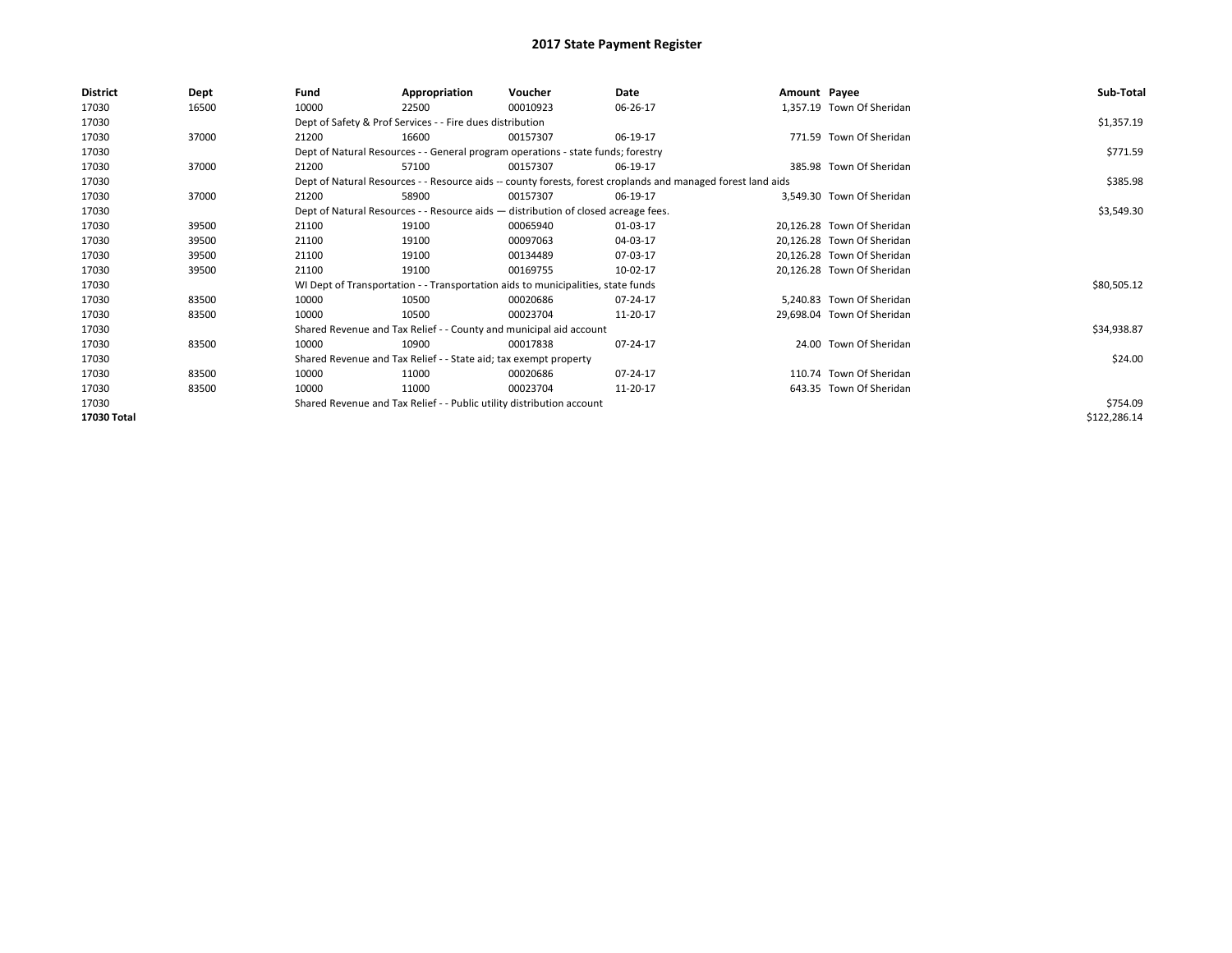| <b>District</b> | Dept  | Fund                                                                               | Appropriation                                                                    | Voucher    | Date                                                                                                         | Amount Payee |                           | Sub-Total    |
|-----------------|-------|------------------------------------------------------------------------------------|----------------------------------------------------------------------------------|------------|--------------------------------------------------------------------------------------------------------------|--------------|---------------------------|--------------|
| 17032           | 16500 | 10000                                                                              | 22500                                                                            | 00010924   | 06-26-17                                                                                                     |              | 2,729.33 Town Of Sherman  |              |
| 17032           |       |                                                                                    | Dept of Safety & Prof Services - - Fire dues distribution                        |            |                                                                                                              |              |                           | \$2,729.33   |
| 17032           | 37000 | 10000                                                                              | 50300                                                                            | 00124420   | 02-06-17                                                                                                     |              | 341.87 Town Of Sherman    |              |
| 17032           | 37000 | 10000                                                                              | 50300                                                                            | 00143896   | 04-21-17                                                                                                     |              | 241.36 Town Of Sherman    |              |
| 17032           |       | Dept of Natural Resources - - Aids in lieu of taxes - general fund                 |                                                                                  | \$583.23   |                                                                                                              |              |                           |              |
| 17032           | 37000 | 21200                                                                              | 16600                                                                            | 00157308   | 06-19-17                                                                                                     |              | 674.87 Town Of Sherman    |              |
| 17032           |       |                                                                                    | Dept of Natural Resources - - General program operations - state funds; forestry |            |                                                                                                              |              |                           | \$674.87     |
| 17032           | 37000 | 21200                                                                              | 57100                                                                            | 00157308   | 06-19-17                                                                                                     |              | 553.88 Town Of Sherman    |              |
| 17032           |       |                                                                                    |                                                                                  |            | Dept of Natural Resources - - Resource aids -- county forests, forest croplands and managed forest land aids |              |                           | \$553.88     |
| 17032           | 37000 | 21200                                                                              | 57900                                                                            | 00143897   | 04-21-17                                                                                                     |              | 273.60 Town Of Sherman    |              |
| 17032           |       | Dept of Natural Resources - - Aids in lieu of taxes - sum sufficient               |                                                                                  | \$273.60   |                                                                                                              |              |                           |              |
| 17032           | 37000 | 21200                                                                              | 58900                                                                            | 00157308   | 06-19-17                                                                                                     |              | 3,104.40 Town Of Sherman  |              |
| 17032           |       | Dept of Natural Resources - - Resource aids - distribution of closed acreage fees. |                                                                                  | \$3,104.40 |                                                                                                              |              |                           |              |
| 17032           | 39500 | 21100                                                                              | 19100                                                                            | 00065941   | 01-03-17                                                                                                     |              | 21,260.31 Town Of Sherman |              |
| 17032           | 39500 | 21100                                                                              | 19100                                                                            | 00097064   | 04-03-17                                                                                                     |              | 21,260.31 Town Of Sherman |              |
| 17032           | 39500 | 21100                                                                              | 19100                                                                            | 00134490   | 07-03-17                                                                                                     |              | 21,260.31 Town Of Sherman |              |
| 17032           | 39500 | 21100                                                                              | 19100                                                                            | 00169756   | 10-02-17                                                                                                     |              | 21,260.31 Town Of Sherman |              |
| 17032           |       |                                                                                    | WI Dept of Transportation - - Transportation aids to municipalities, state funds |            |                                                                                                              |              |                           | \$85,041.24  |
| 17032           | 83500 | 10000                                                                              | 10500                                                                            | 00020687   | 07-24-17                                                                                                     |              | 4,440.72 Town Of Sherman  |              |
| 17032           | 83500 | 10000                                                                              | 10500                                                                            | 00023705   | 11-20-17                                                                                                     |              | 25,164.10 Town Of Sherman |              |
| 17032           |       |                                                                                    | Shared Revenue and Tax Relief - - County and municipal aid account               |            |                                                                                                              |              |                           | \$29,604.82  |
| 17032           | 83500 | 10000                                                                              | 10900                                                                            | 00017839   | 07-24-17                                                                                                     |              | 7.00 Town Of Sherman      |              |
| 17032           |       |                                                                                    | Shared Revenue and Tax Relief - - State aid; tax exempt property                 |            |                                                                                                              |              |                           | \$7.00       |
| 17032           | 83500 | 10000                                                                              | 11000                                                                            | 00020687   | 07-24-17                                                                                                     |              | 54.11 Town Of Sherman     |              |
| 17032           | 83500 | 10000                                                                              | 11000                                                                            | 00023705   | 11-20-17                                                                                                     |              | 314.36 Town Of Sherman    |              |
| 17032           |       | Shared Revenue and Tax Relief - - Public utility distribution account              |                                                                                  | \$368.47   |                                                                                                              |              |                           |              |
| 17032 Total     |       |                                                                                    |                                                                                  |            |                                                                                                              |              |                           | \$122,940.84 |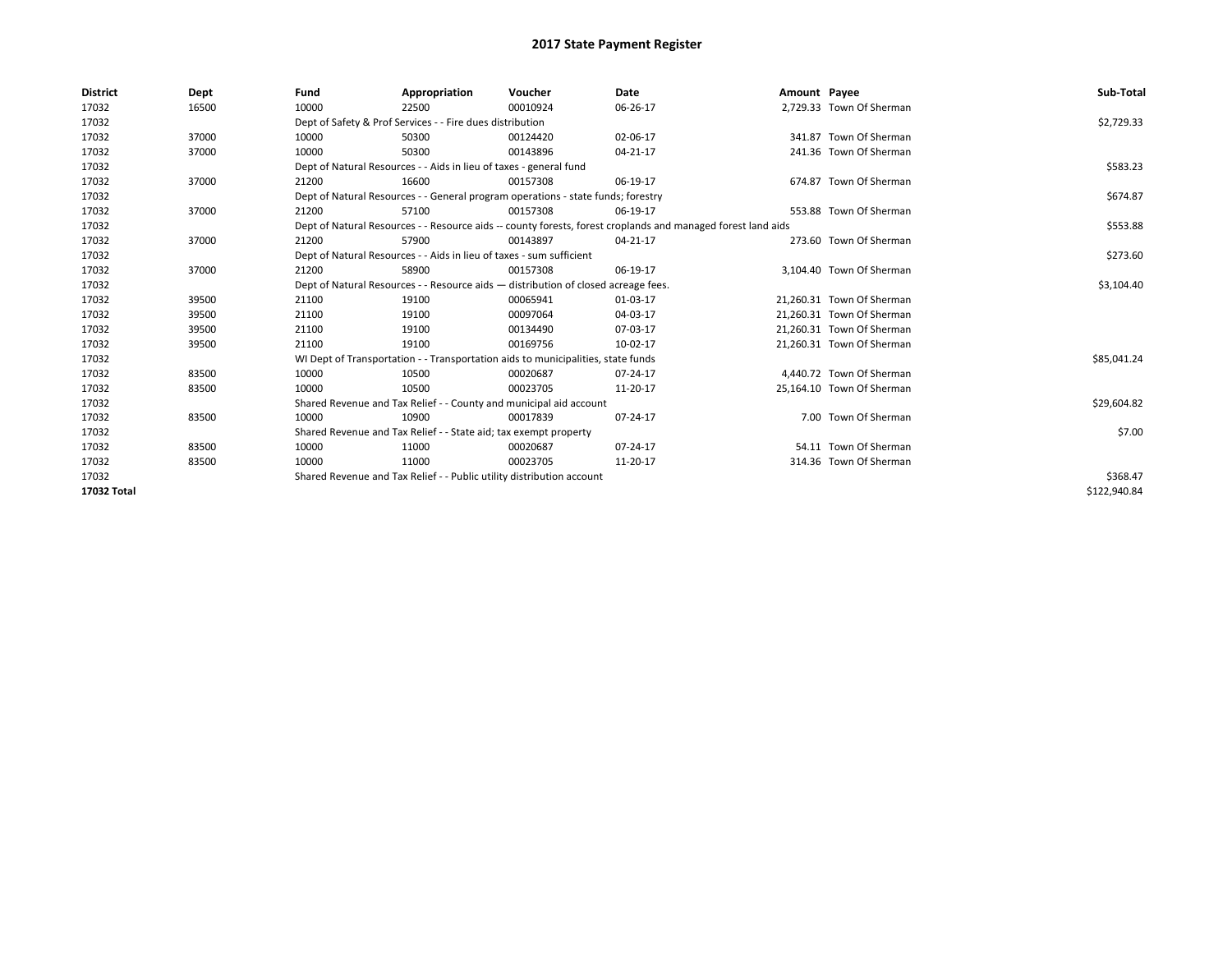| <b>District</b> | Dept  | Fund                                                             | Appropriation                                                                                                | Voucher  | Date     | Amount Payee |                                | Sub-Total    |  |  |  |
|-----------------|-------|------------------------------------------------------------------|--------------------------------------------------------------------------------------------------------------|----------|----------|--------------|--------------------------------|--------------|--|--|--|
| 17034           | 16500 | 10000                                                            | 22500                                                                                                        | 00010925 | 06-26-17 |              | 5,287.80 Town Of Spring Brook  |              |  |  |  |
| 17034           |       |                                                                  | Dept of Safety & Prof Services - - Fire dues distribution                                                    |          |          |              |                                | \$5,287.80   |  |  |  |
| 17034           | 37000 | 10000                                                            | 50300                                                                                                        | 00124405 | 02-06-17 |              | 5,492.78 Town Of Spring Brook  |              |  |  |  |
| 17034           | 37000 | 10000                                                            | 50300                                                                                                        | 00124406 | 02-06-17 |              | 6,841.94 Town Of Spring Brook  |              |  |  |  |
| 17034           | 37000 | 10000                                                            | 50300                                                                                                        | 00143746 | 04-21-17 |              | 5.83 Town Of Spring Brook      |              |  |  |  |
| 17034           | 37000 | 10000                                                            | 50300                                                                                                        | 00143748 | 04-21-17 |              | 544.11 Town Of Spring Brook    |              |  |  |  |
| 17034           |       |                                                                  | Dept of Natural Resources - - Aids in lieu of taxes - general fund                                           |          |          |              |                                | \$12,884.66  |  |  |  |
| 17034           | 37000 | 21200                                                            | 16600                                                                                                        | 00157309 | 06-19-17 |              | 353.10 Town Of Spring Brook    |              |  |  |  |
| 17034           |       |                                                                  | Dept of Natural Resources - - General program operations - state funds; forestry                             |          |          |              |                                | \$353.10     |  |  |  |
| 17034           | 37000 | 21200                                                            | 57100                                                                                                        | 00157309 | 06-19-17 |              | 349.56 Town Of Spring Brook    |              |  |  |  |
| 17034           |       |                                                                  | Dept of Natural Resources - - Resource aids -- county forests, forest croplands and managed forest land aids |          |          |              |                                |              |  |  |  |
| 17034           | 37000 | 21200                                                            | 57900                                                                                                        | 00143745 | 04-21-17 |              | 0.58 Town Of Spring Brook      |              |  |  |  |
| 17034           | 37000 | 21200                                                            | 57900                                                                                                        | 00143747 | 04-21-17 |              | 62.60 Town Of Spring Brook     |              |  |  |  |
| 17034           |       |                                                                  | Dept of Natural Resources - - Aids in lieu of taxes - sum sufficient                                         |          |          |              |                                | \$63.18      |  |  |  |
| 17034           | 37000 | 21200                                                            | 58900                                                                                                        | 00157309 | 06-19-17 |              | 1,624.27 Town Of Spring Brook  |              |  |  |  |
| 17034           |       |                                                                  | Dept of Natural Resources - - Resource aids - distribution of closed acreage fees.                           |          |          |              |                                | \$1,624.27   |  |  |  |
| 17034           | 39500 | 21100                                                            | 19100                                                                                                        | 00065942 | 01-03-17 |              | 50,387.26 Town Of Spring Brook |              |  |  |  |
| 17034           | 39500 | 21100                                                            | 19100                                                                                                        | 00097065 | 04-03-17 |              | 50,387.26 Town Of Spring Brook |              |  |  |  |
| 17034           | 39500 | 21100                                                            | 19100                                                                                                        | 00134491 | 07-03-17 |              | 50,387.26 Town Of Spring Brook |              |  |  |  |
| 17034           | 39500 | 21100                                                            | 19100                                                                                                        | 00169757 | 10-02-17 |              | 50,387.28 Town Of Spring Brook |              |  |  |  |
| 17034           |       |                                                                  | WI Dept of Transportation - - Transportation aids to municipalities, state funds                             |          |          |              |                                | \$201,549.06 |  |  |  |
| 17034           | 83500 | 10000                                                            | 10500                                                                                                        | 00020688 | 07-24-17 |              | 6,689.86 Town Of Spring Brook  |              |  |  |  |
| 17034           | 83500 | 10000                                                            | 10500                                                                                                        | 00023706 | 11-20-17 |              | 37,909.23 Town Of Spring Brook |              |  |  |  |
| 17034           |       |                                                                  | Shared Revenue and Tax Relief - - County and municipal aid account                                           |          |          |              |                                | \$44,599.09  |  |  |  |
| 17034           | 83500 | 10000                                                            | 10900                                                                                                        | 00017840 | 07-24-17 |              | 74.00 Town Of Spring Brook     |              |  |  |  |
| 17034           |       | Shared Revenue and Tax Relief - - State aid; tax exempt property |                                                                                                              | \$74.00  |          |              |                                |              |  |  |  |
| 17034 Total     |       |                                                                  |                                                                                                              |          |          |              |                                | \$266,784.72 |  |  |  |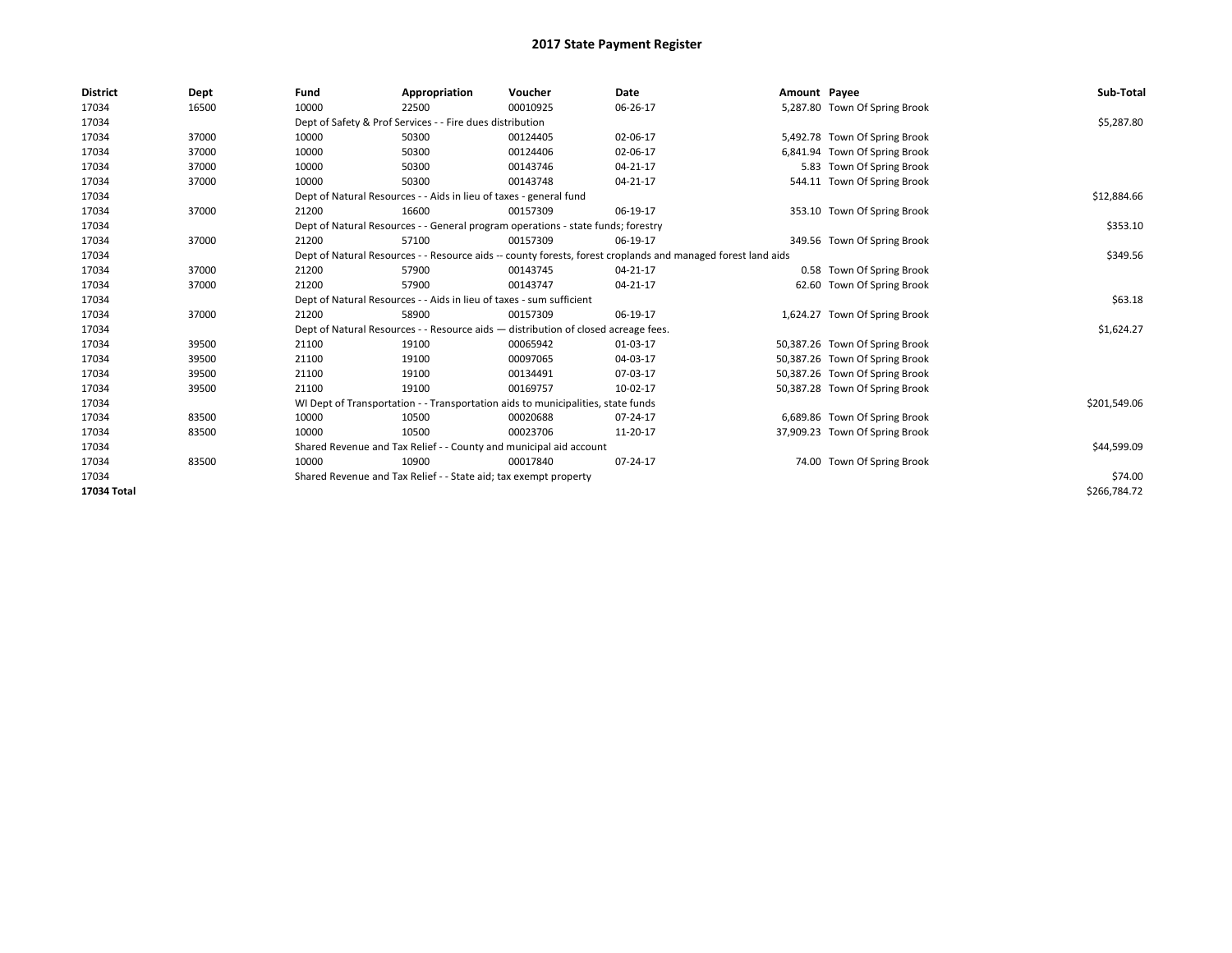| <b>District</b> | <b>Dept</b> | Fund  | Appropriation                                                                      | Voucher  | Date                                                                                                         | Amount Payee |                           | Sub-Total    |  |  |  |
|-----------------|-------------|-------|------------------------------------------------------------------------------------|----------|--------------------------------------------------------------------------------------------------------------|--------------|---------------------------|--------------|--|--|--|
| 17036           | 16500       | 10000 | 22500                                                                              | 00010926 | 06-26-17                                                                                                     |              | 2,286.04 Town Of Stanton  |              |  |  |  |
| 17036           |             |       | Dept of Safety & Prof Services - - Fire dues distribution                          |          |                                                                                                              |              |                           | \$2,286.04   |  |  |  |
| 17036           | 37000       | 10000 | 50300                                                                              | 00124427 | 02-06-17                                                                                                     |              | 1.160.63 Town Of Stanton  |              |  |  |  |
| 17036           |             |       | Dept of Natural Resources - - Aids in lieu of taxes - general fund                 |          |                                                                                                              |              |                           | \$1,160.63   |  |  |  |
| 17036           | 37000       | 21200 | 16600                                                                              | 00157310 | 06-19-17                                                                                                     |              | 846.83 Town Of Stanton    |              |  |  |  |
| 17036           |             |       | Dept of Natural Resources - - General program operations - state funds; forestry   |          |                                                                                                              |              |                           | \$846.83     |  |  |  |
| 17036           | 37000       | 21200 | 57100                                                                              | 00157310 | 06-19-17                                                                                                     |              | 462.48 Town Of Stanton    |              |  |  |  |
| 17036           |             |       |                                                                                    |          | Dept of Natural Resources - - Resource aids -- county forests, forest croplands and managed forest land aids |              |                           | \$462.48     |  |  |  |
| 17036           | 37000       | 21200 | 58900                                                                              | 00157310 | 06-19-17                                                                                                     |              | 3.895.41 Town Of Stanton  |              |  |  |  |
| 17036           |             |       | Dept of Natural Resources - - Resource aids - distribution of closed acreage fees. |          |                                                                                                              |              |                           |              |  |  |  |
| 17036           | 37000       | 27400 | 67000                                                                              | 00154901 | 06-01-17                                                                                                     |              | 2.501.52 Town Of Stanton  |              |  |  |  |
| 17036           |             |       | Dept of Natural Resources - - Financial assistance for responsible units           |          |                                                                                                              |              |                           | \$2,501.52   |  |  |  |
| 17036           | 39500       | 21100 | 19100                                                                              | 00065943 | 01-03-17                                                                                                     |              | 19.735.42 Town Of Stanton |              |  |  |  |
| 17036           | 39500       | 21100 | 19100                                                                              | 00097066 | 04-03-17                                                                                                     |              | 19,735.42 Town Of Stanton |              |  |  |  |
| 17036           | 39500       | 21100 | 19100                                                                              | 00134492 | 07-03-17                                                                                                     |              | 19.735.42 Town Of Stanton |              |  |  |  |
| 17036           | 39500       | 21100 | 19100                                                                              | 00169758 | 10-02-17                                                                                                     |              | 19.735.44 Town Of Stanton |              |  |  |  |
| 17036           |             |       | WI Dept of Transportation - - Transportation aids to municipalities, state funds   |          |                                                                                                              |              |                           | \$78,941.70  |  |  |  |
| 17036           | 83500       | 10000 | 10500                                                                              | 00020689 | 07-24-17                                                                                                     |              | 8,859.86 Town Of Stanton  |              |  |  |  |
| 17036           | 83500       | 10000 | 10500                                                                              | 00023707 | 11-20-17                                                                                                     |              | 50,267.14 Town Of Stanton |              |  |  |  |
| 17036           |             |       | Shared Revenue and Tax Relief - - County and municipal aid account                 |          |                                                                                                              |              |                           | \$59,127.00  |  |  |  |
| 17036           | 83500       | 10000 | 10900                                                                              | 00017841 | 07-24-17                                                                                                     |              | 4.00 Town Of Stanton      |              |  |  |  |
| 17036           |             |       | Shared Revenue and Tax Relief - - State aid; tax exempt property                   |          |                                                                                                              |              |                           | \$4.00       |  |  |  |
| 17036 Total     |             |       |                                                                                    |          |                                                                                                              |              |                           | \$149,225.61 |  |  |  |
|                 |             |       |                                                                                    |          |                                                                                                              |              |                           |              |  |  |  |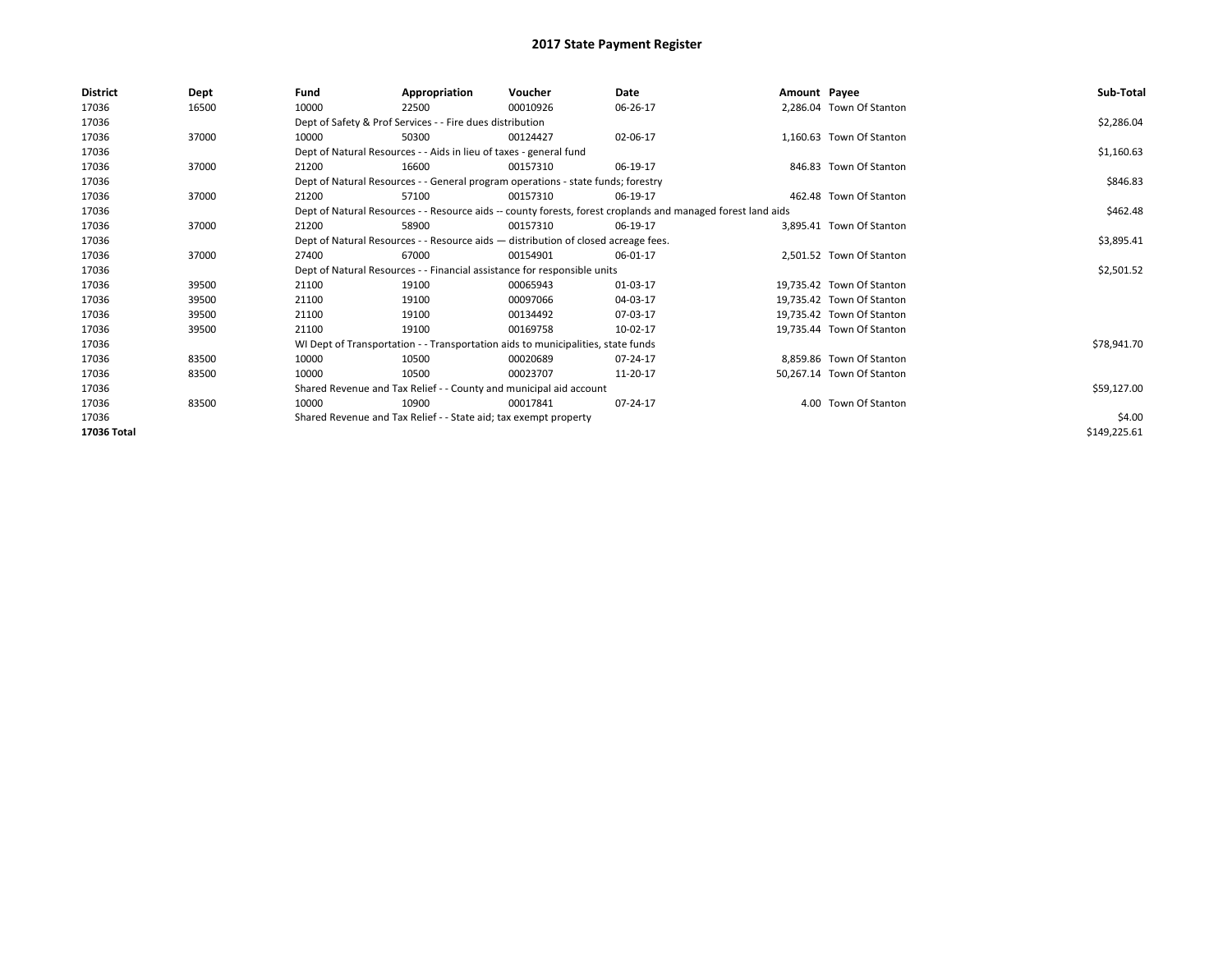| <b>District</b> | Dept  | Fund                                                                                                         | Appropriation                                                                    | Voucher     | Date     | Amount Payee |                           | Sub-Total    |
|-----------------|-------|--------------------------------------------------------------------------------------------------------------|----------------------------------------------------------------------------------|-------------|----------|--------------|---------------------------|--------------|
| 17038           | 16500 | 10000                                                                                                        | 22500                                                                            | 00010927    | 06-26-17 |              | 8,291.26 Town Of Tainter  |              |
| 17038           |       |                                                                                                              | Dept of Safety & Prof Services - - Fire dues distribution                        |             |          |              |                           | \$8,291.26   |
| 17038           | 37000 | 10000                                                                                                        | 50300                                                                            | 00124410    | 02-06-17 |              | 14,303.22 Town Of Tainter |              |
| 17038           | 37000 | 10000                                                                                                        | 50300                                                                            | 00143769    | 04-21-17 |              | 426.37 Town Of Tainter    |              |
| 17038           | 37000 | 10000                                                                                                        | 50300                                                                            | 00143772    | 04-21-17 |              | 32.00 Town Of Tainter     |              |
| 17038           | 37000 | 10000                                                                                                        | 50300                                                                            | 00143773    | 04-21-17 |              | 32.00 Town Of Tainter     |              |
| 17038           |       | Dept of Natural Resources - - Aids in lieu of taxes - general fund                                           |                                                                                  | \$14,793.59 |          |              |                           |              |
| 17038           | 37000 | 21200                                                                                                        | 16600                                                                            | 00157311    | 06-19-17 |              | 667.42 Town Of Tainter    |              |
| 17038           |       |                                                                                                              | Dept of Natural Resources - - General program operations - state funds; forestry |             |          |              |                           | \$667.42     |
| 17038           | 37000 | 21200                                                                                                        | 57100                                                                            | 00157311    | 06-19-17 |              | 377.65 Town Of Tainter    |              |
| 17038           |       | Dept of Natural Resources - - Resource aids -- county forests, forest croplands and managed forest land aids |                                                                                  | \$377.65    |          |              |                           |              |
| 17038           | 37000 | 21200                                                                                                        | 57900                                                                            | 00143770    | 04-21-17 |              | 73.60 Town Of Tainter     |              |
| 17038           | 37000 | 21200                                                                                                        | 57900                                                                            | 00143771    | 04-21-17 |              | 3.20 Town Of Tainter      |              |
| 17038           |       | Dept of Natural Resources - - Aids in lieu of taxes - sum sufficient                                         | \$76.80                                                                          |             |          |              |                           |              |
| 17038           | 37000 | 21200                                                                                                        | 58900                                                                            | 00157311    | 06-19-17 |              | 3,070.13 Town Of Tainter  |              |
| 17038           |       | Dept of Natural Resources - - Resource aids - distribution of closed acreage fees.                           |                                                                                  | \$3,070.13  |          |              |                           |              |
| 17038           | 39500 | 21100                                                                                                        | 19100                                                                            | 00065944    | 01-03-17 |              | 26,853.39 Town Of Tainter |              |
| 17038           | 39500 | 21100                                                                                                        | 19100                                                                            | 00097067    | 04-03-17 |              | 26,853.39 Town Of Tainter |              |
| 17038           | 39500 | 21100                                                                                                        | 19100                                                                            | 00134493    | 07-03-17 |              | 26,853.39 Town Of Tainter |              |
| 17038           | 39500 | 21100                                                                                                        | 19100                                                                            | 00169759    | 10-02-17 |              | 26,853.39 Town Of Tainter |              |
| 17038           |       |                                                                                                              | WI Dept of Transportation - - Transportation aids to municipalities, state funds |             |          |              |                           | \$107,413.56 |
| 17038           | 83500 | 10000                                                                                                        | 10500                                                                            | 00020690    | 07-24-17 |              | 3,656.88 Town Of Tainter  |              |
| 17038           | 83500 | 10000                                                                                                        | 10500                                                                            | 00023708    | 11-20-17 |              | 20,722.30 Town Of Tainter |              |
| 17038           |       |                                                                                                              | Shared Revenue and Tax Relief - - County and municipal aid account               |             |          |              |                           | \$24,379.18  |
| 17038           | 83500 | 10000                                                                                                        | 10900                                                                            | 00017842    | 07-24-17 |              | 14.00 Town Of Tainter     |              |
| 17038           |       |                                                                                                              | Shared Revenue and Tax Relief - - State aid; tax exempt property                 |             |          |              |                           | \$14.00      |
| 17038           | 83500 | 10000                                                                                                        | 11000                                                                            | 00020690    | 07-24-17 |              | 93.47 Town Of Tainter     |              |
| 17038           | 83500 | 10000                                                                                                        | 11000                                                                            | 00023708    | 11-20-17 |              | 543.06 Town Of Tainter    |              |
| 17038           |       |                                                                                                              | Shared Revenue and Tax Relief - - Public utility distribution account            |             |          |              |                           | \$636.53     |
| 17038           | 83500 | 10000                                                                                                        | 50100                                                                            | 00015234    | 01-31-17 |              | 141.85 Town Of Tainter    |              |
| 17038           |       | Shared Revenue and Tax Relief - - Payments for municipal services                                            |                                                                                  | \$141.85    |          |              |                           |              |
| 17038           | 83500 | 52100                                                                                                        | 36300                                                                            | 00015765    | 03-27-17 |              | 3,218.04 Town Of Tainter  |              |
| 17038           |       |                                                                                                              | Shared Revenue and Tax Relief - - Lottery and gaming credit                      |             |          |              |                           | \$3,218.04   |
| 17038 Total     |       |                                                                                                              |                                                                                  |             |          |              |                           | \$163,080.01 |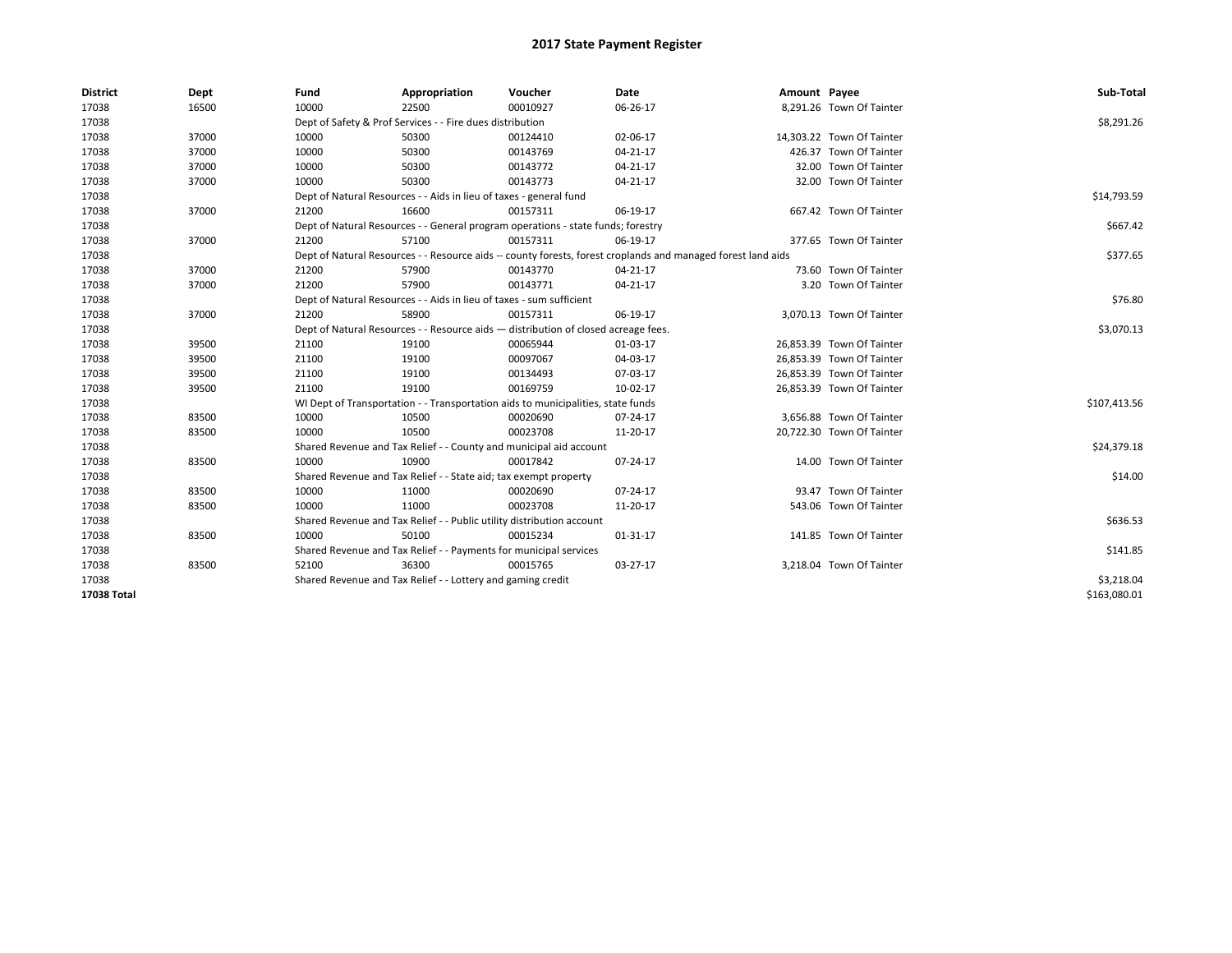| <b>District</b> | Dept  | Fund  | Appropriation                                                                      | Voucher  | Date                                                                                                         | Amount Payee |                           | Sub-Total    |
|-----------------|-------|-------|------------------------------------------------------------------------------------|----------|--------------------------------------------------------------------------------------------------------------|--------------|---------------------------|--------------|
| 17040           | 16500 | 10000 | 22500                                                                              | 00010928 | 06-27-17                                                                                                     |              | 1,623.31 Town Of Tiffany  |              |
| 17040           |       |       | Dept of Safety & Prof Services - - Fire dues distribution                          |          |                                                                                                              |              |                           | \$1,623.31   |
| 17040           | 37000 | 10000 | 50300                                                                              | 00142415 | 04-21-17                                                                                                     |              | 6.60 Town Of Tiffany      |              |
| 17040           |       |       | Dept of Natural Resources - - Aids in lieu of taxes - general fund                 |          |                                                                                                              |              |                           | \$6.60       |
| 17040           | 37000 | 21200 | 16600                                                                              | 00157312 | 06-19-17                                                                                                     |              | 761.49 Town Of Tiffany    |              |
| 17040           |       |       | Dept of Natural Resources - - General program operations - state funds; forestry   |          |                                                                                                              |              |                           | \$761.49     |
| 17040           | 37000 | 21200 | 57100                                                                              | 00157312 | 06-19-17                                                                                                     |              | 364.92 Town Of Tiffany    |              |
| 17040           |       |       |                                                                                    |          | Dept of Natural Resources - - Resource aids -- county forests, forest croplands and managed forest land aids |              |                           | \$364.92     |
| 17040           | 37000 | 21200 | 57900                                                                              | 00142414 | 04-21-17                                                                                                     |              | 25.56 Town Of Tiffany     |              |
| 17040           |       |       | Dept of Natural Resources - - Aids in lieu of taxes - sum sufficient               |          |                                                                                                              |              |                           | \$25.56      |
| 17040           | 37000 | 21200 | 58900                                                                              | 00157312 | 06-19-17                                                                                                     |              | 3,502.85 Town Of Tiffany  |              |
| 17040           |       |       | Dept of Natural Resources - - Resource aids - distribution of closed acreage fees. |          |                                                                                                              |              |                           | \$3,502.85   |
| 17040           | 39500 | 21100 | 19100                                                                              | 00065945 | 01-03-17                                                                                                     |              | 20,005.17 Town Of Tiffany |              |
| 17040           | 39500 | 21100 | 19100                                                                              | 00097068 | 04-03-17                                                                                                     |              | 20,005.17 Town Of Tiffany |              |
| 17040           | 39500 | 21100 | 19100                                                                              | 00134494 | 07-03-17                                                                                                     |              | 20,005.17 Town Of Tiffany |              |
| 17040           | 39500 | 21100 | 19100                                                                              | 00169760 | 10-02-17                                                                                                     |              | 20,005.17 Town Of Tiffany |              |
| 17040           |       |       | WI Dept of Transportation - - Transportation aids to municipalities, state funds   |          |                                                                                                              |              |                           | \$80,020.68  |
| 17040           | 83500 | 10000 | 10100                                                                              | 00020691 | 07-24-17                                                                                                     |              | 613.06 Town Of Tiffany    |              |
| 17040           |       |       | Shared Revenue and Tax Relief - - Expenditure restraint program account            |          |                                                                                                              |              |                           | \$613.06     |
| 17040           | 83500 | 10000 | 10500                                                                              | 00020691 | 07-24-17                                                                                                     |              | 8,088.15 Town Of Tiffany  |              |
| 17040           | 83500 | 10000 | 10500                                                                              | 00023709 | 11-20-17                                                                                                     |              | 45,842.06 Town Of Tiffany |              |
| 17040           |       |       | Shared Revenue and Tax Relief - - County and municipal aid account                 |          |                                                                                                              |              |                           | \$53,930.21  |
| 17040           | 83500 | 10000 | 10900                                                                              | 00017843 | 07-24-17                                                                                                     |              | 82.00 Town Of Tiffany     |              |
| 17040           |       |       | Shared Revenue and Tax Relief - - State aid; tax exempt property                   |          |                                                                                                              |              |                           | \$82.00      |
| 17040           | 83500 | 10000 | 11000                                                                              | 00020691 | 07-24-17                                                                                                     |              | 58.86 Town Of Tiffany     |              |
| 17040           | 83500 | 10000 | 11000                                                                              | 00023709 | 11-20-17                                                                                                     |              | 327.19 Town Of Tiffany    |              |
| 17040           |       |       | Shared Revenue and Tax Relief - - Public utility distribution account              |          |                                                                                                              |              |                           | \$386.05     |
| 17040           | 83500 | 52100 | 36300                                                                              | 00015766 | 03-27-17                                                                                                     |              | 433.20 Town Of Tiffany    |              |
| 17040           |       |       | Shared Revenue and Tax Relief - - Lottery and gaming credit                        |          |                                                                                                              |              |                           | \$433.20     |
| 17040 Total     |       |       |                                                                                    |          |                                                                                                              |              |                           | \$141,749.93 |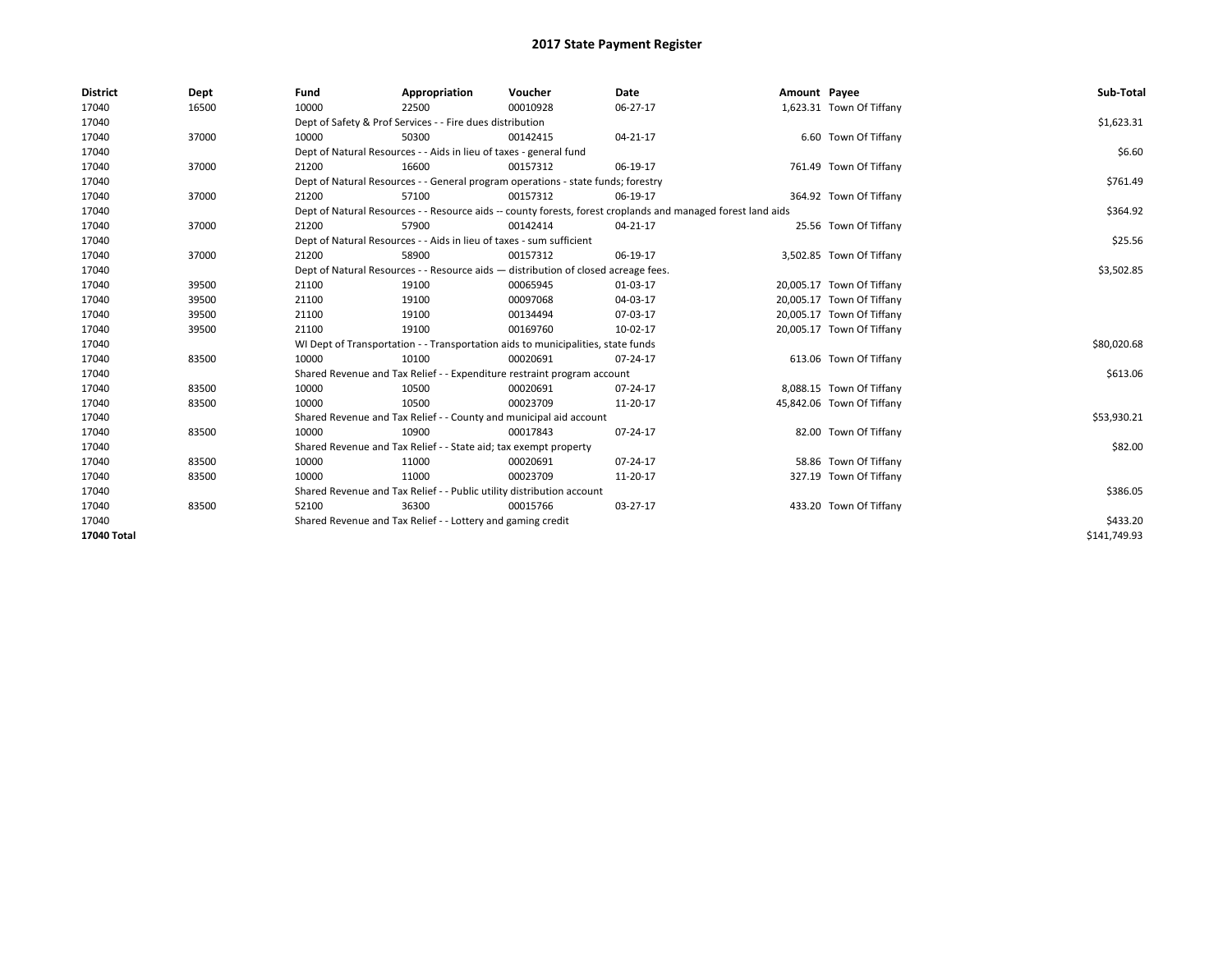| <b>District</b> | <b>Dept</b> | Fund  | Appropriation                                                                      | Voucher  | Date                                                                                                         | Amount Payee |                          | Sub-Total    |
|-----------------|-------------|-------|------------------------------------------------------------------------------------|----------|--------------------------------------------------------------------------------------------------------------|--------------|--------------------------|--------------|
| 17042           | 16500       | 10000 | 22500                                                                              | 00010929 | 06-26-17                                                                                                     |              | 1,921.66 Town Of Weston  |              |
| 17042           |             |       | Dept of Safety & Prof Services - - Fire dues distribution                          |          |                                                                                                              |              |                          | \$1,921.66   |
| 17042           | 37000       | 21200 | 16600                                                                              | 00157313 | 06-19-17                                                                                                     |              | 1,799.61 Town Of Weston  |              |
| 17042           |             |       | Dept of Natural Resources - - General program operations - state funds; forestry   |          |                                                                                                              |              |                          | \$1,799.61   |
| 17042           | 37000       | 21200 | 57100                                                                              | 00157313 | 06-19-17                                                                                                     |              | 983.85 Town Of Weston    |              |
| 17042           |             |       |                                                                                    |          | Dept of Natural Resources - - Resource aids -- county forests, forest croplands and managed forest land aids |              |                          | \$983.85     |
| 17042           | 37000       | 21200 | 58900                                                                              | 00157313 | 06-19-17                                                                                                     |              | 8.278.21 Town Of Weston  |              |
| 17042           |             |       | Dept of Natural Resources - - Resource aids - distribution of closed acreage fees. |          |                                                                                                              |              |                          | \$8,278.21   |
| 17042           | 39500       | 21100 | 19100                                                                              | 00065946 | 01-03-17                                                                                                     |              | 22.531.96 Town Of Weston |              |
| 17042           | 39500       | 21100 | 19100                                                                              | 00097069 | 04-03-17                                                                                                     |              | 22.531.96 Town Of Weston |              |
| 17042           | 39500       | 21100 | 19100                                                                              | 00134495 | 07-03-17                                                                                                     |              | 22.531.96 Town Of Weston |              |
| 17042           | 39500       | 21100 | 19100                                                                              | 00169761 | 10-02-17                                                                                                     |              | 22,531.98 Town Of Weston |              |
| 17042           |             |       | WI Dept of Transportation - - Transportation aids to municipalities, state funds   |          |                                                                                                              |              |                          | \$90,127.86  |
| 17042           | 83500       | 10000 | 10500                                                                              | 00020692 | 07-24-17                                                                                                     |              | 4.479.74 Town Of Weston  |              |
| 17042           | 83500       | 10000 | 10500                                                                              | 00023710 | 11-20-17                                                                                                     |              | 25,385.21 Town Of Weston |              |
| 17042           |             |       | Shared Revenue and Tax Relief - - County and municipal aid account                 |          |                                                                                                              |              |                          | \$29,864.95  |
| 17042           | 83500       | 10000 | 10900                                                                              | 00017844 | 07-24-17                                                                                                     |              | 3.00 Town Of Weston      |              |
| 17042           |             |       | Shared Revenue and Tax Relief - - State aid; tax exempt property                   |          |                                                                                                              |              |                          | \$3.00       |
| 17042           | 83500       | 10000 | 11000                                                                              | 00020692 | 07-24-17                                                                                                     |              | 23.73 Town Of Weston     |              |
| 17042           | 83500       | 10000 | 11000                                                                              | 00023710 | 11-20-17                                                                                                     |              | 684.45 Town Of Weston    |              |
| 17042           |             |       | Shared Revenue and Tax Relief - - Public utility distribution account              |          |                                                                                                              |              |                          | \$708.18     |
| 17042           | 83500       | 52100 | 36300                                                                              | 00015767 | 03-27-17                                                                                                     |              | 352.74 Town Of Weston    |              |
| 17042           |             |       | Shared Revenue and Tax Relief - - Lottery and gaming credit                        |          |                                                                                                              |              |                          | \$352.74     |
| 17042 Total     |             |       |                                                                                    |          |                                                                                                              |              |                          | \$134,040.06 |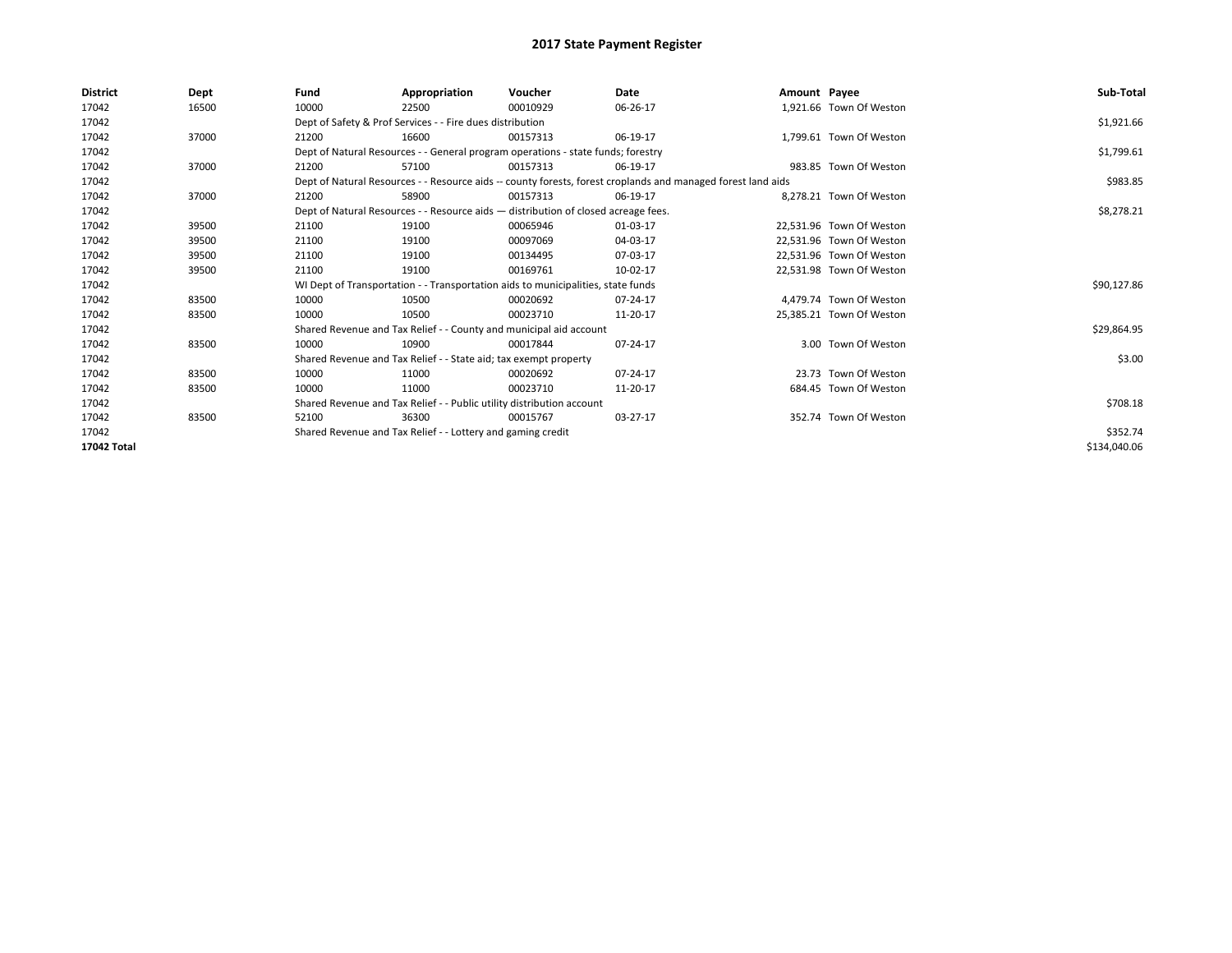| District    | Dept  | Fund  | Appropriation                                                                      | Voucher  | Date                                                                                                         | Amount Payee |                          | Sub-Total    |
|-------------|-------|-------|------------------------------------------------------------------------------------|----------|--------------------------------------------------------------------------------------------------------------|--------------|--------------------------|--------------|
| 17044       | 16500 | 10000 | 22500                                                                              | 00010930 | 06-26-17                                                                                                     |              | 1.261.11 Town Of Wilson  |              |
| 17044       |       |       | Dept of Safety & Prof Services - - Fire dues distribution                          |          |                                                                                                              |              |                          | \$1,261.11   |
| 17044       | 37000 | 21200 | 16600                                                                              | 00157314 | 06-19-17                                                                                                     |              | 1,758.88 Town Of Wilson  |              |
| 17044       |       |       | Dept of Natural Resources - - General program operations - state funds; forestry   |          |                                                                                                              |              |                          | \$1,758.88   |
| 17044       | 37000 | 21200 | 57100                                                                              | 00157314 | 06-19-17                                                                                                     |              | 940.45 Town Of Wilson    |              |
| 17044       |       |       |                                                                                    |          | Dept of Natural Resources - - Resource aids -- county forests, forest croplands and managed forest land aids |              |                          | \$940.45     |
| 17044       | 37000 | 21200 | 58900                                                                              | 00157314 | 06-19-17                                                                                                     |              | 8,090.87 Town Of Wilson  |              |
| 17044       |       |       | Dept of Natural Resources - - Resource aids - distribution of closed acreage fees. |          |                                                                                                              |              |                          | \$8,090.87   |
| 17044       | 39500 | 21100 | 19100                                                                              | 00065947 | 01-03-17                                                                                                     |              | 23,109.99 Town Of Wilson |              |
| 17044       | 39500 | 21100 | 19100                                                                              | 00097070 | 04-03-17                                                                                                     |              | 23,109.99 Town Of Wilson |              |
| 17044       | 39500 | 21100 | 19100                                                                              | 00134496 | 07-03-17                                                                                                     |              | 23,109.99 Town Of Wilson |              |
| 17044       | 39500 | 21100 | 19100                                                                              | 00169762 | 10-02-17                                                                                                     |              | 23,109.99 Town Of Wilson |              |
| 17044       |       |       | WI Dept of Transportation - - Transportation aids to municipalities, state funds   |          |                                                                                                              |              |                          | \$92,439.96  |
| 17044       | 83500 | 10000 | 10500                                                                              | 00020693 | 07-24-17                                                                                                     |              | 4.986.64 Town Of Wilson  |              |
| 17044       | 83500 | 10000 | 10500                                                                              | 00023711 | 11-20-17                                                                                                     |              | 28,257.61 Town Of Wilson |              |
| 17044       |       |       | Shared Revenue and Tax Relief - - County and municipal aid account                 |          |                                                                                                              |              |                          | \$33,244.25  |
| 17044       | 83500 | 52100 | 36300                                                                              | 00015768 | 03-27-17                                                                                                     |              | 523.41 Town Of Wilson    |              |
| 17044       |       |       | Shared Revenue and Tax Relief - - Lottery and gaming credit                        |          |                                                                                                              |              |                          | \$523.41     |
| 17044 Total |       |       |                                                                                    |          |                                                                                                              |              |                          | \$138,258.93 |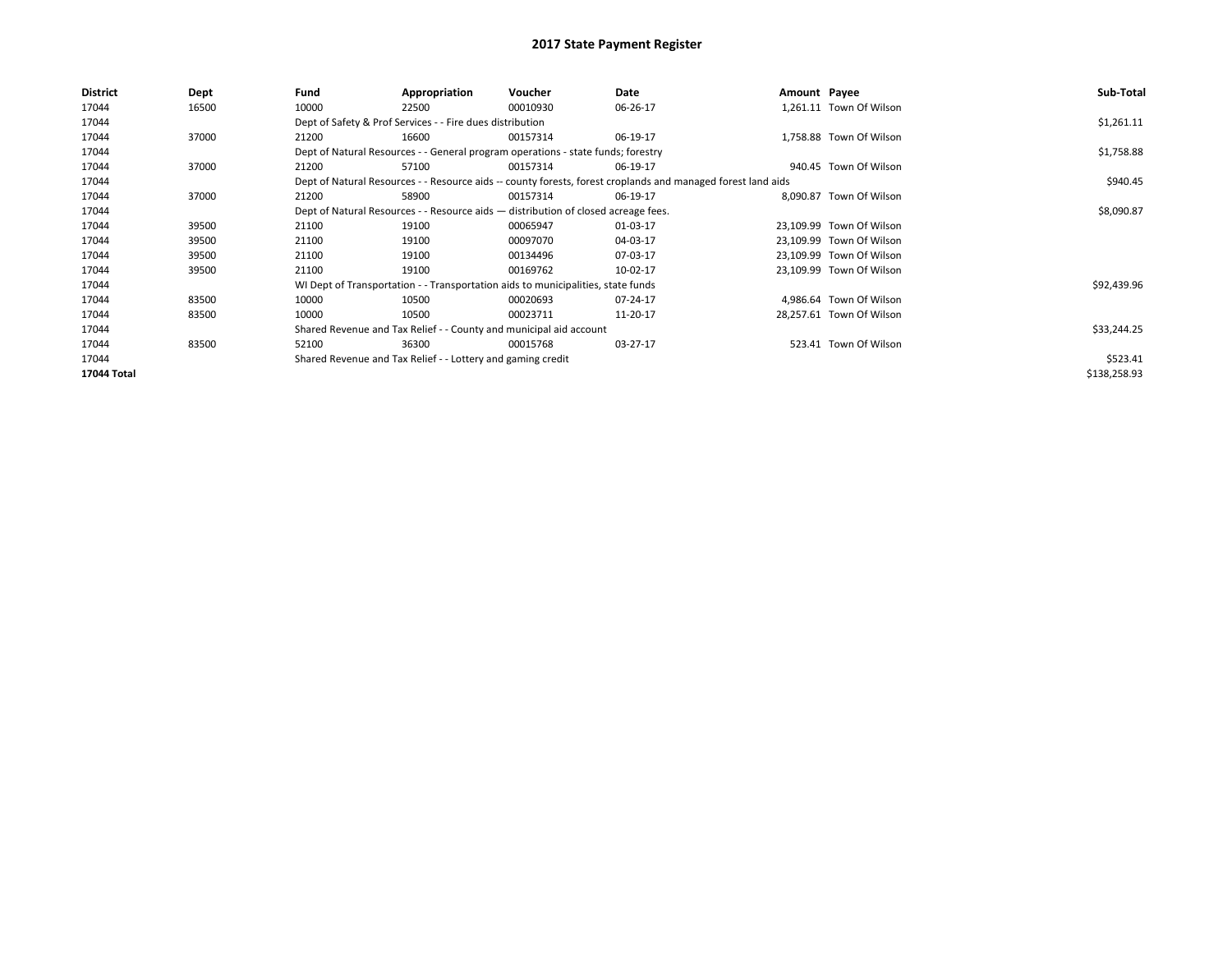| <b>District</b> | Dept  | Fund  | Appropriation                                                                      | Voucher  | Date                                                                                                         | Amount Payee |                                  | Sub-Total    |
|-----------------|-------|-------|------------------------------------------------------------------------------------|----------|--------------------------------------------------------------------------------------------------------------|--------------|----------------------------------|--------------|
| 17106           | 16500 | 10000 | 22500                                                                              | 00010931 | 06-26-17                                                                                                     |              | 2,103.12 Village Of Boyceville   |              |
| 17106           |       |       | Dept of Safety & Prof Services - - Fire dues distribution                          |          |                                                                                                              |              |                                  | \$2,103.12   |
| 17106           | 37000 | 21200 | 16600                                                                              | 00157315 | 06-19-17                                                                                                     |              | 28.84 Village Of Boyceville      |              |
| 17106           |       |       | Dept of Natural Resources - - General program operations - state funds; forestry   |          |                                                                                                              |              |                                  | \$28.84      |
| 17106           | 37000 | 21200 | 57100                                                                              | 00157315 | 06-19-17                                                                                                     |              | 13.20 Village Of Boyceville      |              |
| 17106           |       |       |                                                                                    |          | Dept of Natural Resources - - Resource aids -- county forests, forest croplands and managed forest land aids |              |                                  | \$13.20      |
| 17106           | 37000 | 21200 | 58900                                                                              | 00157315 | 06-19-17                                                                                                     |              | 132.67 Village Of Boyceville     |              |
| 17106           |       |       | Dept of Natural Resources - - Resource aids - distribution of closed acreage fees. |          |                                                                                                              |              |                                  | \$132.67     |
| 17106           | 39500 | 21100 | 18500                                                                              | 00110445 | 05-09-17                                                                                                     |              | 6,590.00 Village Of Boyceville   |              |
| 17106           |       |       | WI Dept of Transportation - - Highway safety, local assistance, federal funds      |          |                                                                                                              |              |                                  | \$6,590.00   |
| 17106           | 39500 | 21100 | 19100                                                                              | 00065948 | 01-03-17                                                                                                     |              | 13,269.80 Village Of Boyceville  |              |
| 17106           | 39500 | 21100 | 19100                                                                              | 00097071 | 04-03-17                                                                                                     |              | 13,269.80 Village Of Boyceville  |              |
| 17106           | 39500 | 21100 | 19100                                                                              | 00134497 | 07-03-17                                                                                                     |              | 13,269.80 Village Of Boyceville  |              |
| 17106           | 39500 | 21100 | 19100                                                                              | 00169763 | $10-02-17$                                                                                                   |              | 13,269.82 Village Of Boyceville  |              |
| 17106           |       |       | WI Dept of Transportation - - Transportation aids to municipalities, state funds   |          |                                                                                                              |              |                                  | \$53,079.22  |
| 17106           | 39500 | 21100 | 27800                                                                              | 00078897 | $01 - 25 - 17$                                                                                               |              | 14,861.91 Village Of Boyceville  |              |
| 17106           |       |       | WI Dept of Transportation - - Local roads improvement program, state funds         |          |                                                                                                              |              |                                  | \$14,861.91  |
| 17106           | 43500 | 00005 | 16300                                                                              | 01LGS    | 11-17-17                                                                                                     |              | 3,452.83 Village Of Boyceville   |              |
| 17106           |       |       | Department of Health Services - - Guardianship grant program                       |          |                                                                                                              |              |                                  | \$3,452.83   |
| 17106           | 45500 | 10000 | 23100                                                                              | 00033825 | 08-31-17                                                                                                     |              | 480.00 Village Of Boyceville     |              |
| 17106           |       |       | Department of Justice - - Law enforcement training fund, local assistance          |          |                                                                                                              |              |                                  | \$480.00     |
| 17106           | 83500 | 10000 | 10500                                                                              | 00020694 | 07-24-17                                                                                                     |              | 69,692.65 Village Of Boyceville  |              |
| 17106           | 83500 | 10000 | 10500                                                                              | 00023712 | 11-20-17                                                                                                     |              | 391,472.17 Village Of Boyceville |              |
| 17106           |       |       | Shared Revenue and Tax Relief - - County and municipal aid account                 |          |                                                                                                              |              |                                  | \$461,164.82 |
| 17106           | 83500 | 10000 | 10900                                                                              | 00017845 | 07-24-17                                                                                                     |              | 174.00 Village Of Boyceville     |              |
| 17106           | 83500 | 10000 | 10900                                                                              | 00019758 | 07-24-17                                                                                                     |              | 17.00 Village Of Boyceville      |              |
| 17106           |       |       | Shared Revenue and Tax Relief - - State aid; tax exempt property                   |          |                                                                                                              |              |                                  | \$191.00     |
| 17106           | 83500 | 52100 | 36300                                                                              | 00015769 | 03-27-17                                                                                                     |              | 4,833.12 Village Of Boyceville   |              |
| 17106           |       |       | Shared Revenue and Tax Relief - - Lottery and gaming credit                        |          |                                                                                                              |              |                                  | \$4,833.12   |
| 17106 Total     |       |       |                                                                                    |          |                                                                                                              |              |                                  | \$546,930.73 |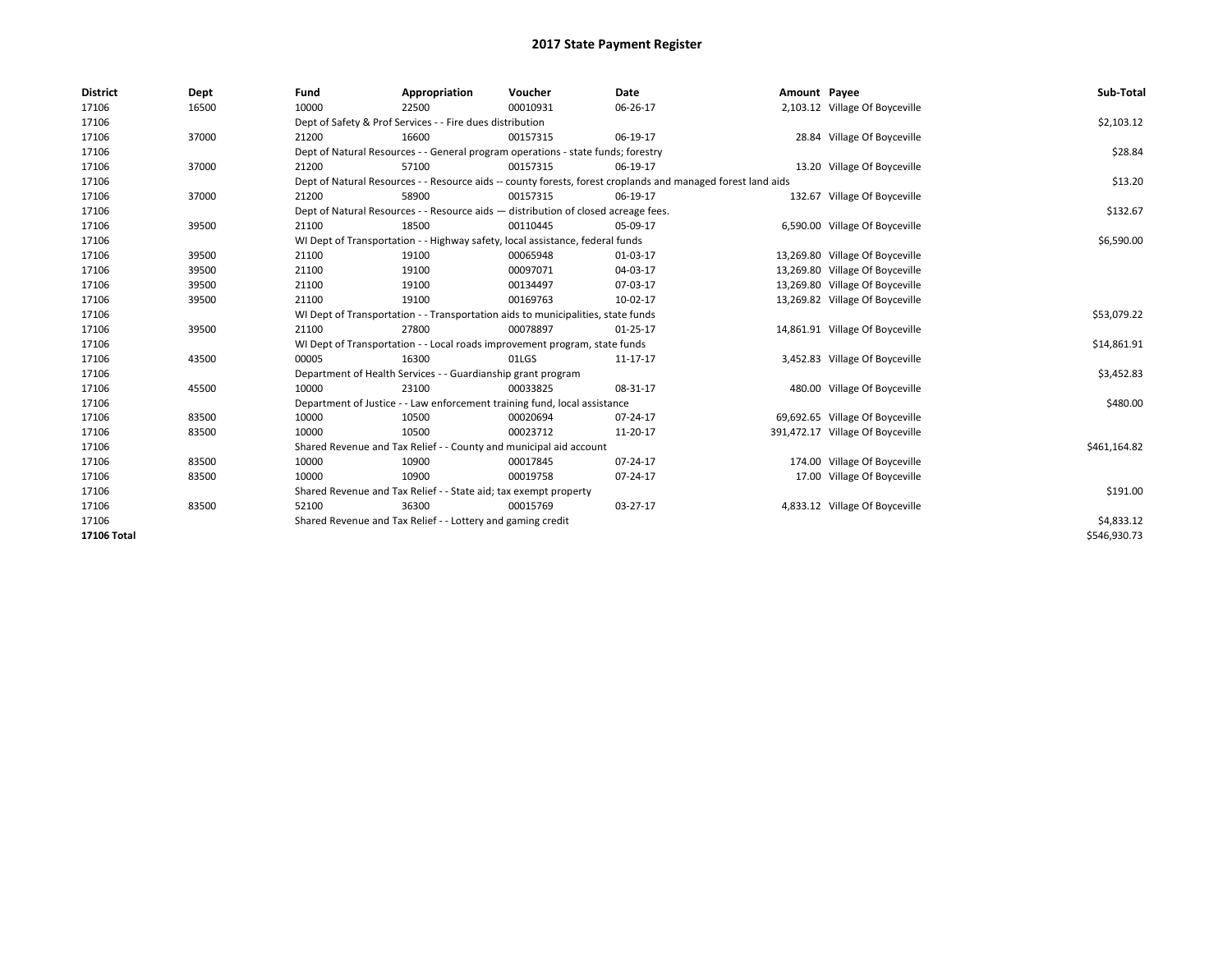| <b>District</b> | Dept  | Fund                                                             | Appropriation                                                      | Voucher                                                                          | Date       | Amount Payee |                              | Sub-Total    |
|-----------------|-------|------------------------------------------------------------------|--------------------------------------------------------------------|----------------------------------------------------------------------------------|------------|--------------|------------------------------|--------------|
| 17111           | 16500 | 10000                                                            | 22500                                                              | 00010932                                                                         | 06-26-17   |              | 2,109.89 Village Of Colfax   |              |
| 17111           |       |                                                                  | Dept of Safety & Prof Services - - Fire dues distribution          |                                                                                  |            |              |                              | \$2,109.89   |
| 17111           | 39500 | 21100                                                            | 19100                                                              | 00065949                                                                         | 01-03-17   |              | 14,644.91 Village Of Colfax  |              |
| 17111           | 39500 | 21100                                                            | 19100                                                              | 00097072                                                                         | 04-03-17   |              | 14,644.91 Village Of Colfax  |              |
| 17111           | 39500 | 21100                                                            | 19100                                                              | 00134498                                                                         | 07-03-17   |              | 14,644.91 Village Of Colfax  |              |
| 17111           | 39500 | 21100                                                            | 19100                                                              | 00169764                                                                         | 10-02-17   |              | 14,644.91 Village Of Colfax  |              |
| 17111           |       |                                                                  |                                                                    | WI Dept of Transportation - - Transportation aids to municipalities, state funds |            |              |                              | \$58,579.64  |
| 17111           | 39500 | 21100                                                            | 27800                                                              | 00197925                                                                         | 12-04-17   |              | 14,861.91 Village Of Colfax  |              |
| 17111           |       |                                                                  |                                                                    | WI Dept of Transportation - - Local roads improvement program, state funds       |            |              |                              | \$14,861.91  |
| 17111           | 43500 | 10000                                                            | 11900                                                              | 00152395                                                                         | 09-01-17   |              | 5,509.21 Village Of Colfax   |              |
| 17111           |       |                                                                  | Department of Health Services - - Emergency medical services; aids |                                                                                  |            |              |                              | \$5,509.21   |
| 17111           | 43500 | 00005                                                            | 16300                                                              | 01LGS                                                                            | 11-17-17   |              | 8,094.34 Village Of Colfax   |              |
| 17111           |       |                                                                  | Department of Health Services - - Guardianship grant program       |                                                                                  |            |              |                              | \$8,094.34   |
| 17111           | 45500 | 10000                                                            | 23100                                                              | 00038843                                                                         | 12-12-17   |              | 640.00 Village Of Colfax     |              |
| 17111           |       |                                                                  |                                                                    | Department of Justice - - Law enforcement training fund, local assistance        |            |              |                              | \$640.00     |
| 17111           | 83500 | 10000                                                            | 10100                                                              | 00020695                                                                         | 07-24-17   |              | 17,962.42 Village Of Colfax  |              |
| 17111           |       |                                                                  |                                                                    | Shared Revenue and Tax Relief - - Expenditure restraint program account          |            |              |                              | \$17,962.42  |
| 17111           | 83500 | 10000                                                            | 10500                                                              | 00020695                                                                         | 07-24-17   |              | 41,441.76 Village Of Colfax  |              |
| 17111           | 83500 | 10000                                                            | 10500                                                              | 00023713                                                                         | 11-20-17   |              | 226,742.31 Village Of Colfax |              |
| 17111           |       |                                                                  | Shared Revenue and Tax Relief - - County and municipal aid account |                                                                                  |            |              |                              | \$268,184.07 |
| 17111           | 83500 | 10000                                                            | 10900                                                              | 00017846                                                                         | 07-24-17   |              | 239.00 Village Of Colfax     |              |
| 17111           | 83500 | 10000                                                            | 10900                                                              | 00019759                                                                         | 07-24-17   |              | 1,045.00 Village Of Colfax   |              |
| 17111           |       | Shared Revenue and Tax Relief - - State aid; tax exempt property |                                                                    | \$1,284.00                                                                       |            |              |                              |              |
| 17111           | 83500 | 52100                                                            | 36300                                                              | 00015770                                                                         | $03-27-17$ |              | 3,285.96 Village Of Colfax   |              |
| 17111           |       |                                                                  | Shared Revenue and Tax Relief - - Lottery and gaming credit        |                                                                                  |            |              |                              | \$3,285.96   |
| 17111 Total     |       |                                                                  |                                                                    |                                                                                  |            |              |                              | \$380,511.44 |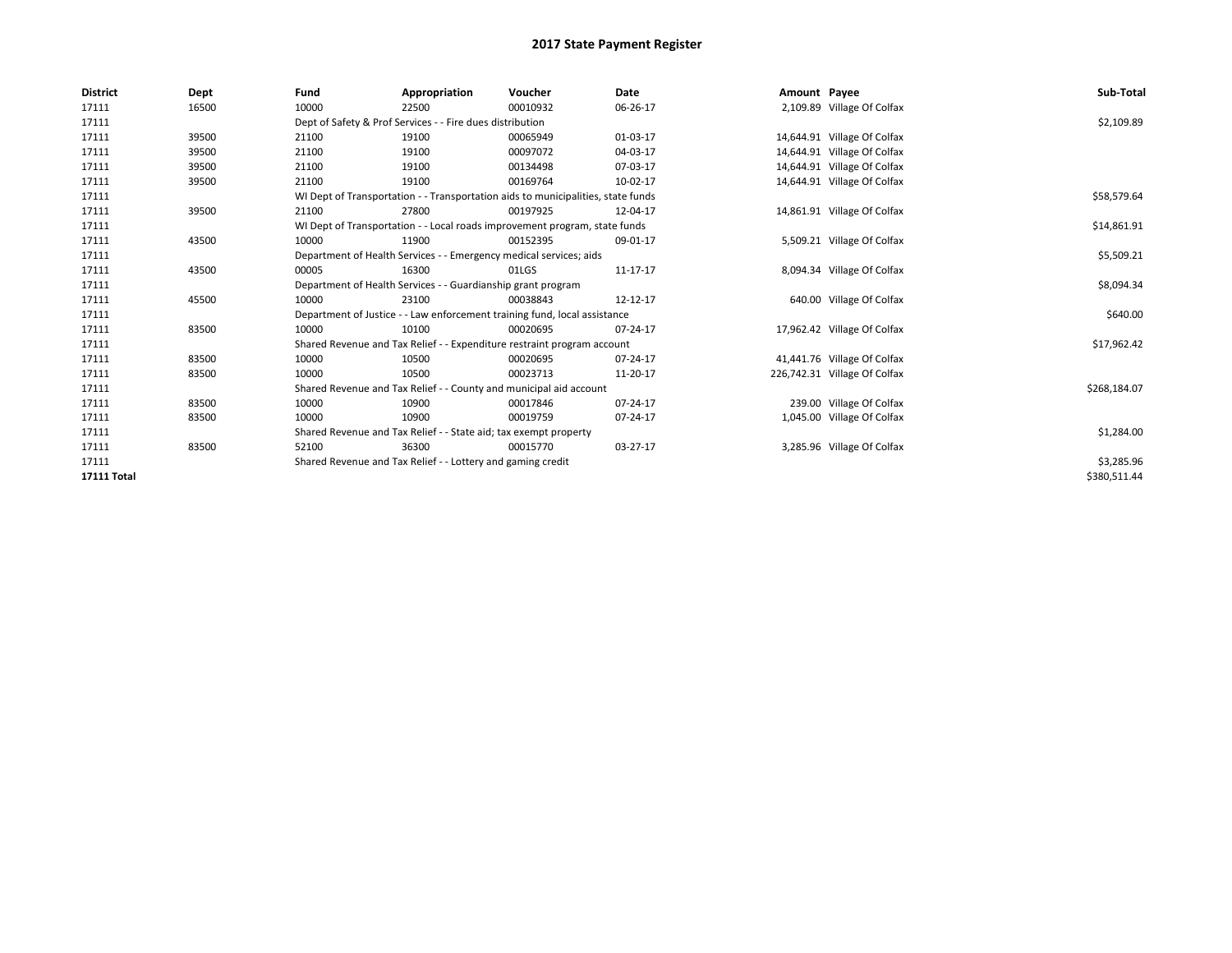| <b>District</b> | Dept  | Fund  | Appropriation                                                                      | Voucher  | Date                                                                                                         | Amount Payee |                              | Sub-Total   |
|-----------------|-------|-------|------------------------------------------------------------------------------------|----------|--------------------------------------------------------------------------------------------------------------|--------------|------------------------------|-------------|
| 17116           | 16500 | 10000 | 22500                                                                              | 00010933 | 06-26-17                                                                                                     |              | 480.73 Village Of Downing    |             |
| 17116           |       |       | Dept of Safety & Prof Services - - Fire dues distribution                          |          |                                                                                                              |              |                              | \$480.73    |
| 17116           | 37000 | 21200 | 16600                                                                              | 00157316 | 06-19-17                                                                                                     |              | 10.05 Village Of Downing     |             |
| 17116           |       |       | Dept of Natural Resources - - General program operations - state funds; forestry   |          |                                                                                                              |              |                              | \$10.05     |
| 17116           | 37000 | 21200 | 57100                                                                              | 00157316 | 06-19-17                                                                                                     |              | 4.60 Village Of Downing      |             |
| 17116           |       |       |                                                                                    |          | Dept of Natural Resources - - Resource aids -- county forests, forest croplands and managed forest land aids |              |                              | \$4.60      |
| 17116           | 37000 | 21200 | 58900                                                                              | 00157316 | 06-19-17                                                                                                     |              | 46.23 Village Of Downing     |             |
| 17116           |       |       | Dept of Natural Resources - - Resource aids - distribution of closed acreage fees. |          |                                                                                                              |              |                              | \$46.23     |
| 17116           | 39500 | 21100 | 19100                                                                              | 00065950 | 01-03-17                                                                                                     |              | 2,532.30 Village Of Downing  |             |
| 17116           | 39500 | 21100 | 19100                                                                              | 00097073 | 04-03-17                                                                                                     |              | 2,532.30 Village Of Downing  |             |
| 17116           | 39500 | 21100 | 19100                                                                              | 00134499 | 07-03-17                                                                                                     |              | 2,532.30 Village Of Downing  |             |
| 17116           | 39500 | 21100 | 19100                                                                              | 00169765 | 10-02-17                                                                                                     |              | 2,532.30 Village Of Downing  |             |
| 17116           |       |       | WI Dept of Transportation - - Transportation aids to municipalities, state funds   |          |                                                                                                              |              |                              | \$10,129.20 |
| 17116           | 83500 | 10000 | 10500                                                                              | 00020696 | 07-24-17                                                                                                     |              | 3,463.46 Village Of Downing  |             |
| 17116           | 83500 | 10000 | 10500                                                                              | 00023714 | 11-20-17                                                                                                     |              | 19,626.29 Village Of Downing |             |
| 17116           |       |       | Shared Revenue and Tax Relief - - County and municipal aid account                 |          |                                                                                                              |              |                              | \$23,089.75 |
| 17116           | 83500 | 10000 | 10900                                                                              | 00017847 | 07-24-17                                                                                                     |              | 14.00 Village Of Downing     |             |
| 17116           |       |       | Shared Revenue and Tax Relief - - State aid; tax exempt property                   |          |                                                                                                              |              |                              | \$14.00     |
| 17116 Total     |       |       |                                                                                    |          |                                                                                                              |              |                              | \$33,774.56 |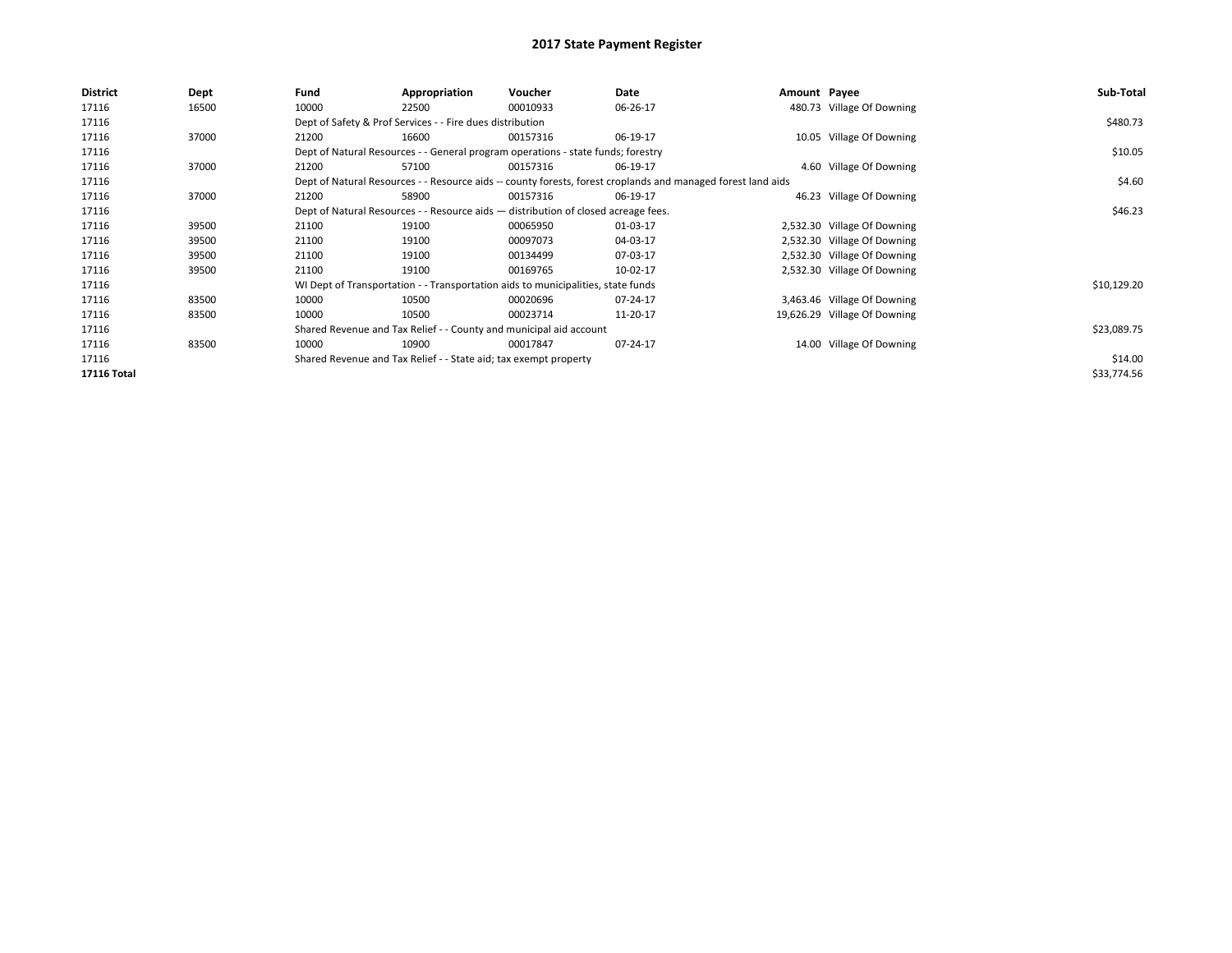| <b>District</b> | Dept  | Fund  | Appropriation                                                                    | Voucher  | Date     | Amount Payee |                                 | Sub-Total    |
|-----------------|-------|-------|----------------------------------------------------------------------------------|----------|----------|--------------|---------------------------------|--------------|
| 17121           | 16500 | 10000 | 22500                                                                            | 00010934 | 06-26-17 |              | 1,648.36 Village Of Elk Mound   |              |
| 17121           |       |       | Dept of Safety & Prof Services - - Fire dues distribution                        |          |          |              |                                 | \$1,648.36   |
| 17121           | 39500 | 21100 | 19100                                                                            | 00065951 | 01-03-17 |              | 10,137.35 Village Of Elk Mound  |              |
| 17121           | 39500 | 21100 | 19100                                                                            | 00097074 | 04-03-17 |              | 10,137.35 Village Of Elk Mound  |              |
| 17121           | 39500 | 21100 | 19100                                                                            | 00134500 | 07-03-17 |              | 10,137.35 Village Of Elk Mound  |              |
| 17121           | 39500 | 21100 | 19100                                                                            | 00169766 | 10-02-17 |              | 10,137.35 Village Of Elk Mound  |              |
| 17121           |       |       | WI Dept of Transportation - - Transportation aids to municipalities, state funds |          |          |              |                                 | \$40,549.40  |
| 17121           | 45500 | 10000 | 23100                                                                            | 00021569 | 01-03-17 |              | 320.00 Village Of Elk Mound     |              |
| 17121           |       |       | Department of Justice - - Law enforcement training fund, local assistance        |          |          |              |                                 | \$320.00     |
| 17121           | 83500 | 10000 | 10500                                                                            | 00020697 | 07-24-17 |              | 33,929.61 Village Of Elk Mound  |              |
| 17121           | 83500 | 10000 | 10500                                                                            | 00023715 | 11-20-17 |              | 192,267.77 Village Of Elk Mound |              |
| 17121           |       |       | Shared Revenue and Tax Relief - - County and municipal aid account               |          |          |              |                                 | \$226,197.38 |
| 17121           | 83500 | 10000 | 10900                                                                            | 00017848 | 07-24-17 |              | 38.00 Village Of Elk Mound      |              |
| 17121           | 83500 | 10000 | 10900                                                                            | 00019760 | 07-24-17 |              | 524.00 Village Of Elk Mound     |              |
| 17121           |       |       | Shared Revenue and Tax Relief - - State aid; tax exempt property                 |          |          |              |                                 | \$562.00     |
| 17121           | 83500 | 10000 | 11000                                                                            | 00020697 | 07-24-17 |              | 151.72 Village Of Elk Mound     |              |
| 17121           | 83500 | 10000 | 11000                                                                            | 00023715 | 11-20-17 |              | 845.32 Village Of Elk Mound     |              |
| 17121           |       |       | Shared Revenue and Tax Relief - - Public utility distribution account            |          |          |              |                                 | \$997.04     |
| 17121           | 83500 | 52100 | 36300                                                                            | 00015771 | 03-27-17 |              | 1,120.39 Village Of Elk Mound   |              |
| 17121           |       |       | Shared Revenue and Tax Relief - - Lottery and gaming credit                      |          |          |              |                                 | \$1,120.39   |
| 17121 Total     |       |       |                                                                                  |          |          |              |                                 | \$271,394.57 |
|                 |       |       |                                                                                  |          |          |              |                                 |              |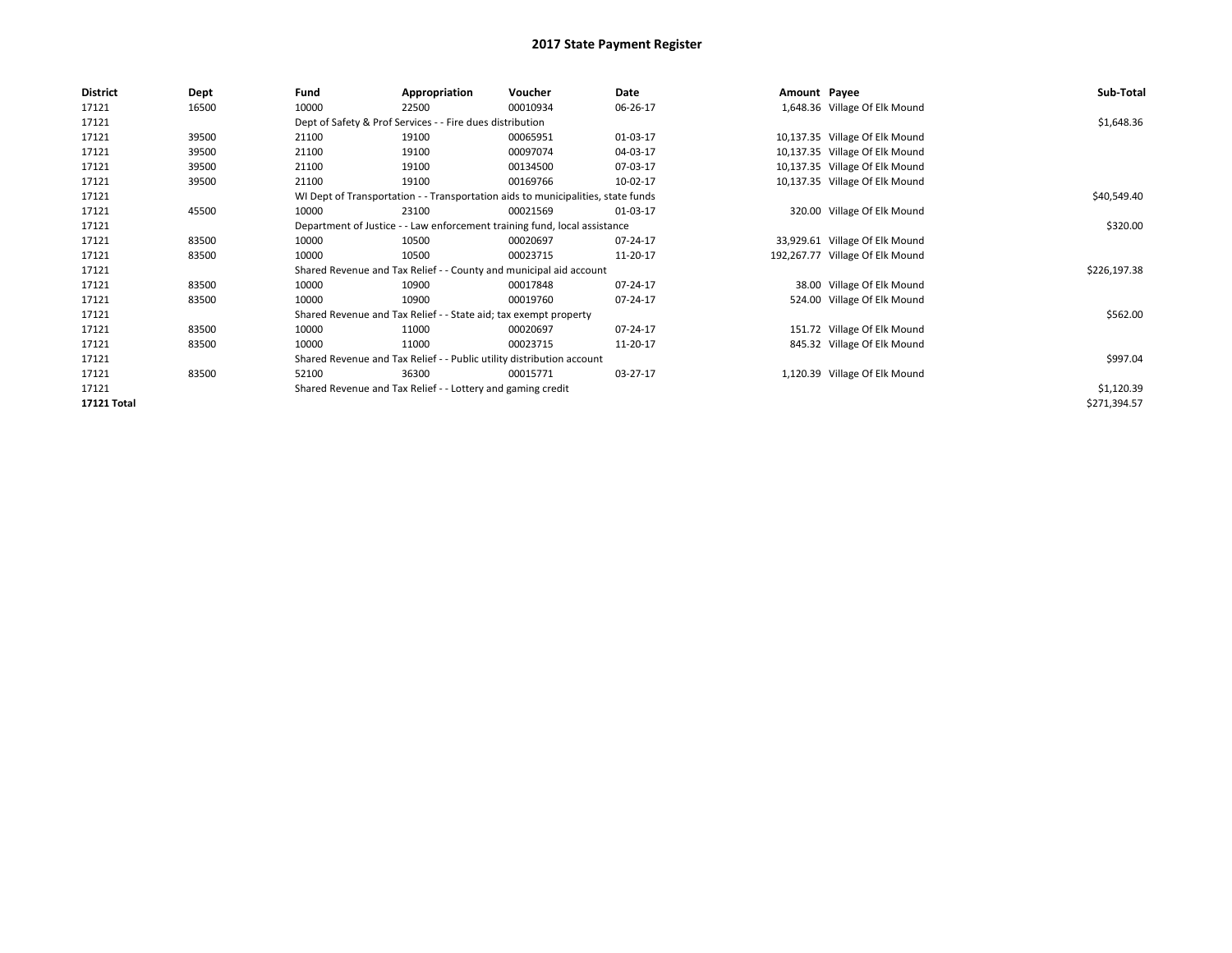| <b>District</b> | Dept  | Fund  | Appropriation                                                                         | Voucher  | Date     | Amount Payee |                             | Sub-Total    |
|-----------------|-------|-------|---------------------------------------------------------------------------------------|----------|----------|--------------|-----------------------------|--------------|
| 17141           | 16500 | 10000 | 22500                                                                                 | 00010935 | 06-26-17 |              | 992.10 Village Of Knapp     |              |
| 17141           |       |       | Dept of Safety & Prof Services - - Fire dues distribution                             |          |          |              |                             | \$992.10     |
| 17141           | 37000 | 27200 | 66700                                                                                 | 00194247 | 11-09-17 |              | 2,542.16 Village Of Knapp   |              |
| 17141           |       |       | Dept of Natural Resources - - Petroleum storage environmental remedial action; awards |          |          |              |                             | \$2,542.16   |
| 17141           | 37000 | 27400 | 67000                                                                                 | 00154474 | 06-01-17 |              | 2,916.73 Village Of Knapp   |              |
| 17141           |       |       | Dept of Natural Resources - - Financial assistance for responsible units              |          |          |              |                             | \$2,916.73   |
| 17141           | 39500 | 21100 | 19100                                                                                 | 00065952 | 01-03-17 |              | 3,435.12 Village Of Knapp   |              |
| 17141           | 39500 | 21100 | 19100                                                                                 | 00097075 | 04-03-17 |              | 3,435.12 Village Of Knapp   |              |
| 17141           | 39500 | 21100 | 19100                                                                                 | 00134501 | 07-03-17 |              | 3,435.12 Village Of Knapp   |              |
| 17141           | 39500 | 21100 | 19100                                                                                 | 00169767 | 10-02-17 |              | 3,435.12 Village Of Knapp   |              |
| 17141           |       |       | WI Dept of Transportation - - Transportation aids to municipalities, state funds      |          |          |              |                             | \$13,740.48  |
| 17141           | 83500 | 10000 | 10500                                                                                 | 00020698 | 07-24-17 |              | 18,067.62 Village Of Knapp  |              |
| 17141           | 83500 | 10000 | 10500                                                                                 | 00023716 | 11-20-17 |              | 103,223.92 Village Of Knapp |              |
| 17141           |       |       | Shared Revenue and Tax Relief - - County and municipal aid account                    |          |          |              |                             | \$121,291.54 |
| 17141           | 83500 | 10000 | 10900                                                                                 | 00017849 | 07-24-17 |              | 180.00 Village Of Knapp     |              |
| 17141           | 83500 | 10000 | 10900                                                                                 | 00019761 | 07-24-17 |              | 216.00 Village Of Knapp     |              |
| 17141           |       |       | Shared Revenue and Tax Relief - - State aid; tax exempt property                      |          |          |              |                             | \$396.00     |
| 17141           | 83500 | 52100 | 36300                                                                                 | 00015772 | 03-27-17 |              | 1,516.68 Village Of Knapp   |              |
| 17141           |       |       | Shared Revenue and Tax Relief - - Lottery and gaming credit                           |          |          |              |                             | \$1,516.68   |
| 17141 Total     |       |       |                                                                                       |          |          |              |                             | \$143,395.69 |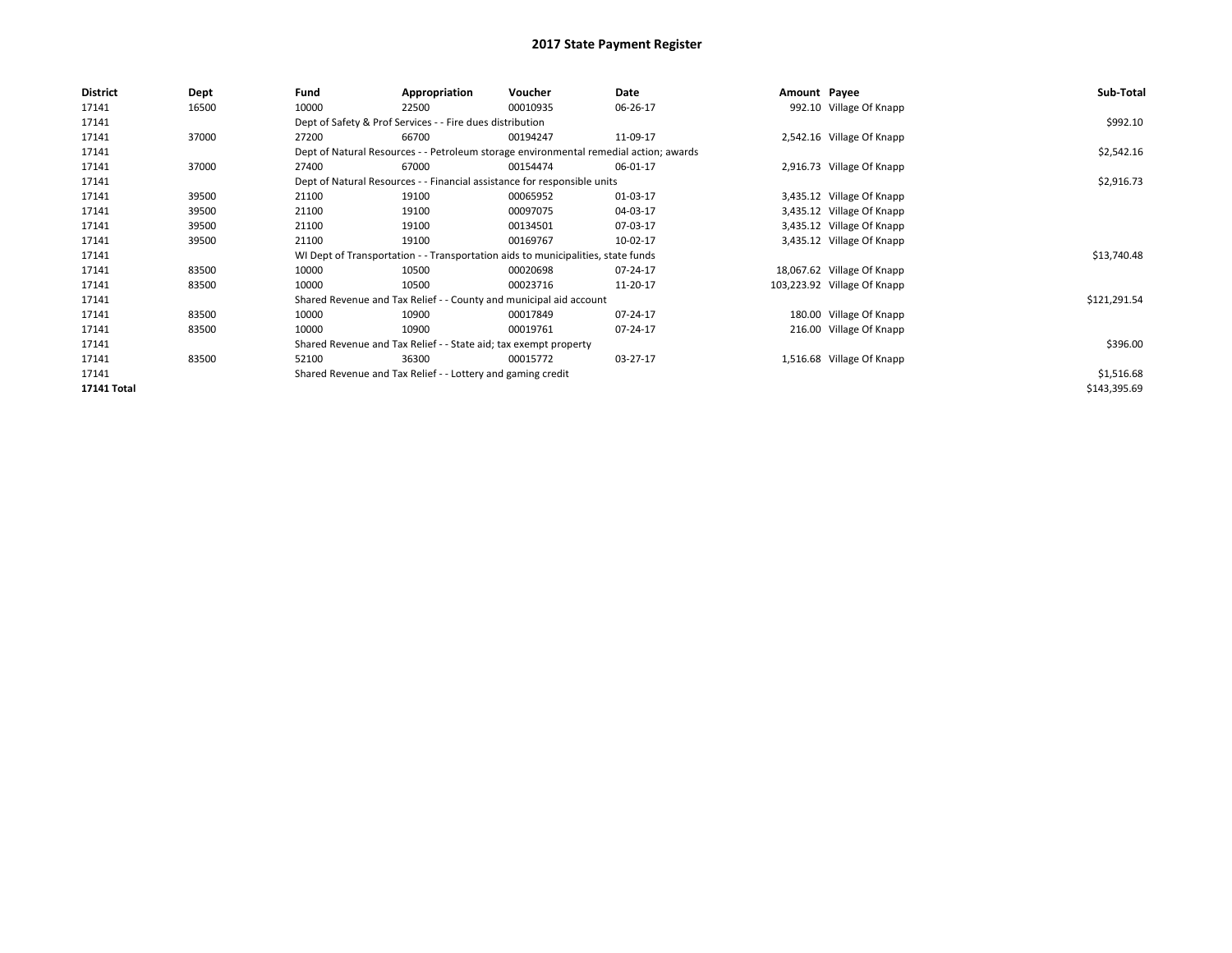| <b>District</b> | Dept  | Fund  | Appropriation                                                                    | Voucher  | Date     | Amount Payee |                                | Sub-Total   |
|-----------------|-------|-------|----------------------------------------------------------------------------------|----------|----------|--------------|--------------------------------|-------------|
| 17176           | 16500 | 10000 | 22500                                                                            | 00010936 | 06-26-17 |              | 704.63 Village Of Ridgeland    |             |
| 17176           |       |       | Dept of Safety & Prof Services - - Fire dues distribution                        |          |          |              |                                | \$704.63    |
| 17176           | 39500 | 21100 | 19100                                                                            | 00065953 | 01-03-17 |              | 2,087.79 Village Of Ridgeland  |             |
| 17176           | 39500 | 21100 | 19100                                                                            | 00097076 | 04-03-17 |              | 2,087.79 Village Of Ridgeland  |             |
| 17176           | 39500 | 21100 | 19100                                                                            | 00134502 | 07-03-17 |              | 2,087.79 Village Of Ridgeland  |             |
| 17176           | 39500 | 21100 | 19100                                                                            | 00169768 | 10-02-17 |              | 2,087.81 Village Of Ridgeland  |             |
| 17176           |       |       | WI Dept of Transportation - - Transportation aids to municipalities, state funds |          |          |              |                                | \$8,351.18  |
| 17176           | 83500 | 10000 | 10500                                                                            | 00020699 | 07-24-17 |              | 9,917.37 Village Of Ridgeland  |             |
| 17176           | 83500 | 10000 | 10500                                                                            | 00023717 | 11-20-17 |              | 56,198.43 Village Of Ridgeland |             |
| 17176           |       |       | Shared Revenue and Tax Relief - - County and municipal aid account               |          |          |              |                                | \$66,115.80 |
| 17176           | 83500 | 10000 | 10900                                                                            | 00017850 | 07-24-17 |              | 75.00 Village Of Ridgeland     |             |
| 17176           | 83500 | 10000 | 10900                                                                            | 00019762 | 07-24-17 |              | 1,748.00 Village Of Ridgeland  |             |
| 17176           |       |       | Shared Revenue and Tax Relief - - State aid; tax exempt property                 |          |          |              |                                | \$1,823.00  |
| 17176 Total     |       |       |                                                                                  |          |          |              |                                | \$76,994.61 |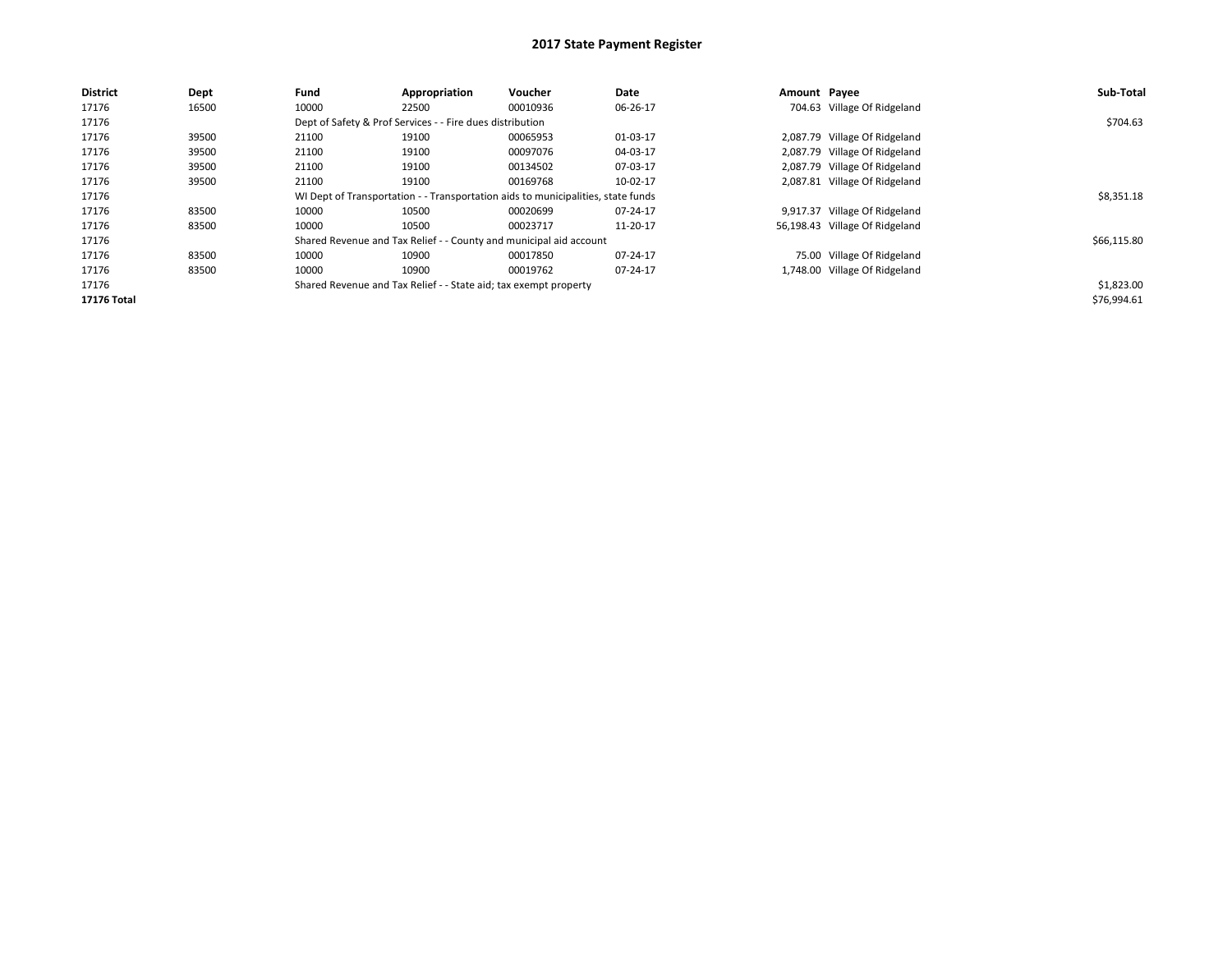| <b>District</b> | Dept  | Fund  | Appropriation                                                    | Voucher                                                                          | Date     | Amount Payee |                               | Sub-Total    |
|-----------------|-------|-------|------------------------------------------------------------------|----------------------------------------------------------------------------------|----------|--------------|-------------------------------|--------------|
| 17191           | 16500 | 10000 | 22500                                                            | 00010937                                                                         | 06-26-17 |              | 392.35 Village Of Wheeler     |              |
| 17191           |       |       | Dept of Safety & Prof Services - - Fire dues distribution        |                                                                                  |          |              |                               | \$392.35     |
| 17191           | 39500 | 21100 | 19100                                                            | 00065954                                                                         | 01-03-17 |              | 2,266.53 Village Of Wheeler   |              |
| 17191           | 39500 | 21100 | 19100                                                            | 00097077                                                                         | 04-03-17 |              | 2,266.53 Village Of Wheeler   |              |
| 17191           | 39500 | 21100 | 19100                                                            | 00134503                                                                         | 07-03-17 |              | 2,266.53 Village Of Wheeler   |              |
| 17191           | 39500 | 21100 | 19100                                                            | 00169769                                                                         | 10-02-17 |              | 2,266.56 Village Of Wheeler   |              |
| 17191           |       |       |                                                                  | WI Dept of Transportation - - Transportation aids to municipalities, state funds |          |              |                               | \$9,066.15   |
| 17191           | 83500 | 10000 | 10100                                                            | 00020700                                                                         | 07-24-17 |              | 49.22 Village Of Wheeler      |              |
| 17191           |       |       |                                                                  | Shared Revenue and Tax Relief - - Expenditure restraint program account          |          |              |                               | \$49.22      |
| 17191           | 83500 | 10000 | 10500                                                            | 00020700                                                                         | 07-24-17 |              | 18,069.19 Village Of Wheeler  |              |
| 17191           | 83500 | 10000 | 10500                                                            | 00023718                                                                         | 11-20-17 |              | 102,893.27 Village Of Wheeler |              |
| 17191           |       |       |                                                                  | Shared Revenue and Tax Relief - - County and municipal aid account               |          |              |                               | \$120,962.46 |
| 17191           | 83500 | 10000 | 10900                                                            | 00017851                                                                         | 07-24-17 |              | 124.00 Village Of Wheeler     |              |
| 17191           |       |       | Shared Revenue and Tax Relief - - State aid; tax exempt property |                                                                                  |          |              |                               | \$124.00     |
| 17191 Total     |       |       |                                                                  |                                                                                  |          |              |                               | \$130,594.18 |